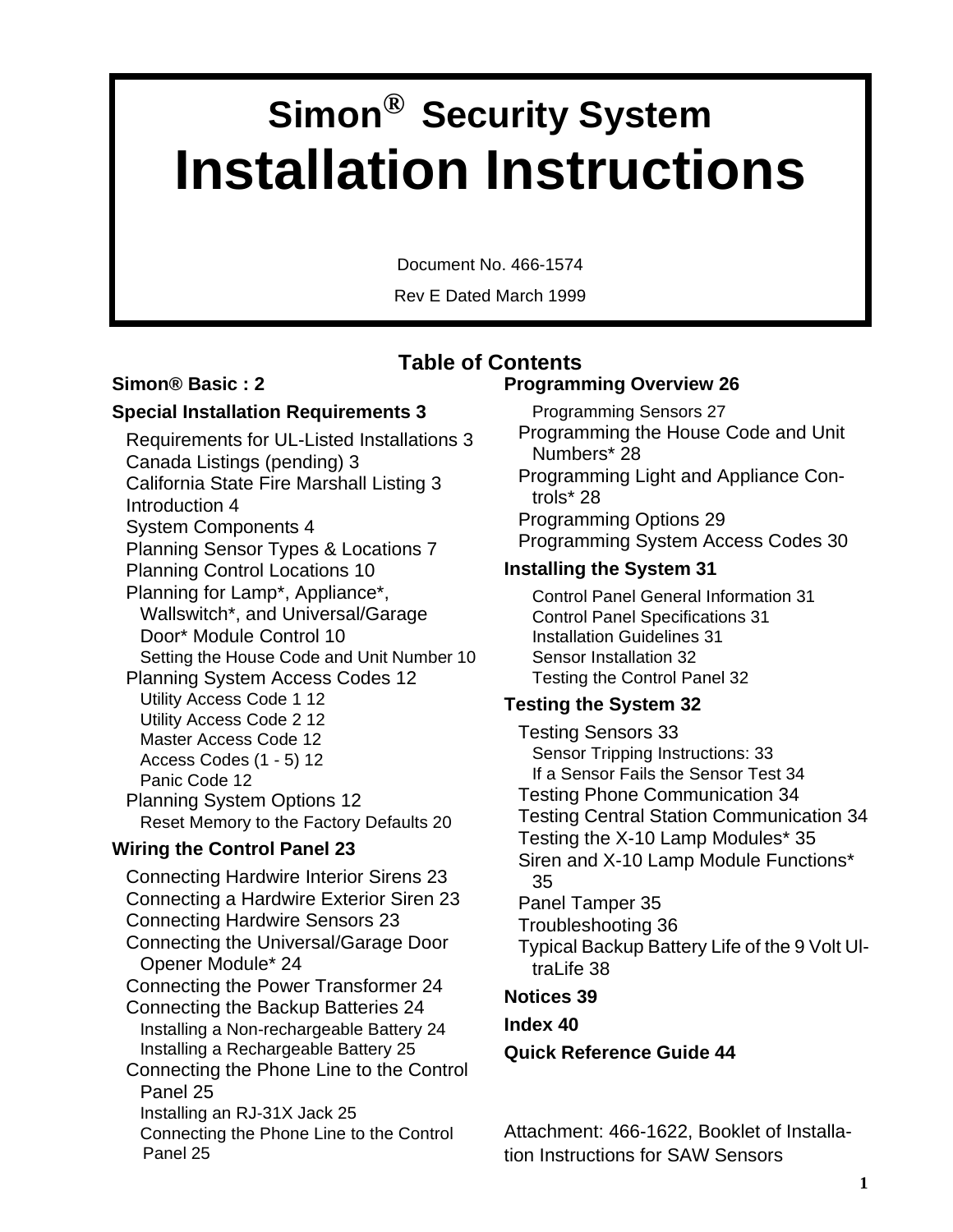## <span id="page-1-0"></span>**Simon**® **Basic :**

## Features **not** Available with the Simon® Basic ITI # 60-776-02-95R

2-Way Voice

Remote Phone Control

Speaker Volume Control

Chime Special Motion

Light Control

Wireless Sirens

## Options **not** for Use with Simon® **Basic**

Option 33: 2-Way Voice

Option 36: Sensor Activated Light Lockout Start Time Option 37: Sensor Activated Light Lockout Stop Time

Option 42: Speaker Level

Option 46: Fire Shutdown - AVM

Option 47: AVM Mode

Option 48: Panic Talk

## Modules that **Cannot** be Used with Simon® Basic

Interrogator 200 Audio Verification Module® (AVM) (60-787) X-10 Lamp (13-403) Appliance (13-402) Powerhorn/Remote (13-398) Universal/Garage Door (13-399) Wall Switch Modules (13-397) Touchtalk 2-Way RF Touchpad (60-788-95R) Supervised Wireless Siren SWS (60-736-95)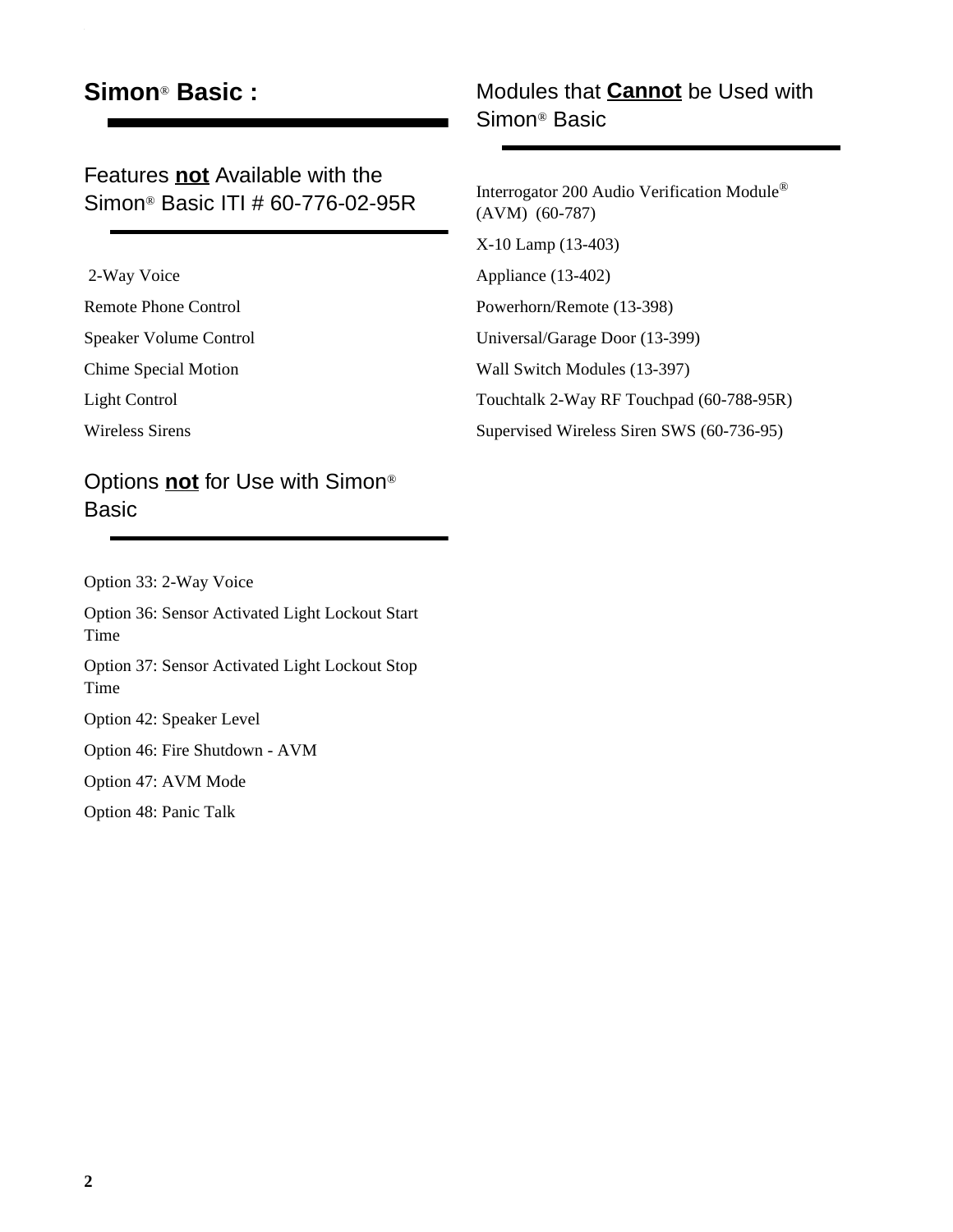## <span id="page-2-0"></span>**Special Installation Requirements**

This security system can be used as a fire warning system, an intrusion alarm system, an emergency notification system, or any combination of the three.

Some installations may require certain configurations dictated by city codes, state codes, or insurance requirements. The following information indicates the components of various listings.

## Requirements for UL-Listed Installations

This section describes the minimum system configurations for UL-listed, Grade A (supervised) systems.

### **Typical System**

All UL-listed systems require the following basic components. The basic system does not require sensors and can use the Remote Handheld Touchpad as a controlling device.

- Basic Control Panel (60-776-02-95R)
- Control Panel (60-776-95R)
- Control Panel On-Board 2-Way Voice (60-776-  $01-95R$ <sup>\*</sup>
- Class II Line Carrier Power Transformer (22- 091)\*
- 9-Volt, 1.2 Ah Lithium Backup Battery (34-037) or a rechargeable 7.2Volt, 1 Ah Nickel Metal Hydride Battery Pack (34-052)
- Hardwire Siren (13-046) or LD105 Siren (13-374)

### **Residential Burglary Alarm System Unit (UL 1023)**

Basic system above, plus:

• Door/Window Sensor (60-670-95R) suitable for installation on non-ferrous surfaces only

### **Residential Fire Alarm System Unit (UL 985)**

Basic system above, plus:

• System Sensor Smoke Sensor (60-506-95)

## Canada Listings (pending)

### **Residential Burglary Alarm System Unit (ULC-S309)**

Basic system as described for UL-listed installations, plus:

• Door/Window Sensor (60-670-95R)

**Note**: The KeyChain Touchpad #60-659 is UL Listed as a miscellaneous signalling device and is for supplementary use only.

### **CSA Certified Accessories**

### **Residential Fire Warning System Control Unit (ULC-S545-M89)**

Basic system as described for UL-listed installations, plus:

- Wireless Smoke Sensor (60-506-95)
- SUPSYNC (Supervisory Synchronization) set to 2 (hours)

## California State Fire Marshall Listing

The California State Fire Marshall listing is approved.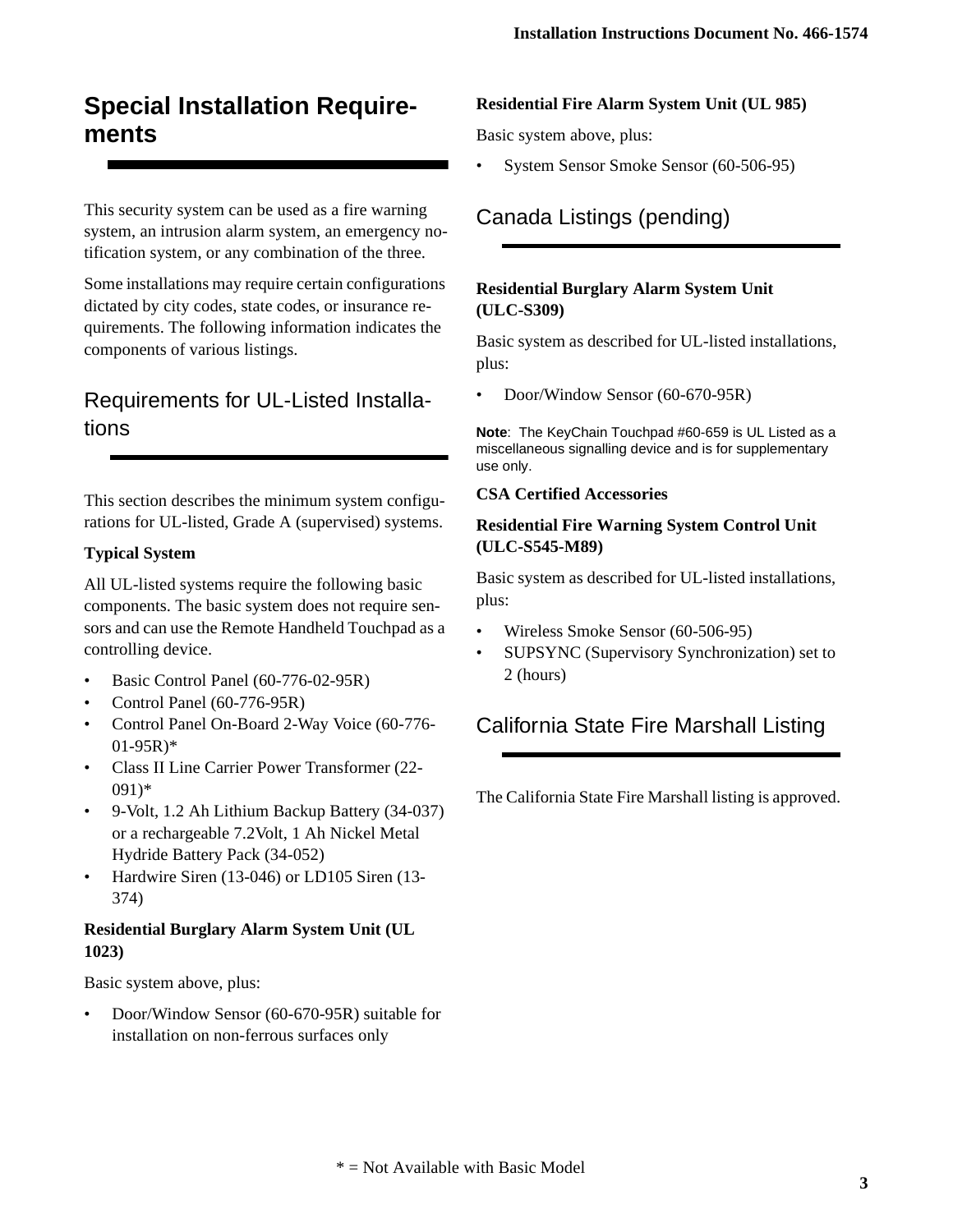### <span id="page-3-0"></span>Introduction

This ITI Security System is easy to install if you plan ahead and perform the installation in the following order.

- 1. Plan where to locate the hardwire sirens, sensors and Control Panel. Use the tear out planning sheets at back of this manual.
- 2. Wire the Class II transformer, hardwire sirens, and phone.
- 3. Decide how the sensors, lights, and system options will operate.
- 4. Program the sensors, lights and appliances, and system options.
- 5. Install sensors and Lighting Modules.
- 6. Test system.

**Note**: Program the sensors before installing them because the Control Panel and sensors must be in the same place for programming. After you've programmed each sensor, you can install them where you planned.

## System Components

The system can monitor up to 24 sensors using any combination of the following sensors:

- Door/Window Sensor (60-670-95R)
- KeyChain Touchpad (60-659-95R)
- Remote Handheld Touchpad (60-671-95R)
- Touchtalk 2-Way RF Touchpad (60-788-95R)\*
- Indoor Motion Sensor (60-639-95R)
- Outdoor Motion Sensor (60-639-95R-OD)
- Carbon Monoxide Alarm (60-652-95)
- Water Sensor (60-744-95R)
- Freeze Sensor (60-742-95R)
- SWS (60-736-95)\*
- ITI 319.5 Sensors (including Smoke Sensors, excluding other touchpads)

**Note**: Both ITI SAW and Crystal sensors function with this Control Panel.

You may use any of these modules:

- Interrogator® 200 Audio Verification Module  $(AVM)$   $(60-787)*$
- $X-10$  Lamp Modules  $(13-403)*$
- X-10 Appliance Modules (13-402)\*
- X-10 Powerhorn/Remote Siren Modules (13-398)\*
- X-10 Universal/Garage Door Modules (13-399)\*
- X-10 Wall Switch Modules (13-397)\*

**Note**: Use of the above X-10 modules has not been investigated by UL.

Figure 1. shows the Control Panel, control touchpads, and some compatible sensors and modules.



**Figure 1. Typical Security System Components**

#### **Security System**

The security system has three types of components: the Control Panel, devices that report to the Control Panel, and devices that respond to commands from the Control Panel.

### **Control Panel**

The Control Panel is the main processing unit for all security functions. It receives signals from and responds to wireless sensors and wireless touchpads throughout the premises. The buttons operate the security system. When using the Control Panel with the cover open, the buttons program the security system.

Two configurations of the Simon Control Panel are available. One has an on-board 2-way voice microphone, the other does not. The Interrogator® can be added to either configuration.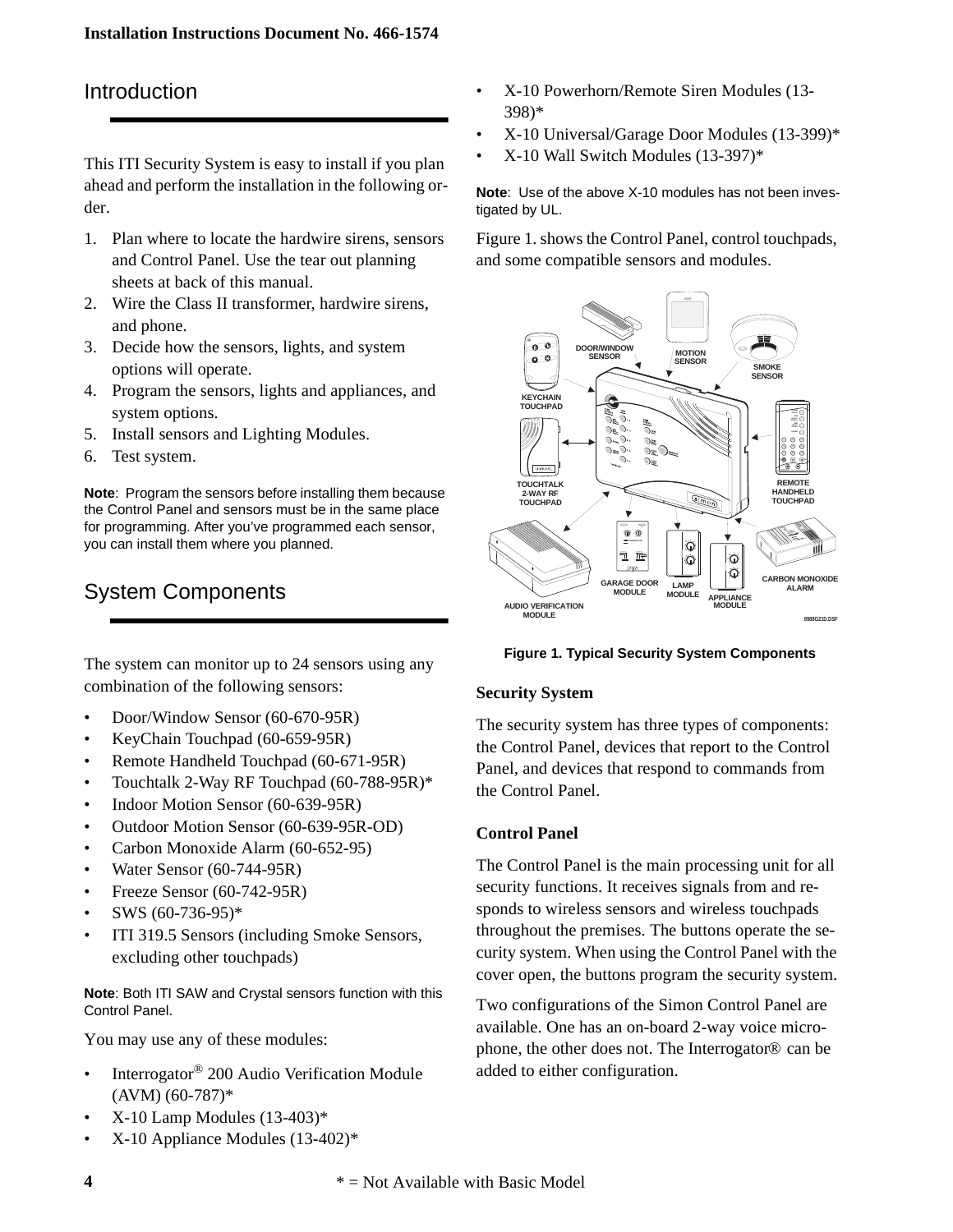### <span id="page-4-0"></span>**Door/Window Sensor**

For intrusion protection, install Door/Window sensors on all ground-floor doors and windows. At a minimum, install them in the following locations:

- All easily accessible exterior doors and windows.
- Interior doors leading into the garage.
- Doors to areas containing valuables such as cabinets and closets.

### **KeyChain Touchpad**

The KeyChain Touchpad enables you to turn the system on and off from right outside the home or to turn on the siren and to call the central monitoring station if there is an emergency. If you have Lamp Modules, you can use the KeyChain Touchpad to turn all system controlled lights on and off.

### **Remote Handheld Touchpad**

The Remote Handheld Touchpad enables you to turn the system on and off while in the home, turn lights controlled by the system on and off (all or individual lights), or turn on a system siren and call the central monitoring station if there is a non-medical emergency. The Remote Handheld Touchpad will report an alarm type specific to its sensor type (se[e Table 3 on](#page-8-0)  [page 9](#page-8-0) for sensor and siren types).

### **Touchtalk 2-Way RF Touchpad\***

The wall-mounted wireless Touchtalk 2-Way RF Touchpad enables you to arm and disarm the system while in the home, turn system controlled lights on and off (all or individual lights), turn on a system siren, or call the central monitoring station if there is a non-medical emergency. The Touchtalk 2-Way RF Touchpad will report an alarm type specific to its sensor type (see [Table 3 on page 9](#page-8-0) for sensor and siren types). It annunciates status beeps and Control Panel voice feedback.

**Note**: Use of the Touchtalk 2-Way RF Touchpad has not been investigated by UL.

### **Indoor Motion Sensor**

Indoor Motion Sensors are ideal whenever it is not practical to install Door/Window sensors on every opening. Identify areas where an intruder is likely to walk. Large areas in an open floor plan, downstairs

family rooms, and hallways are candidates for Indoor Motion Sensors. Indoor Motion Sensors are not suitable for rooms where pets can enter. Indoor motion sensors can also be used to sound chimes, but cannot be used for intrusion protection and as a chime sensor simultaneously.

### **Outdoor Motion Sensor**

Use Outdoor Motion Sensors to identify motion in a protected outdoor area. Detected motion in this protected area can sound chimes or turn on outside lights. Do not use Outdoor Motion Sensors for intrusion protection.

### **Smoke Sensor**

Smoke Sensors can provide fire alert protection by causing the alarm to sound throughout the house. You can add smoke sensors near sleeping areas and other floors of the house. Avoid areas which could have some smoke or exhaust such as attics, kitchens, above fireplaces, dusty locations, garages, and areas with temperature extremes. In these areas you may want to install Rate-of-Rise sensors to detect extreme temperature changes. See the instructions packaged with the Smoke Sensor for complete placement information.

Refer to the diagram on the next page for specific placement of Smoke Sensors.

### **ITI ToolBox**®

The ITI ToolBox is a Windows®-based program that saves you time by simplifying Control Panel programming. Using only a PC, a modem, and a standard telephone line, ToolBox makes creating new customer accounts and updating the panel settings of existing customers simple and quick. See the ITI ToolBox manual and ToolBox's on-line help for instructions to use ToolBox for programming this Control Panel.

The ITI ToolBox has not been investigated by UL and should not be used on UL Listed Systems.

**CAUTION!:** The Downloader code (option 09) should always be changed to avoid competitor theft.

### **ITI CS-5000 Receiver**

The CS-5000 Receiver is used to monitor this security system.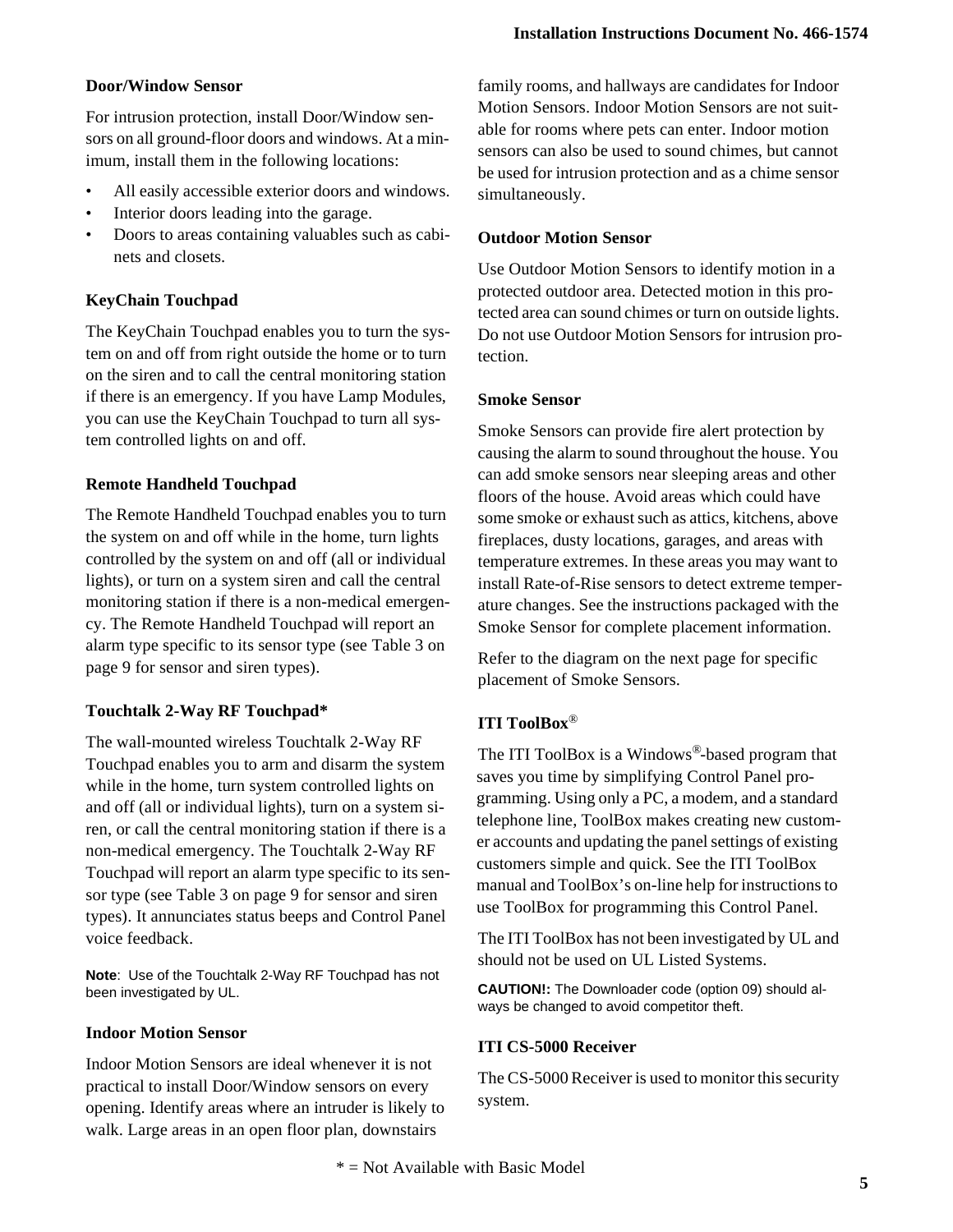### <span id="page-5-0"></span>**ITI HomeLink**® **Transceiver (IHT)**

The ITI HomeLink Transceiver is a radio transmitter/ receiver designed to receive signals from the Prince Universal Transmitter (HomeLink®), then retransmit the signals to a security system panel, allowing the HomeLink<sup>®</sup> to control the arming, disarming, and light functions of the security system. The IHT also enables the user to control the garage door opener from the HomeLink®.

The ITI HomeLink Transceiver has not been investigated by UL and should not be used on UL Listed Systems.

### **SWS\***

The Supervised Wireless Siren (#60-736-95) annunciates alarm appropriate sounds and because of its back-up battery, functions when the power is off. Supervised means that the siren will notify the Control Panel during trouble conditions such as low battery, power failure, etc.

**Note**: Use of the SWS has not been investigated by UL.

### **Carbon Monoxide (CO) Alarm**

The Learn Mode CO Alarm (#60-652-95) alerts users to hazardous levels of carbon monoxide gas. If dangerous concentrations of gas are present, the CO Alarm's red indicator light comes on, its internal siren goes off, and it transmits an alarm to the Control Panel. The Control Panel sounds its own alarm and calls the central station.

### **Interrogator**® **200 Audio Verification Module (AVM)\***

The AVM (#60-687) gives the central station operator the ability to hear what's happening at the premises during an alarm and speak directly to the system user. The operator can then determine how serious an alarm is, find out what kind of help is needed, and dispatch the appropriate assistance. Only one AVM may be installed per Control Panel.

**Note**: Use of the above module has not been investigated by UL.

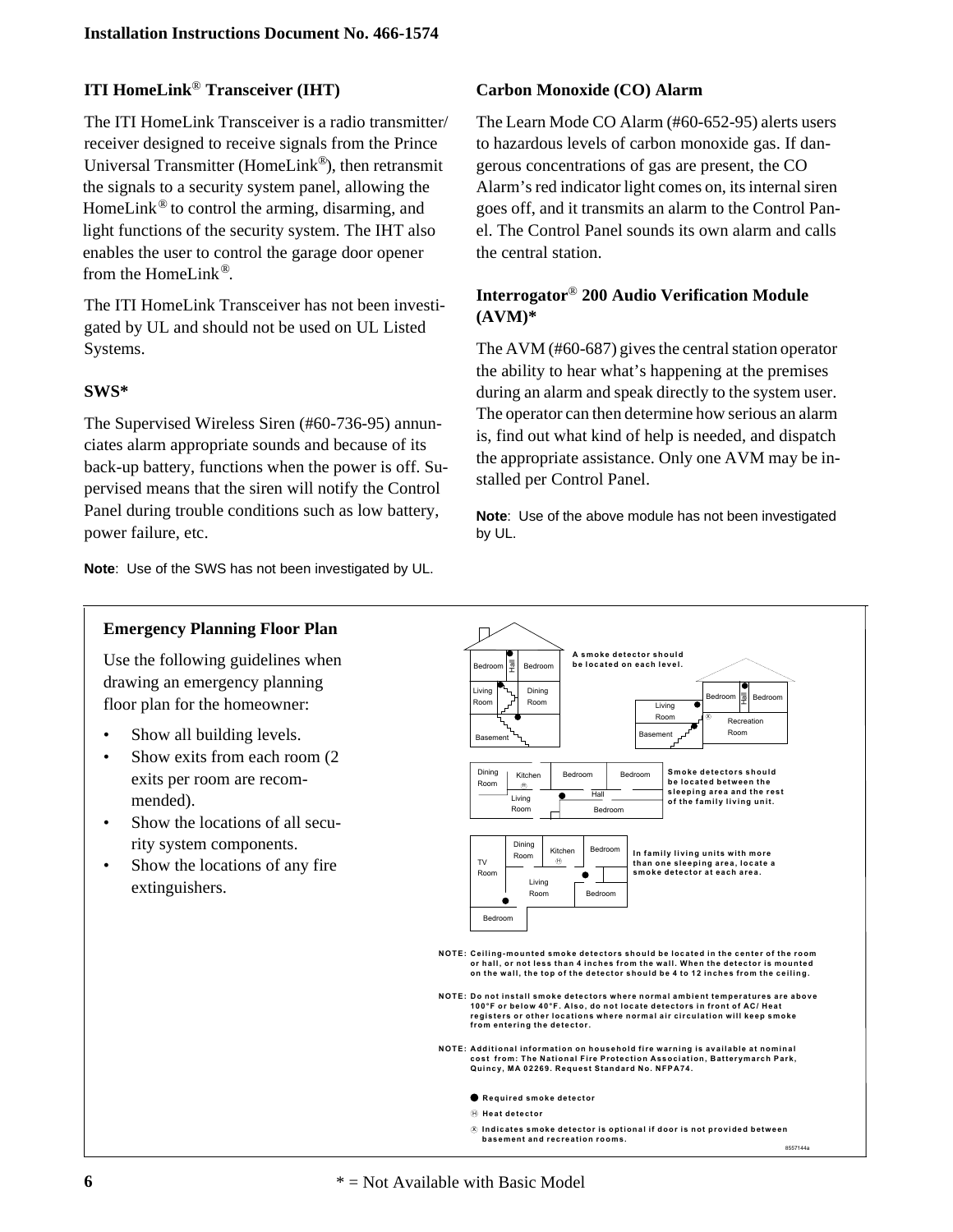## <span id="page-6-0"></span>Planning Sensor Types & Locations

The first step to an easy and successful installation is to decide what areas or items to protect, which lights or appliances to operate, and the best location for the Control Panel, touchpad, sensors or sirens. Use the previous information and Table 1 on page 7, Device Location Planning, to note your requirements.

Use [Table 2 on page 8](#page-7-0) and [Table 3 on page 9](#page-8-0) to determine the appropriate Sensor Type for the sensors you

will be adding. You'll need to understand the application for each sensor. For example, KeyChain Touchpads are typically programmed as sensor type 01 (Portable panic), used to send an intrusion alarm to a central monitoring station. This sensor type is instant intrusion, it does not require restoral or supervisory communication with the Control Panel and it is active in 4 arming levels (disarm, arm doors & windows, arm motion sensors, and arm doors/windows and motions sensors).

**Table 1 Sensor/Device Location Planning Table Locations in order as communicated by Control Panel when adding sensors, except that Remote Locations are not used by the Control Panel, but only used here for planning purposes.** 

| Sensor No.       | <b>Sensor/Device Name</b><br>(use Table 2 on page 8<br>& Table 3 on page 9 to<br>determine sensor type<br>numbers)<br>The following are<br>examples only. | Sensor Type | Remote Locations | Front Door | <b>Back Door</b> | Garage Door | Bedroom | Guest Room | Child's Room | Utility Room | Living Room | Dining Room | Bathroom | Laundry Room | Kitchen | Office | Den | Garage | Special Chime | Basement | Upstairs | Downstairs | Hallway | Medicine Cabinet | Closet | Attic |
|------------------|-----------------------------------------------------------------------------------------------------------------------------------------------------------|-------------|------------------|------------|------------------|-------------|---------|------------|--------------|--------------|-------------|-------------|----------|--------------|---------|--------|-----|--------|---------------|----------|----------|------------|---------|------------------|--------|-------|
|                  | KeyChain Touchpad                                                                                                                                         | $01\,$      | $\bar{X}$        |            |                  |             |         |            |              |              |             |             |          |              |         |        |     |        |               |          |          |            |         |                  |        |       |
|                  | Door/Window                                                                                                                                               | 13          |                  | X          |                  |             |         |            |              |              |             |             |          |              |         |        |     |        |               |          |          |            |         |                  |        |       |
| $\mathbf{1}$     |                                                                                                                                                           |             |                  |            |                  |             |         |            |              |              |             |             |          |              |         |        |     |        |               |          |          |            |         |                  |        |       |
| $\overline{c}$   |                                                                                                                                                           |             |                  |            |                  |             |         |            |              |              |             |             |          |              |         |        |     |        |               |          |          |            |         |                  |        |       |
| $\sqrt{3}$       |                                                                                                                                                           |             |                  |            |                  |             |         |            |              |              |             |             |          |              |         |        |     |        |               |          |          |            |         |                  |        |       |
| $\overline{4}$   |                                                                                                                                                           |             |                  |            |                  |             |         |            |              |              |             |             |          |              |         |        |     |        |               |          |          |            |         |                  |        |       |
| 5                |                                                                                                                                                           |             |                  |            |                  |             |         |            |              |              |             |             |          |              |         |        |     |        |               |          |          |            |         |                  |        |       |
| 6                |                                                                                                                                                           |             |                  |            |                  |             |         |            |              |              |             |             |          |              |         |        |     |        |               |          |          |            |         |                  |        |       |
| $\boldsymbol{7}$ |                                                                                                                                                           |             |                  |            |                  |             |         |            |              |              |             |             |          |              |         |        |     |        |               |          |          |            |         |                  |        |       |
| $8\,$            |                                                                                                                                                           |             |                  |            |                  |             |         |            |              |              |             |             |          |              |         |        |     |        |               |          |          |            |         |                  |        |       |
| 9                |                                                                                                                                                           |             |                  |            |                  |             |         |            |              |              |             |             |          |              |         |        |     |        |               |          |          |            |         |                  |        |       |
| $10\,$           |                                                                                                                                                           |             |                  |            |                  |             |         |            |              |              |             |             |          |              |         |        |     |        |               |          |          |            |         |                  |        |       |
| 11               |                                                                                                                                                           |             |                  |            |                  |             |         |            |              |              |             |             |          |              |         |        |     |        |               |          |          |            |         |                  |        |       |
| 12               |                                                                                                                                                           |             |                  |            |                  |             |         |            |              |              |             |             |          |              |         |        |     |        |               |          |          |            |         |                  |        |       |
| 13               |                                                                                                                                                           |             |                  |            |                  |             |         |            |              |              |             |             |          |              |         |        |     |        |               |          |          |            |         |                  |        |       |
| 14               |                                                                                                                                                           |             |                  |            |                  |             |         |            |              |              |             |             |          |              |         |        |     |        |               |          |          |            |         |                  |        |       |
| 15               |                                                                                                                                                           |             |                  |            |                  |             |         |            |              |              |             |             |          |              |         |        |     |        |               |          |          |            |         |                  |        |       |
| 16               |                                                                                                                                                           |             |                  |            |                  |             |         |            |              |              |             |             |          |              |         |        |     |        |               |          |          |            |         |                  |        |       |
| 17               |                                                                                                                                                           |             |                  |            |                  |             |         |            |              |              |             |             |          |              |         |        |     |        |               |          |          |            |         |                  |        |       |
| 18               |                                                                                                                                                           |             |                  |            |                  |             |         |            |              |              |             |             |          |              |         |        |     |        |               |          |          |            |         |                  |        |       |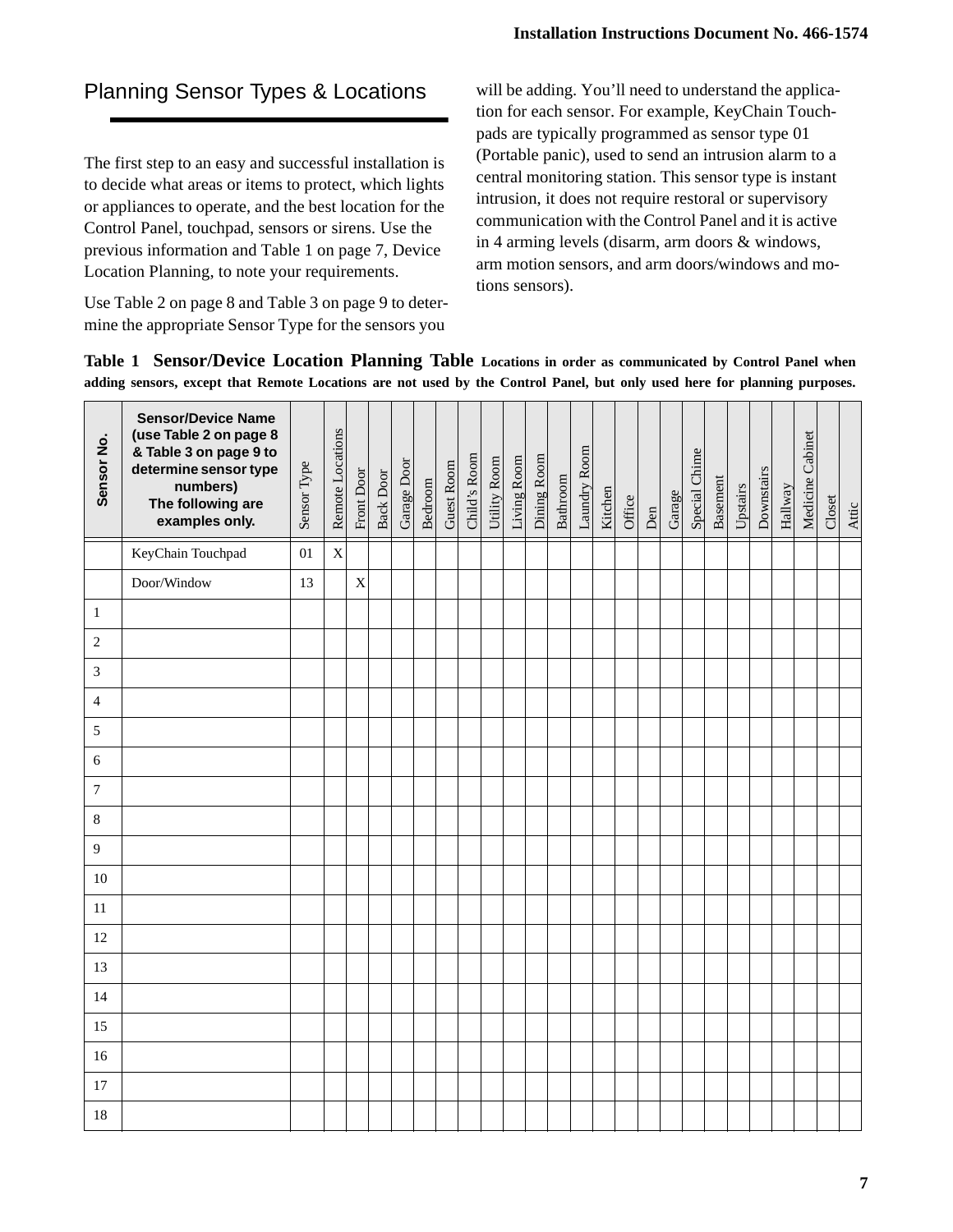<span id="page-7-0"></span>**Table 1 Sensor/Device Location Planning Table Locations in order as communicated by Control Panel when adding sensors, except that Remote Locations are not used by the Control Panel, but only used here for planning purposes.** 

| Sensor No. | <b>Sensor/Device Name</b><br>(use Table 2 on page 8<br>& Table 3 on page 9 to<br>determine sensor type<br>numbers)<br>The following are<br>examples only. | Sensor Type | Remote Locations | Front Door | <b>Back Door</b> | Garage Door | Bedroom | <b>Guest Room</b> | Child's Room | Utility Room | Living Room | Dining Room | Bathroom | Laundry Room | Kitchen | Office | Den | Garage | Chime<br>Special | Basement | Upstairs | Downstairs | Hallway | Cabinet<br>Medicine | Closet | Attic |
|------------|-----------------------------------------------------------------------------------------------------------------------------------------------------------|-------------|------------------|------------|------------------|-------------|---------|-------------------|--------------|--------------|-------------|-------------|----------|--------------|---------|--------|-----|--------|------------------|----------|----------|------------|---------|---------------------|--------|-------|
| 19         |                                                                                                                                                           |             |                  |            |                  |             |         |                   |              |              |             |             |          |              |         |        |     |        |                  |          |          |            |         |                     |        |       |
| 20         |                                                                                                                                                           |             |                  |            |                  |             |         |                   |              |              |             |             |          |              |         |        |     |        |                  |          |          |            |         |                     |        |       |
| 21         |                                                                                                                                                           |             |                  |            |                  |             |         |                   |              |              |             |             |          |              |         |        |     |        |                  |          |          |            |         |                     |        |       |
| 22         |                                                                                                                                                           |             |                  |            |                  |             |         |                   |              |              |             |             |          |              |         |        |     |        |                  |          |          |            |         |                     |        |       |
| 23         |                                                                                                                                                           |             |                  |            |                  |             |         |                   |              |              |             |             |          |              |         |        |     |        |                  |          |          |            |         |                     |        |       |
| 24         |                                                                                                                                                           |             |                  |            |                  |             |         |                   |              |              |             |             |          |              |         |        |     |        |                  |          |          |            |         |                     |        |       |

**Table 2 Recommended Sensor Types**

| <b>Device</b>                                                   | <b>Recommended Sensor</b><br><b>Type</b> |  |  |  |  |  |
|-----------------------------------------------------------------|------------------------------------------|--|--|--|--|--|
| KeyChain Touchpad                                               | 01, 03, 06, 07                           |  |  |  |  |  |
| Remote Handheld Touchpad<br>and Touchtalk 2-Way RF<br>Touchpad* | 01, 03, 06, 07                           |  |  |  |  |  |
| <b>Indoor Motion Sensor</b>                                     | 17 (intrusion), 25 (chime)               |  |  |  |  |  |
| <b>Outdoor Motion Sensor</b>                                    | 25                                       |  |  |  |  |  |
| Smoke Sensor                                                    | 26                                       |  |  |  |  |  |
| <b>Exterior Door</b>                                            | 10                                       |  |  |  |  |  |
| Interior Door                                                   | 14                                       |  |  |  |  |  |
| Window Sensor                                                   | 13                                       |  |  |  |  |  |
| SWS*                                                            | 33                                       |  |  |  |  |  |
| CO Alarm                                                        | 34                                       |  |  |  |  |  |
| <b>Freeze &amp; Water Sensors</b>                               | 29                                       |  |  |  |  |  |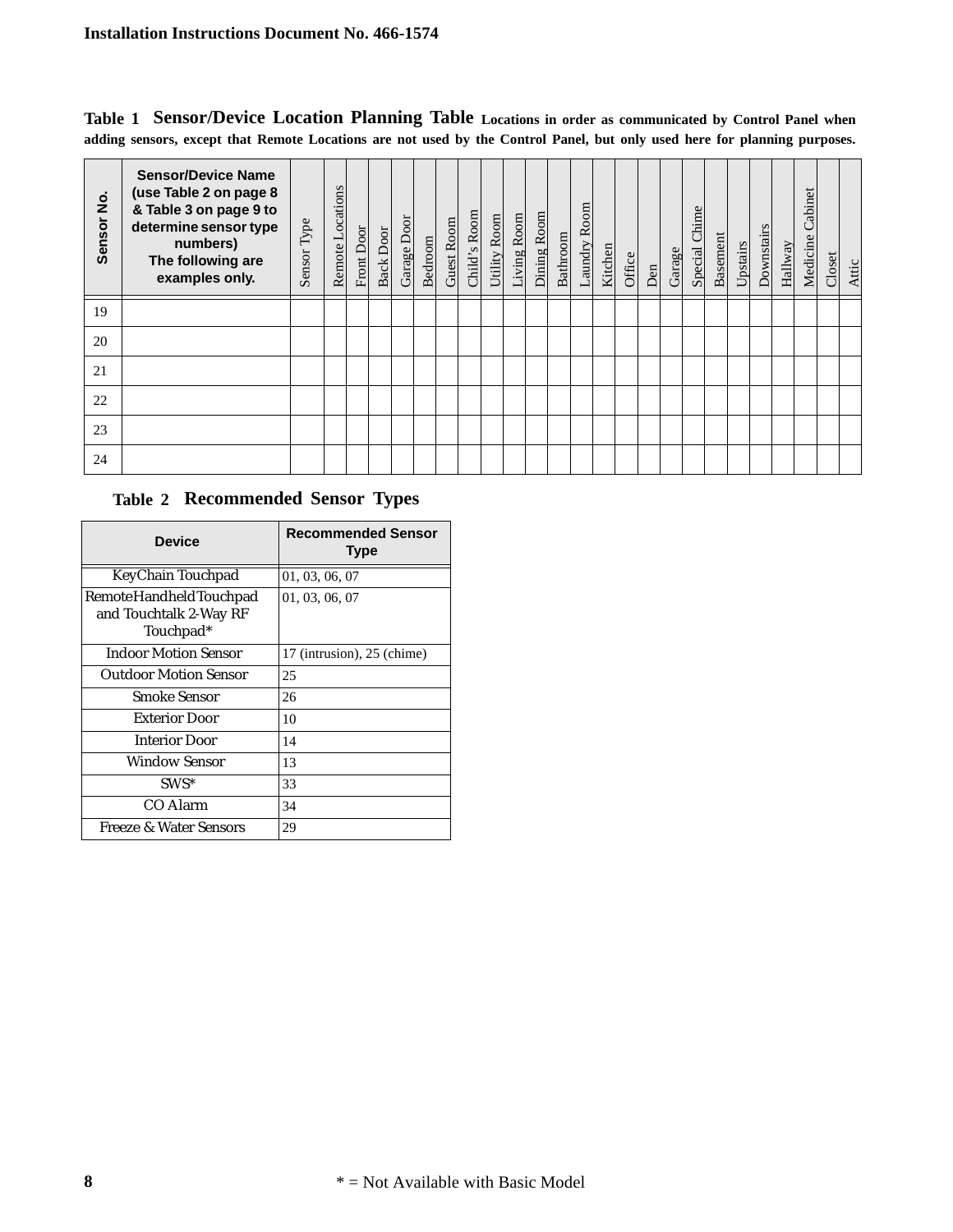<span id="page-8-0"></span>

| Type            | <b>Name/Application</b>                                                                                                                  | <b>Siren Type</b>            | Delay          | <b>Rest</b><br>oral | <b>Super</b><br>visory | <b>Activein</b><br><b>Levels</b> |
|-----------------|------------------------------------------------------------------------------------------------------------------------------------------|------------------------------|----------------|---------------------|------------------------|----------------------------------|
| 00              | Fixed Panic: 24 hour audible fixed emergency button                                                                                      | Intrusion                    | I              | No                  | Yes                    | 1234                             |
| 01              | Portable Panic: 24 hour audible portable emergency buttons                                                                               | Intrusion                    | I              | No                  | No                     | 1234                             |
| 02              | Fixed Panic: 24 hour silent fixed emergency buttons. Status light will not<br>blink.                                                     | Silent                       | $\mathbf I$    | No.                 | <b>Yes</b>             | 01234                            |
| 03              | Portable Panic: 24 hour silent portable emergency buttons. Status light<br>will not blink.                                               | Silent                       | I              | No                  | No                     | 01234                            |
| 04              | Fixed auxiliary: 24 hour auxiliary sensor, such as Pendant Panic                                                                         | Emergency                    | I              | N <sub>0</sub>      | Yes                    | 01234                            |
| 05              | Fixed Auxiliary: 24 hour emergency button. Siren shut off confirms CS<br>report                                                          | Emergency                    | I              | N <sub>0</sub>      | <b>Yes</b>             | 01234                            |
| 06              | Portable Auxiliary: 24 hour portable auxiliary alert button                                                                              | Emergency                    | I              | No                  | N <sub>0</sub>         | 01234                            |
| 07              | Portable Auxiliary: 24 hour portable auxiliary button. Siren shut off con-<br>firms CS report                                            | Emergency                    | I              | No                  | No                     | 01234                            |
| 08              | Special Intrusion: such as gun cabinets and wall safes.                                                                                  | <b>Intrusion</b>             | I              | Yes                 | Yes                    | 1234                             |
| 09              | Special Intrusion: such as gun cabinets and wall safes.                                                                                  | Intrusion                    | S              | <b>Yes</b>          | Yes                    | 1234                             |
| 10              | Entry/Exit Delay: Entry/Exit Delay that require a standard delay time.<br>Chime                                                          | Intrusion                    | S              | <b>Yes</b>          | Yes                    | 24                               |
| 13              | Instant perimeter: Exterior doors and windows. Chime                                                                                     | Intrusion                    | I              | Yes                 | Yes                    | 24                               |
| 14              | <b>Instant Interior: Interior doors</b>                                                                                                  | Intrusion                    | F              | Yes                 | Yes                    | 234                              |
| 15              | Instant Interior: Interior PIR motion sensors*                                                                                           | Intrusion                    | F              | No                  | <b>Yes</b>             | 234                              |
| 16              | <b>Instant Interior: Interior doors</b>                                                                                                  | Intrusion                    | $\overline{F}$ | Yes                 | <b>Yes</b>             | 34                               |
| 17              | Instant Interior: PIR motion sensors*                                                                                                    | Intrusion                    | F              | No                  | <b>Yes</b>             | 34                               |
| 19              | Delayed Interior: interior doors that initiate a delay before going into<br>alarm <sup>*</sup>                                           | Intrusion                    | S              | <b>Yes</b>          | <b>Yes</b>             | 34                               |
| 20              | Delayed Interior: PIR motion sensors that initiate a delay before going<br>into alarm*                                                   | Intrusion                    | S              | No                  | <b>Yes</b>             | 34                               |
| 21              | Local Instant Interior: 24 hour local alarm zone protecting anything that<br>opens and closes. No Report                                 | Intrusion                    | I              | <b>Yes</b>          | <b>Yes</b>             | 1234                             |
| 22              | Local delayed interior: same as group 21, plus activation initiates a delay<br>before going into alarm. No report.*                      | Intrusion                    | S              | <b>Yes</b>          | <b>Yes</b>             | 1234                             |
| 23              | Local instant Auxiliary: 24 hour local alarm zone protecting anything that<br>opens and closes. <sup>‡</sup> No report                   | Emergency                    | I              | <b>Yes</b>          | <b>Yes</b>             | 01234                            |
| 24              | Local Instant Auxiliary: 24 hour local alarm zone protecting anything that<br>opens and closes. Sirens shut off at restoral. No report.* | Emergency                    | I              | Yes                 | <b>Yes</b>             | 01234                            |
| $25\,$          | Local Special Chime: Notify the user when a door is opened. Sounds<br>emit from a local annunciator.* No report                          | <b>Three</b><br><b>Beeps</b> | $\mathbf I$    | $\rm No$            | Yes                    | 01234                            |
| 26              | Fire: 24 hour fire, rate-of-rise heat, and smoke sensors§.                                                                               | Fire                         | I              | <b>Yes</b>          | <b>Yes</b>             | 01234                            |
| 27              | Lamp control or other customer feature. <sup>‡</sup> No report                                                                           | Silent                       | $\bf{I}$       | Yes                 | <b>Yes</b>             | 01234                            |
| $\overline{28}$ | PIR motion sensor, sound sensor, or pressure mat.‡ No report                                                                             | Silent                       | Ι              | $\overline{No}$     | Yes                    | 01234                            |
| 29              | Auxiliary: Freeze and Water Sensors                                                                                                      | Trouble<br><b>Beeps</b>      | I              | <b>Yes</b>          | <b>Yes</b>             | 01234                            |
| 32              | PIR motion sensor or sound sensor‡ No report                                                                                             | Silent                       | Ι              | No                  | No                     | 01234                            |
| 33              | <b>Supervised Wireless Siren (SWS)</b>                                                                                                   | Silent                       | $\bf{I}$       | Yes                 | <b>Yes</b>             | 01234                            |
| $\overline{34}$ | Carbon Monoxide Alarm                                                                                                                    | Emergency                    | I              | Yes                 | N <sub>0</sub>         | 01234                            |

#### **Table 3 Sensor Type Characteristics**

\*This type is not certified as a primary protection circuit for UL-listed systems and is for supplementary use only.

§This type is required for UL-listed residential fire alarm applications.

‡This type has not been investigated by UL.

The arming levels are:

 $0 =$  Subdisarmed (used to bypass intrusion sensors which are active 24 hrs/day) Only the Master Access Code can enter this level  $1 =$ Disarm

2 = Arm Doors & Windows

3 = Arm Motion Sensors

4 = Arm Doors/Windows & Motion Sensors

Delays:

I = Instant Delay (no delay, immediate alarm)

S = Standard Delay (alarm sounds after programmed entry delay time)

 $F =$  Follower Delay (alarm sounds immediately if entry/exit delay is not active, otherwise alarm sounds after programmed entry delay time)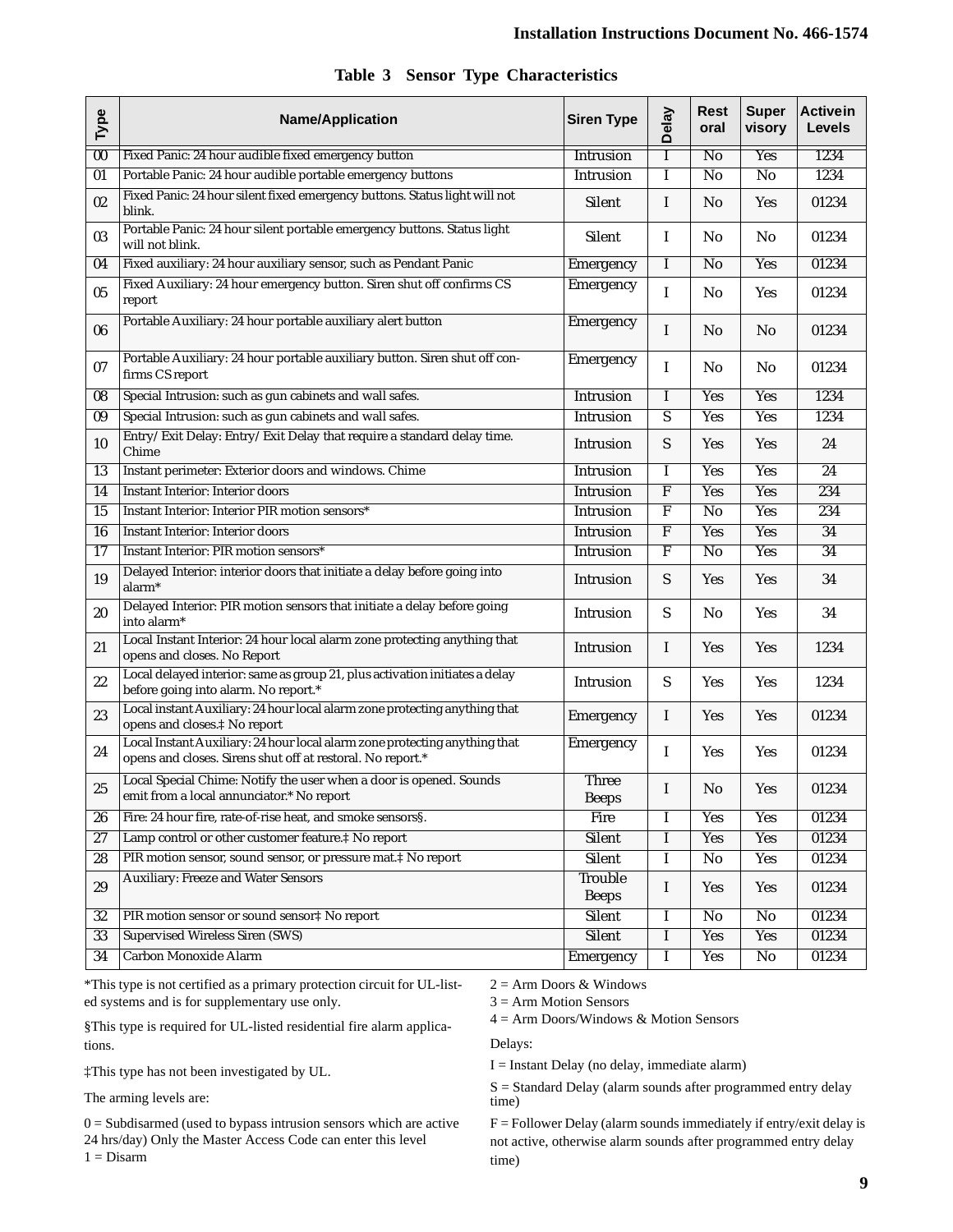## <span id="page-9-0"></span>Planning Control Locations

### **Control Panel**

Locate the Control Panel so that the alarm sounds can be heard and the Control Panel will be convenient to operate. It must be near an electrical outlet and telephone receptacle.

### **Remote Handheld Touchpad and Touchtalk 2- Way RF Touchpad\***

Locate Remote Handheld Touchpads and the wallmounted Touchtalk 2-Way RF Touchpad where they will be convenient and offer quick access to the user.

### **KeyChain Touchpad**

KeyChain Touchpads attach to the owner's key ring or can be conveniently carried.

## Planning for Lamp\*, Appliance\*, Wallswitch\*, and Universal/Garage Door\* Module Control

As you program the modules, the Control Panel asks you to choose the house code, unit number and activation method. Fill out [Table 6 on page 11](#page-10-0), Home Control Planning Table, before you begin programming.

The system can control 8 individual unit numbers on Lamp, Wallswitch, Appliance, and Universal/Garage Door Modules.

### **Setting the House Code and Unit Number**

Each device (lamp, appliance, garage door, etc.) controlled by the Control Panel must have an identification setting. The modules use two dials to set identification codes: one with letters A through P and one with numbers 1 through 16.

The lettered dial sets the house code. The house code enables the system to differentiate this home from other homes in the area. Set all modules (except the

remote siren) and the Control Panel to the same house code.

The numbered dial sets the unit number. The unit number tells the system which device you want to control. Each unit number should be different (unless you want specific lights or appliances to be activated together). The Control Panel recognizes up to 8 unit numbers for sensor-activated, time-activated and entry/exit delay lights. When unit numbers 9-16 are used for lamp modules, they can only be controlled by an all on or all off command.

A lamp will flash to the arming level if its unit number is set to 10. A lamp set to unit number 10 will flash once if the Control Panel is disarmed, twice if doors & windows are armed, etc.

The remote siren can be set to any unit number to hear alarm sounds. Set it to unit number 9 to also hear arming level beeps, status beeps, and trouble beeps.

### **To Fill Out the Home Control Planning Table:**

**Note**: Do not use a lamp module to control appliances, use an appliance module, since the wattage rating on Lamp Modules is less than on Appliance Modules.

1. Set the house code on all the Modules, except the remote siren to the same letter.

**Note**: The house code instructions which come with the Powerhorn Siren won't work with this Control Panel. Follow the house-code instructions given here.

Set the Remote Siren house code to the *next* alphabetical letter. For example, if the house code is B, set the remote siren's house code to C.

2. Set the Module unit numbers.

**Note**: If you are using a Universal Module to operate a garage door, make sure to assign a unique unit number to this Module choosing from 1-8.

- 3. List the location of the lamp or appliance in the Location column of [Table 6 on page 11](#page-10-0).
- 4. Write the location of each Lamp Module on an adhesive note and label the module.
- 5. Decide if the device should be activated by sensors, entry/exit delay, time, or a combination. An example of sensor activation is using a motion sensor to turn on a light. Record the information in the appropriate columns.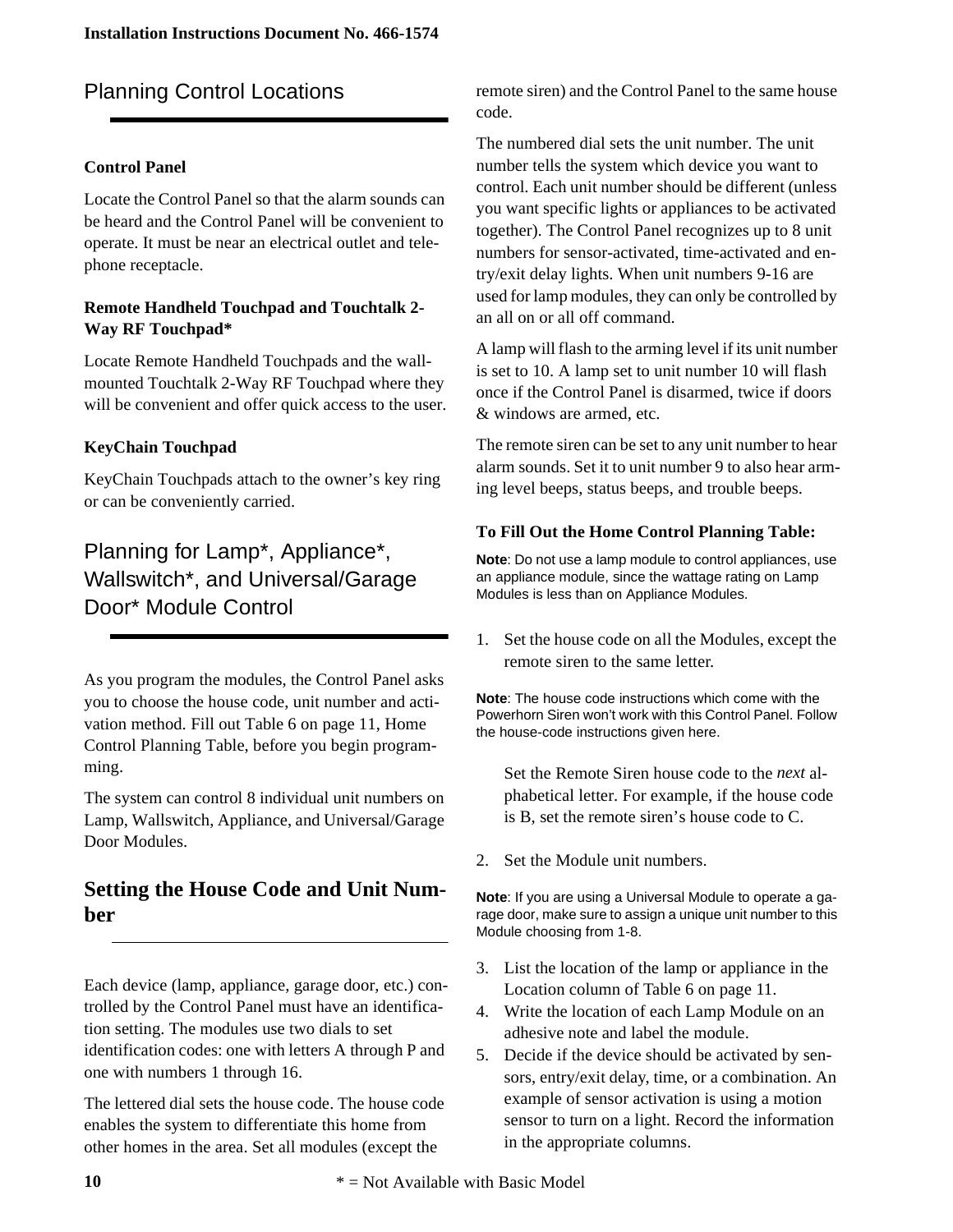<span id="page-10-0"></span>Use the following three tables to help you further plan module installation.

| <b>Unit Number</b><br>(1 through 16) | <b>Result</b>                                                                                                                                                                                                                                                                                                                                                                                                                                                                                                                                                                 |
|--------------------------------------|-------------------------------------------------------------------------------------------------------------------------------------------------------------------------------------------------------------------------------------------------------------------------------------------------------------------------------------------------------------------------------------------------------------------------------------------------------------------------------------------------------------------------------------------------------------------------------|
| $1 - 8$                              | Used for sensor-activated, time-activated, and entry/exit delay lights.<br>Sensor-activated lights are enabled and disabled pressing the LIGHTS Sensor Activated<br>button on the Control Panel.<br>Time-activated lights are enabled and disabled by pressing the LIGHTS Time Activated<br>button on the Control Panel.<br>If using the universal module to operate a garage door, be sure to assign a unique unit number.<br>The STAR button on the KeyChain Touchpad activates the universal module to open the<br>garage door or to turn on special lights if programmed. |
| $9 - 16$                             | Used for lamp modules and controlled by an all on or all off command.                                                                                                                                                                                                                                                                                                                                                                                                                                                                                                         |
| 9                                    | Used for remote siren to hear arming level beeps, status beeps and trouble beeps.<br>If set to any other number the user will hear only alarm sounds.                                                                                                                                                                                                                                                                                                                                                                                                                         |
| 10                                   | Lamps will flash to arming level.                                                                                                                                                                                                                                                                                                                                                                                                                                                                                                                                             |

**Table 4 Unit Number Assignments\***

### **Table 5 House Code Assignments\***

| <b>House Codes</b>     | <b>Results</b>                                                     |
|------------------------|--------------------------------------------------------------------|
| A through O            | Set all modules to the same house code<br>except the remote sirens |
| Next Higher House Code | Remote Siren needs to be the next higher<br>alphabetical letter    |

|  |  |  |  | Table 6 Home Control Planning Table* |  |
|--|--|--|--|--------------------------------------|--|
|--|--|--|--|--------------------------------------|--|

|                | <b>Module</b>           |           |               | <b>Activated by</b> | <b>Time Activated</b> |                  |  |  |  |
|----------------|-------------------------|-----------|---------------|---------------------|-----------------------|------------------|--|--|--|
| Unit #         | Location<br><b>Type</b> |           | <b>Sensor</b> | Entry/Exit          | <b>Start Time</b>     | <b>Stop Time</b> |  |  |  |
| Example        | Lamp                    | Hall lamp | Motion        | Yes                 | 8 p.m.                | 10:30 p.m.       |  |  |  |
| 1              |                         |           |               |                     |                       |                  |  |  |  |
| $\overline{c}$ |                         |           |               |                     |                       |                  |  |  |  |
| 3              |                         |           |               |                     |                       |                  |  |  |  |
| $\overline{4}$ |                         |           |               |                     |                       |                  |  |  |  |
| 5              |                         |           |               |                     |                       |                  |  |  |  |
| 6              |                         |           |               |                     |                       |                  |  |  |  |
| 7              |                         |           |               |                     |                       |                  |  |  |  |
| $\,$ 8 $\,$    |                         |           |               |                     |                       |                  |  |  |  |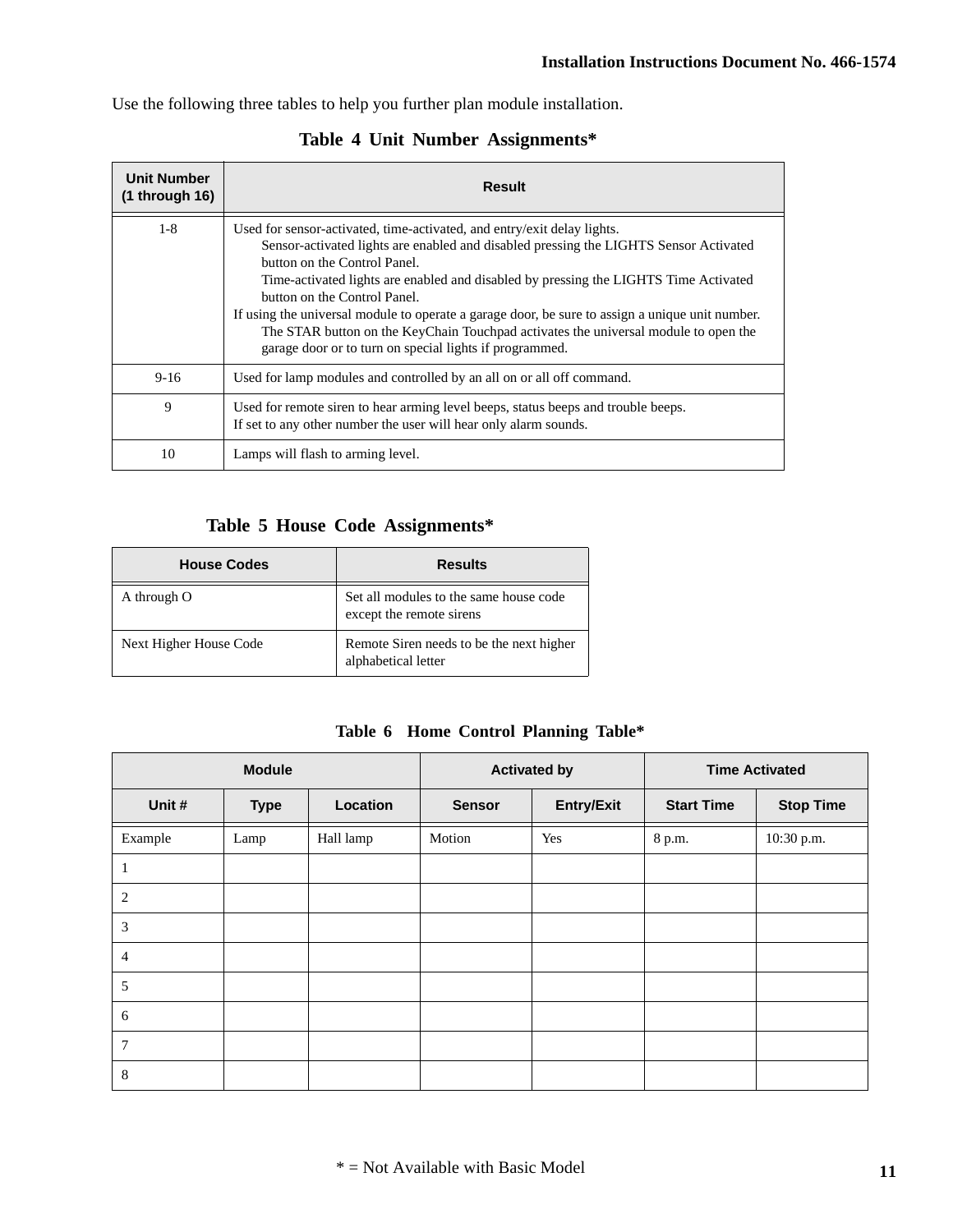### <span id="page-11-0"></span>Planning System Access Codes

Use the following to plan system Access Codes. Fill out Table 7 on page 12 to use when programming these codes.

### **Utility Access Code 1**

This access code is used during installation. The default utility access code is 4321. This code can be used for all programming.

### **Utility Access Code 2**

The default access code is 4321. This access code is used for all programming except changing utility access code 1 and changing options 4, 5, 6, 8, 9, 12, and 13.

### **Master Access Code**

The default Master Access Code is 1234. This user code is used to: disarm the Control Panel, subdisarm the Control Panel, program options 1 through 3, 36, 37, 41 - 43, program light control, set the system clock, program the master code, program access codes 1-5, program the panic code, and perform a sensor or phone test.

**Note**: If the installer deletes the master access code, the owner may enter program mode by pressing cancel.

### **Access Codes (1 - 5)**

The Control Panel can have up to 5 secondary user access codes. These could be used by children, a baby sitter, or a service person. These codes cannot be used for programming.

### **Panic Code**

The Panic Code is able to disarm or subdisarm the panel and send a silent alarm to the Central Station. There will be no indication of an alarm at the panel.

| <b>Type</b>               | <b>Default</b> | <b>Installer</b><br><b>Settings</b> |
|---------------------------|----------------|-------------------------------------|
| Utility Access Code 1     | 4321           |                                     |
| Utility Access Code 2     | 4321           |                                     |
| <b>Master Access Code</b> | 1234           |                                     |
| Access Code 1             | None           |                                     |
| Access Code 2             | None           |                                     |
| Access Code 3             | None           |                                     |
| Access Code 4             | None           |                                     |
| Access Code 5             | None           |                                     |
| Panic Code                | None           |                                     |

## Planning System Options

Use the following to plan system Options. See [Table](#page-20-0)  [18 on page 21](#page-20-0) for a complete listing of all system options and their characteristics. Fill out the last column of this table to use when programming.

#### **Option 01: Panel Piezo Beeps**

*Add* turns on panel beeps that sound when an access code is entered or when the arming level is changed. The arming buttons will cause beeps according to the arming level. See [Table 8 on page 13](#page-12-0) for a detailed explanation of panel piezo beeps.

*Delete* turns off panel piezo beeps.

#### **Option 02: Panel Voice**

*Add* enables the panel's voice.

*Delete* disables the panel's voice.

Note that the panel voice is always on for status messages, open sensor responses, and when in program mode.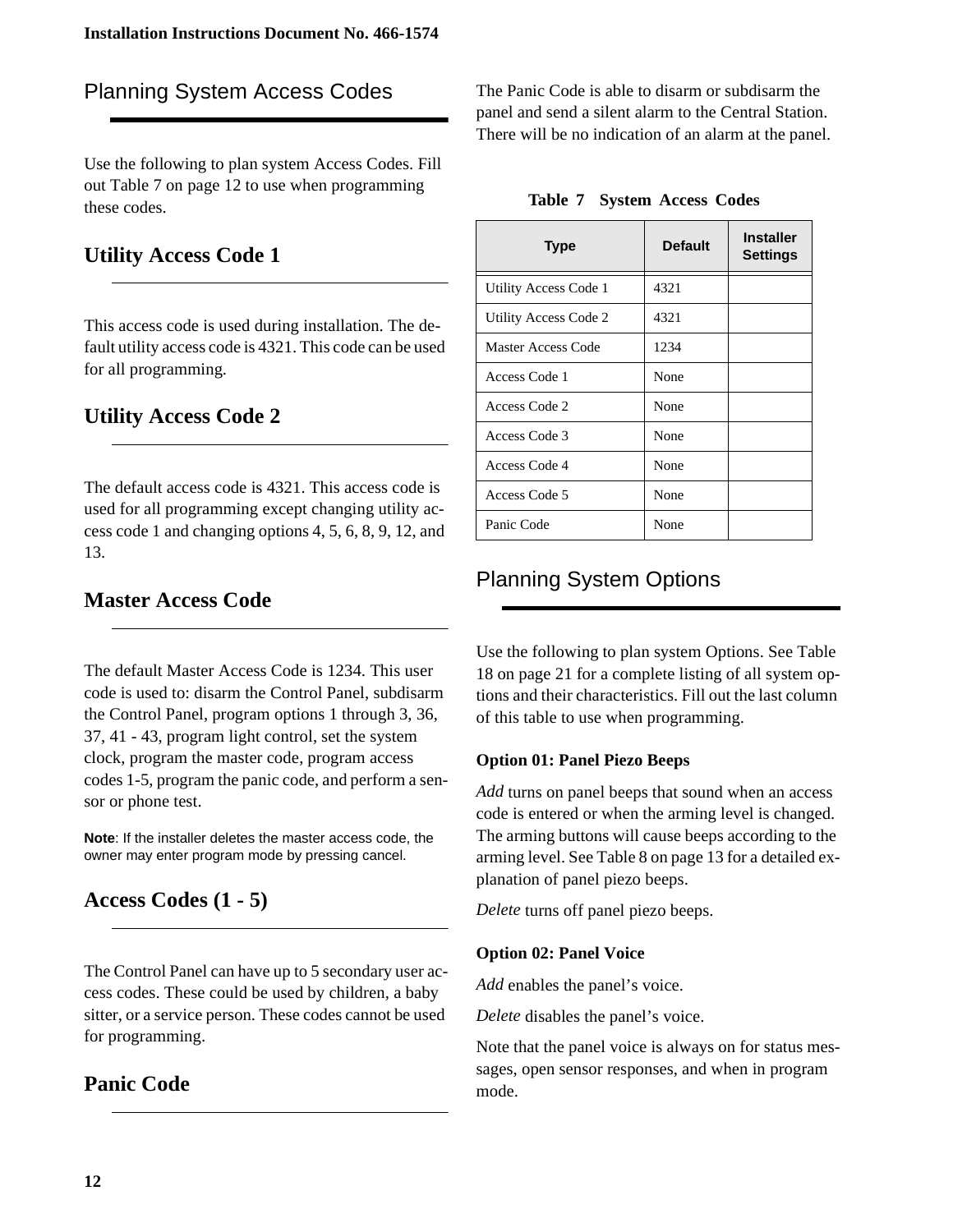<span id="page-12-0"></span>

| <b>Activity</b>                                     | <b>Beep Response</b>                                                                                                                                                                                        |
|-----------------------------------------------------|-------------------------------------------------------------------------------------------------------------------------------------------------------------------------------------------------------------|
| <b>ARM Doors &amp; Win-</b><br>dows                 | <b>Exit delay</b> beeps sound 2 times when you arm and 2 times at the end of the delay time;<br><b>Entry delay</b> beeps sound 2 times every 5 seconds and 2 times per second during the last 10<br>seconds |
| <b>ARM Motion Sensors</b>                           | <b>Exit delay</b> beeps sound 3 times when you arm and 3 times at the end of the delay time;<br><b>Entry delay</b> beeps sound 3 times every 5 seconds and 3 times per second during the last 10<br>seconds |
| <b>ARM Doors/Win-</b><br>dows & Motion Sen-<br>sors | Exit delay beeps sound 4 times when you arm and 4 times at the end of the delay time;<br><b>Entry delay</b> beeps sound 4 times every 5 seconds and 4 times per second during the last 10<br>seconds        |
| <b>DISARM</b>                                       | 1 beep                                                                                                                                                                                                      |
| CHIME DOORS                                         | 2 beeps (when programmed)                                                                                                                                                                                   |
| <b>CHIME SPECIAL</b><br><b>MOTION</b>               | 3 beeps (when programmed)                                                                                                                                                                                   |
| Trouble Beeps                                       | 6 beeps every minute. Press SYSTEM STATUS button to stop beeps for 4 hours                                                                                                                                  |
| No Activity                                         | 20 beeps every minute for 5 minutes (when programmed)                                                                                                                                                       |

**Table 8 Panel Piezo Beeps**

### **Option 03: Latchkey**

*Add* programs the Latchkey time. If Latchkey is enabled when the Control Panel is armed and the Control Panel is not disarmed by the preprogrammed time, the Control Panel will call in a Latchkey alarm at the programmed time.

The system clock must be set for Latchkey to function.

*Delete* turns off this option and Latchkey cannot be enabled when the Control Panel is armed.

### **Option 04: Primary Phone Number**

*Add* programs the primary phone number to be called when there is an alarm. The phone number will call the central station.

*Delete* removes the primary phone number.

### **Option 05: Secondary Phone Number**

*Add* and *Delete* function the same as they do for the primary phone number. This number can be to a numeric pager or a central station. When using it to call a numeric pager, program this phone number with 2 pauses (press the test button to program a pause) at the end of the number. Some pagers may require 3 or 4 additional pauses be appended to the phone number.

Set Phone Mod 2 (option 13) to 8 or 9. The Control Panel will call a numeric pager twice for each report. Pagers that require the Control Panel to dial more than 22 digits will not work. Silent alarms report to a pager as an intrusion alarm. See [Table 17 on page 19](#page-18-0) for more reporting information.

### **Option 06: Downloader Phone Number**

Programs the ITI ToolBox Downloader telephone number.

*Add* and *Delete* function the same as they do for the primary phone number.

### **Option 07: Account Number**

*Add* programs the account number.

*Delete* resets it to 00000.

### **Option 08: Phone Lock**

*Add* enables phone lock. Options 04, 05, 06, 08, 09, 12, and 13 will not be cleared if the system memory is cleared and phone lock is on.

*Delete* disables phone lock.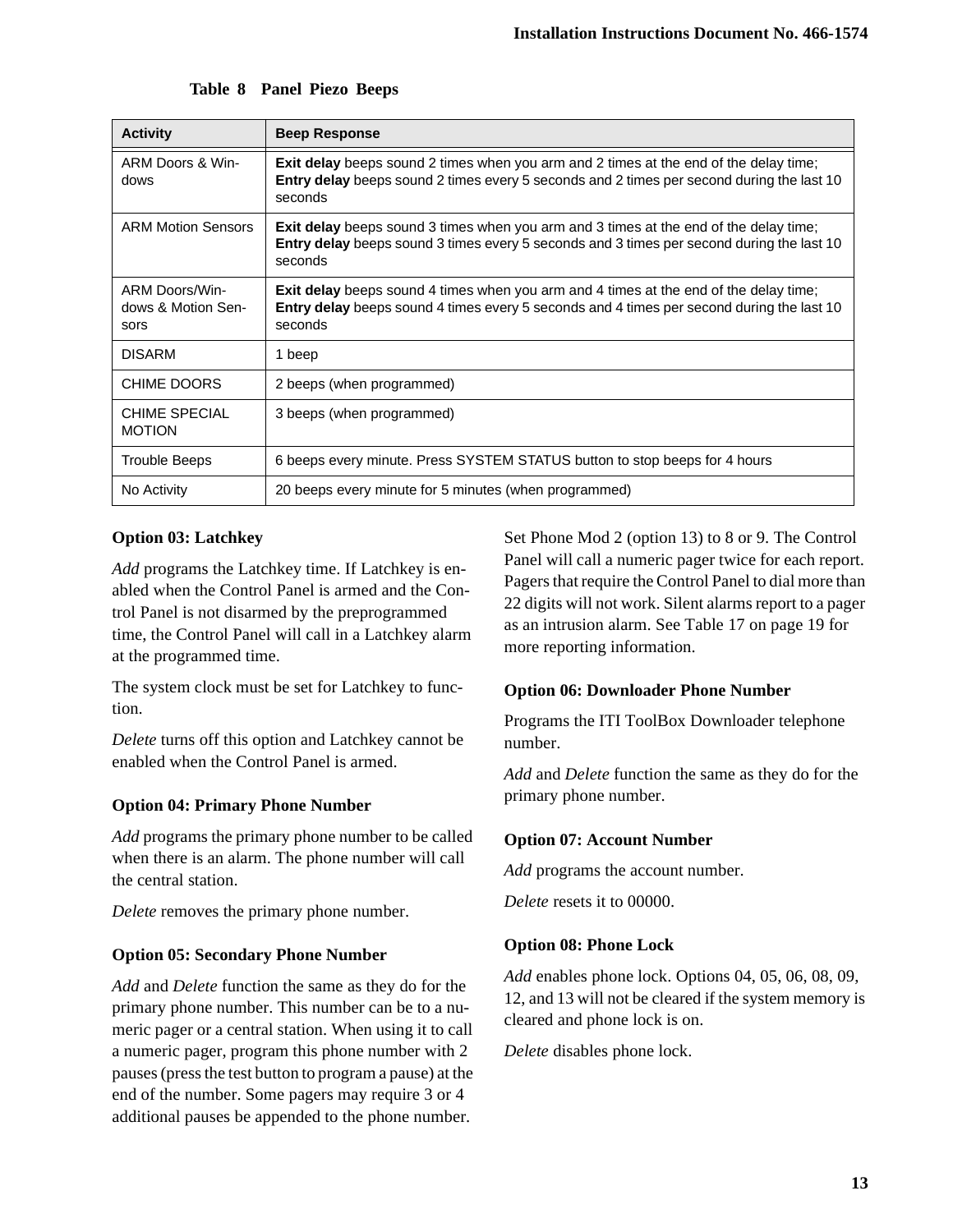### <span id="page-13-0"></span>**Option 09: DL Code (Downloader Code)**

*Add* programs the downloader access code. The Downloader Code is used during Control Panel programming with the ITI ToolBox. The Control Panel's downloader code must match the downloader access code in the ITI ToolBox account in order to program the Control Panel using the ITI ToolBox.

*Delete* resets the code to 12345.

**CAUTION!:** The downloader code should always be changed to avoid competitor theft.

### **Option 10: Entry Delay**

*Add* programs the entry delay. Enter time in seconds. The range is 005-120 seconds (3 digits must be entered). Entry delay beeps will sound when the delay is activated. The panel will sound beeps corresponding to the arming level every 5 seconds. For example, you will hear 2 beeps every 5 seconds if the panel is armed to level 2. The entry delay beeps will sound every second during the last 10 seconds of the delay to warn the user that the delay is about to expire.

*Delete* sets the delay to 5 seconds.

For UL listed systems, the entry delay should not exceed 45 seconds.

### **Option 11: Exit Delay**

*Add* programs the exit delay. Enter time in seconds. The range is 005-120 seconds (3 digits must be entered). The exit delay beeps will occur when the panel is armed and when the exit delay has expired. The exit delay beeps correspond to the arming level. For example, you will hear 2 beeps if arming to level 2. The panel will sound three sets of warning beeps if a sensor that requires restoral is open during the exit delay if auto arm is off (option 38). The panel will protest if a sensor that requires restoral is open during the exit delay if auto arm is on (option 38).

*Delete* sets the delay to 5 seconds.

For UL listed systems, the exit delay should not exceed 45 seconds.

### **Option 12: Phone Mod 1**

*Add* sets the report content and format which the primary phone number uses. The range is 0-3.

*Delete* sets the phone mod to 0.

**Table 9 Phone Mod 1**

| Enter# | <b>Reports</b> | <b>Format</b> |
|--------|----------------|---------------|
|        |                | <b>SIA</b>    |
|        | All            | Contact ID    |
| 2      | <b>Alarms</b>  | <b>SIA</b>    |
|        | <b>Alarms</b>  | Contact ID    |

Alarms include: Fire, Intrusion, Emergency, Silent, and Alarm Cancels.

Non-Alarms include: Latchkey, No Activity, Openings, Closings, Fail to Open, Fail to Close, Force Armed, AC Power Failure, CPU Low Battery, and Trouble Restorals.

All includes: Alarms and Non-Alarms.

UL has only verified compatibility with the ITI CS5000 Digital Alarm Communicator Receiver.

### **Option 13: Phone Mod 2**

*Add* sets the report content and format that the secondary phone number uses. Range is 0-9.

*Delete* sets the phone mod to 0.

**Table 10 Phone Mod 2**

| Enter# | <b>Reports</b>                                                                                                     | <b>Format</b> |
|--------|--------------------------------------------------------------------------------------------------------------------|---------------|
| U      | All                                                                                                                | <b>SIA</b>    |
| 1      | All                                                                                                                | Contact ID    |
| 2      | Alarms                                                                                                             | <b>SIA</b>    |
| 3      | Alarms                                                                                                             | Contact ID    |
| 4      | Non-Alarms                                                                                                         | <b>SIA</b>    |
| 5      | Non-Alarms                                                                                                         | Contact ID    |
| 6      | Phone 1 failure                                                                                                    | <b>SIA</b>    |
| 7      | Phone 1 failure                                                                                                    | Contact ID    |
| 8      | Latchkey, No Activity, Phone Test,<br>Openings, Closings, Fail to Open/<br>Close, AC Power Restorals/Fail-<br>ures | Pager         |
| 9      | Same as Phone Mod 8 plus<br>Alarms                                                                                 | Pager         |

### **Option 14: DTMF Dialing**

*Add* enables DTMF dialing.

*Delete* enables pulse dialing.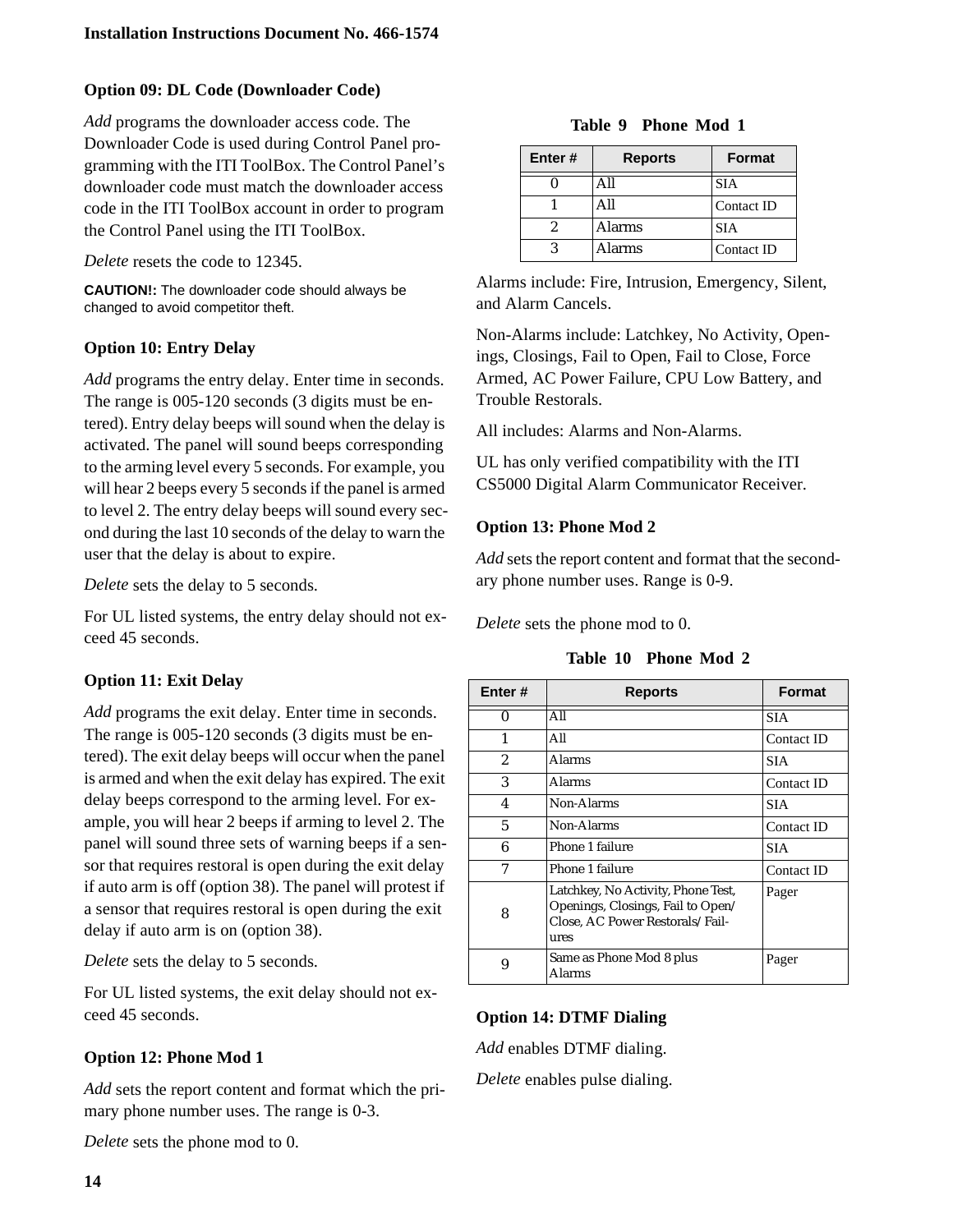### <span id="page-14-0"></span>**Option 15: No Activity**

*Add* enables the no activity time-out. Program the no activity time-out in hours. The range is 02-24 hours (2 digits must be entered). A no activity alarm will be called in if the programmed amount of time passes and the panel is in level 0, 1, or 2 and no activity has occurred.

No activity is defined as: a key has not be pressed from the panel or a touchpad and a sensor has not been tripped (except one that is type 25).

*Delete* disables the no activity time-out.

### **Option 16: Auto Phone Test**

*Add* enables the auto phone test. Program the auto phone test frequency in days. The range is 001 - 254 days (3 digits must be entered). The start time for the auto phone test begins 12 hours after the Control Panel is powered up.

*Delete* disables auto phone test.

### **Option 17: Dialer Delay**

*Add* enables the dialer delay. Program the delay in seconds. The range is 001-120 seconds (3 digits must be entered). This option causes the Control Panel to wait the programmed time before calling the central station. Alarms activated by sensors that are type 0-8, 26, and the emergency button on the front of the control panel or on any of the touchpads will always be called in immediately.

*Delete* disables the dialer delay.

For UL installations, dialer delay time cannot be greater than 45 seconds.

**Note**: The Control Panel will not wait the programmed dialer delay to call in an alarm if the Control Panel is disarmed before the dialer delay expires and opening reports are on. Both the alarm and opening report will be called in immediately.

### **Option 18: Alarm Cancel**

*Add* enables alarm cancel. Program the time in minutes. If the Control Panel is disarmed from an alarm state within the programmed time, the Control Panel will send an alarm cancel message. The range is 001- 254 minutes (3 digits must be entered). If programmed to 255, cancels will always be sent to the central station.

### **Option 19: Supervisory Time (SUPSYNC)**

*Add* sets the supervisory time. Program the time in hours. The range is 02-24 hours (2 digits must be entered).

*Delete* resets SUPSYNC to 2 hours.

For UL listed systems, the SUPSYNC shall not exceed 4 hours.

### **Option 20: Manual Phone Test**

*Add* allows the user to perform a manual phone test.

*Delete* disables manual phone test.

### **Option 21: Opening Reports (Disarming Reports)**

*Add* enables opening reports. Opening reports will be sent to the central station if the Control Panel is disarmed from a higher arming level.

*Delete* disables opening reports.

### **Option 22: Closing Reports (Arming Reports)**

*Add* enables closing reports. Closing reports will be sent to the central station if the Control Panel is armed to level 2, 3, or 4.

*Delete* disables closing report.

### **Table 11 User Codes for Opening and Closing Reports**

| Arm or Disarm with:                                                 | Reports as<br>User:       |
|---------------------------------------------------------------------|---------------------------|
| Control Panel, Touchtalk 2-Way RF<br>Touchpad, & Handheld Touch Pad | 0                         |
| <b>FOB</b>                                                          | 1-24 (sensor num-<br>ber) |
| Master Code                                                         | 30                        |
| Access Codes 1-5                                                    | 31-35                     |
| Panic Code                                                          | 36                        |

### **Option 23: Force Armed**

*Add* enables force armed reports. A force armed report will be sent to the central station if a sensor is indirectly bypassed.

*Delete* disables force armed reports.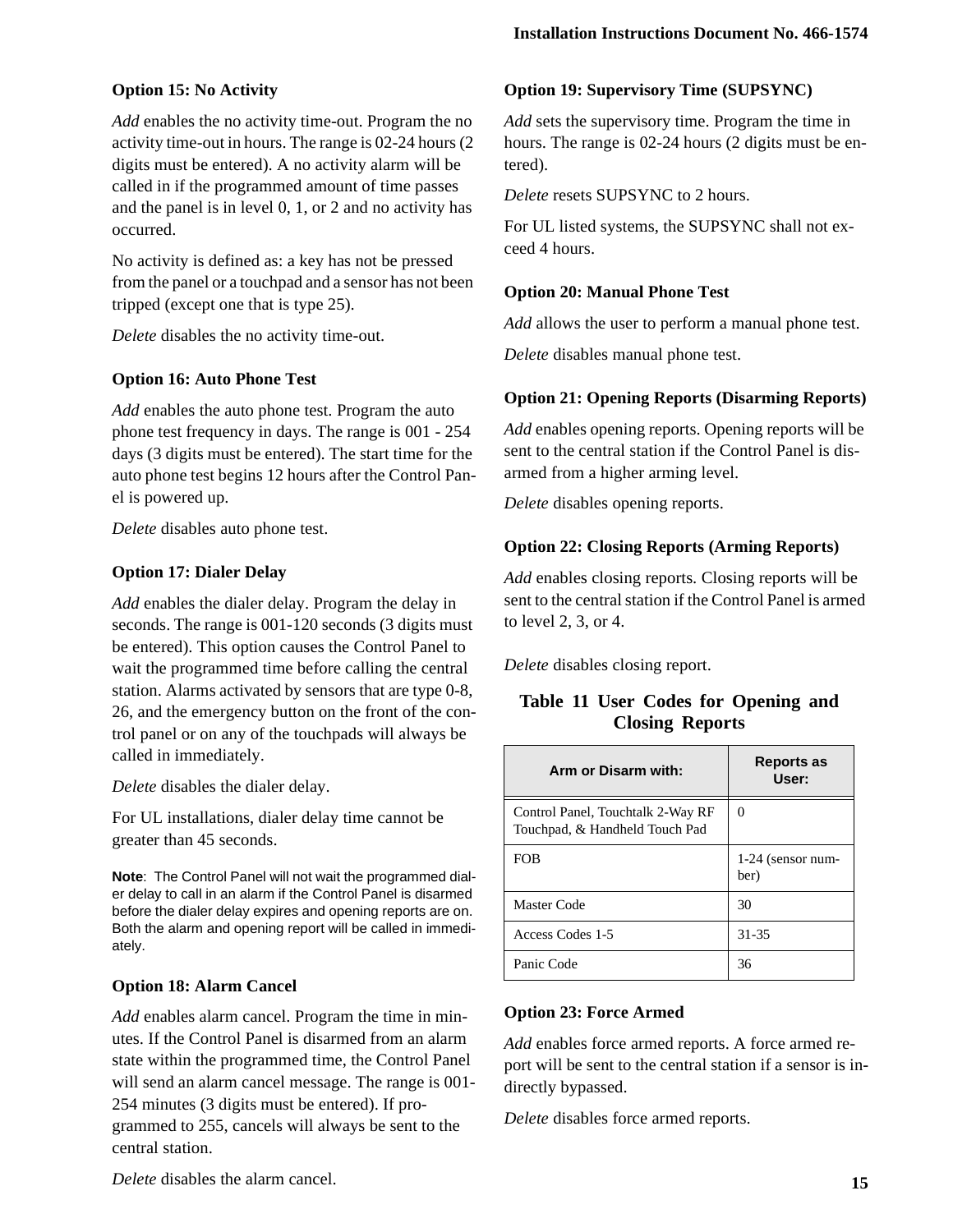### <span id="page-15-0"></span>**Option 24: AC Power Failure**

*Add* enables AC power failure reports. The panel LEDs will shut off and an AC power failure report will be sent to the central station if the Control Panel has lost power for 15 minutes. The Control Panel will report AC power restoral when power returns to the Control Panel.

*Delete* disables AC power failure and restoral reports.

### **Option 25: CPU Low Battery**

*Add* enables CPU low battery reports. A low battery report will be sent to the central station when the Control Panel's lithium battery voltage drops below 6.2 volts or the rechargeable battery drops below 6.5 volts.

*Delete* disables CPU low battery reports.

### **Option 26: Fail to Communicate**

*Add* enables fail to communicate. If the Control Panel is not able to connect to the CS when it's trying to report an alarm, the Control Panel will indicate this with trouble beeps and in the status message.

*Delete* disables fail to communicate.

### **Option 27: Ring/Hang/Ring**

*Add* enables ring/hang/ring to use with ToolBox and remote phone access. This feature is useful when programming a Control Panel in a home with an answering machine.

*Delete* disables ring/hang/ring. The Control Panel will not answer

Program ring/hang/ring by number.

|  |  | Table 12 Ring/Hang/Ring Program Numbers |  |  |  |
|--|--|-----------------------------------------|--|--|--|
|--|--|-----------------------------------------|--|--|--|

| Program #   Control Panel will answer after:   |
|------------------------------------------------|
| ring/hang/ring or 10 rings                     |
| ring/hang/ring/hang/ring or 10 rings           |
| ring/hang/ring/hang/ring/hang/ring or 10 rings |
| 10 rings                                       |

If ring/hang/ring is programmed as:

Program # 1 -

- 1. Call the Control Panel and let the phone ring twice then hang up.
- 2. Wait 10-40 seconds and call the Control Panel

again.

3. The Control Panel should answer on the first ring.

Program # 2 - Repeat steps 1 & 2 before the Control Panel will answer.

Program  $# 3$  - Repeat steps 1 & 2 twice before the Control Panel will answer.

The following table identifies the phone commands to be used when using remote phone control.

|  | Table 13 Phone Commands for Remote |  |
|--|------------------------------------|--|
|  | $Access*$                          |  |

| <b>Control Panel Function</b>                                                         | <b>Phone Command</b>                                                                                       |
|---------------------------------------------------------------------------------------|------------------------------------------------------------------------------------------------------------|
| <b>DISARM</b>                                                                         | $*$ + CODE + 1                                                                                             |
| <b>ARM Doors/Windows</b>                                                              | $*$ + CODE + 2                                                                                             |
| ARM Doors/Windows with No<br><b>Entry Delay</b>                                       | * + CODE + 2 + 2                                                                                           |
| <b>ARM Motion Sensors</b>                                                             | $*$ + CODE +3                                                                                              |
| <b>ARM Motion Sensors with</b><br>Latchkey                                            | $* + \text{CODE} + 3 + 3$                                                                                  |
| <b>ARM Doors/Windows and</b><br><b>Motion Sensors</b>                                 | $* + \text{CODE} + 2 + 3$                                                                                  |
| ARM Doors/Windows with No<br><b>Entry Delay and Motion Sen-</b><br>sors with Latchkey | * + CODE + 2 + 2 + 3 + 3                                                                                   |
| Toggle Lights                                                                         | $*$ + CODE + 0                                                                                             |
| <b>System Status</b>                                                                  | $* + \text{CODE} + # + 1$                                                                                  |
| Audio Verification                                                                    | * + CODE + 5 + X (X = a<br>command from the audio<br>verification command set).<br>See Table 15 on page 17 |

 $CODE = any access code except utility access codes$ 1 and 2

### **Option 28: No Delay from KeyChain Touchpad**

*Add* arms with no entry delay when using the Key-Chain Touchpad.

*Delete* arms with an entry delay when using the Key-Chain Touchpad.

### **Option 29: Control Panel Alarms**

*Add* enables the Control Panel's piezo to sound alarms. Alarms will sound from the Control Panel.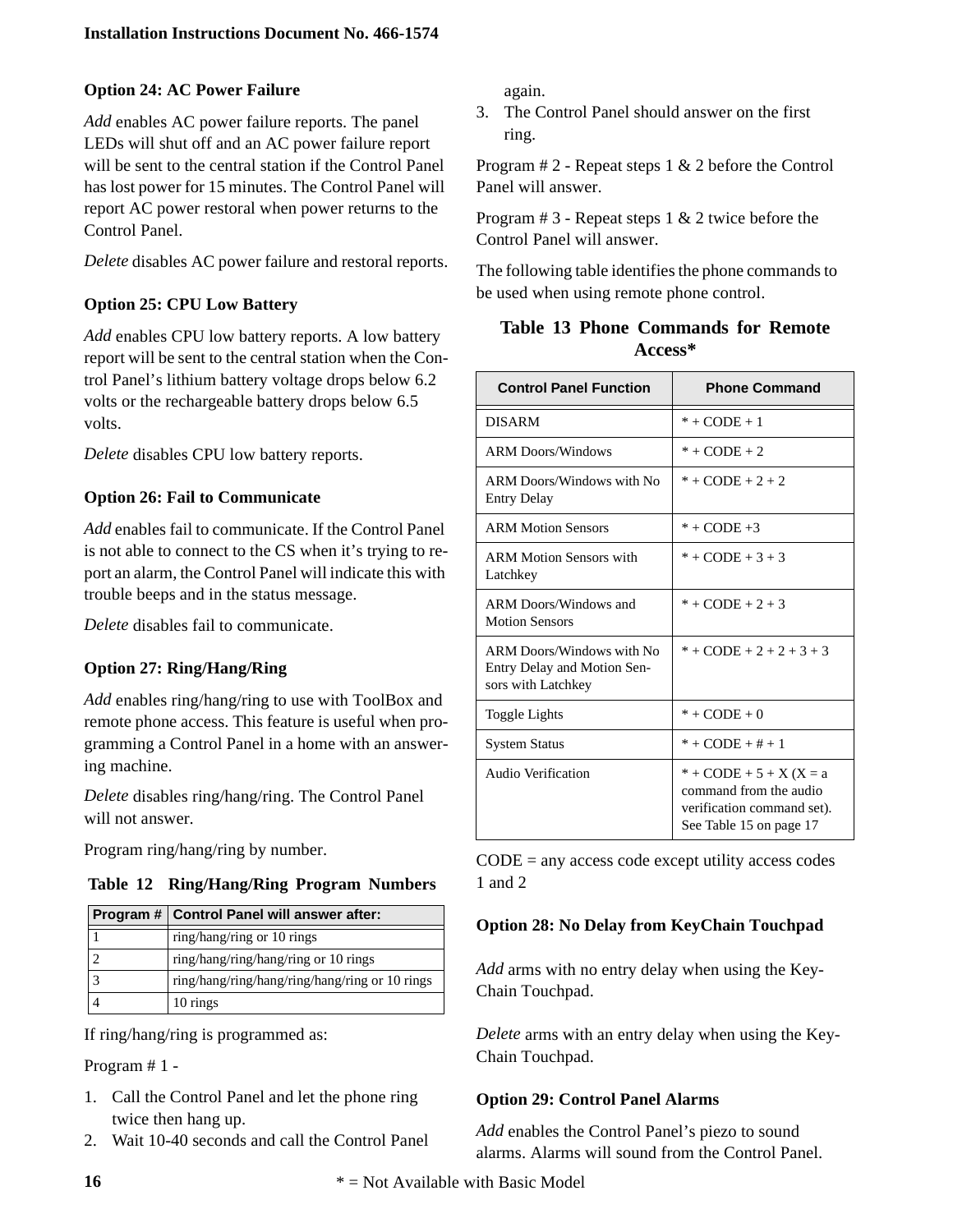<span id="page-16-0"></span>*Delete* disables the Control Panel's piezo from sounding alarms. Alarms will not sound from the Control Panel.

For UL listed systems, at least one listed external audible signal device shall be used if the external piezo is disabled.

### **Option 30: Panic Alarms**

*Add* enables all panic alarms (intrusion, auxiliary, and fire) initiated from the Control Panel. Use the decal included with the Control Panel if this option is on.

*Delete* disables intrusion, auxiliary, and fire panic buttons on the control panel. The emergency button on the control panel is always active.

### **Option 31: Day of Week**

*Add* will program the day of week based on a programmed number. The day of week may be viewed in the event buffer using ToolBox.

### **Table 14 Day of Week by Number**

| 0              | Sunday    |
|----------------|-----------|
| 1              | Monday    |
| $\overline{c}$ | Tuesday   |
| 3              | Wednesday |
| 4              | Thursday  |
| $\overline{5}$ | Friday    |
| 6              | Saturday  |

*Delete* sets day of week to 0.

### **Option 32: 300 Baud**

*Add* enables 300 baud communication. Enable this option for faster communication

*Delete* enables 110 baud communications

### **Option 33: 2-Way Voice\***

*Add* enables 2-way voice communications between the security system site and a monitoring station. 2 way voice is also available to the owner if Ring/Hang/ Ring (option 27) is on.

*Delete* disables 2-way voice.

Do the following to conduct an audio session:

1. After the panel has completed reporting the

alarm, pick up the CS phone.

- 2. Press the \* button on the phone to start the audio session.
- 3. Press 1 or 0 to speak and 3 or 6 to listen.
- 4. Press 99 to terminate the session.

**Note**: To conduct an audio session using remote phone access see [Table 13 on page 16](#page-15-0).

**Table 15 Audio Verification Set**

| <b>Phone</b><br>Button(s) | <b>Audio Verification System</b>                                                                             |
|---------------------------|--------------------------------------------------------------------------------------------------------------|
|                           | Speak                                                                                                        |
| $3$ or 6                  | Listen                                                                                                       |
|                           | Extend session for 90 more seconds                                                                           |
| 88                        | Terminates session with call back (the<br>panel will answer on the first ring if<br>called within 5 minutes) |
|                           | Terminates session with no call back                                                                         |

### **Option 34: Fail to Open**

*Add* enables fail to open. If the panel has not been disarmed by the programmed opening time, the panel will call in a fail to open alarm to the Central Station and/or a pager.

*Delete* disables fail to open.

### **Option 35: Fail to Close**

*Add* enables fail to close. If the panel has not been armed by the programmed opening time, the panel will call in a fail to close alarm to the Central Station and/or a pager.

*Delete* disables fail to close.

### **Option 36: Sensor Activated Light Lockout Start Time\***

*Add* enables sensor activated light lockout start time. The panel will not turn on a light between the programmed start time (option 36) and the programmed stop time (option 37), even if sensor activated lights are on. **Both options must be programmed for this option to work correctly**.

*Delete* disables sensor activated light lockout start time. The panel will turn on a light activated by a sensor at all times if sensor activated lights are enabled.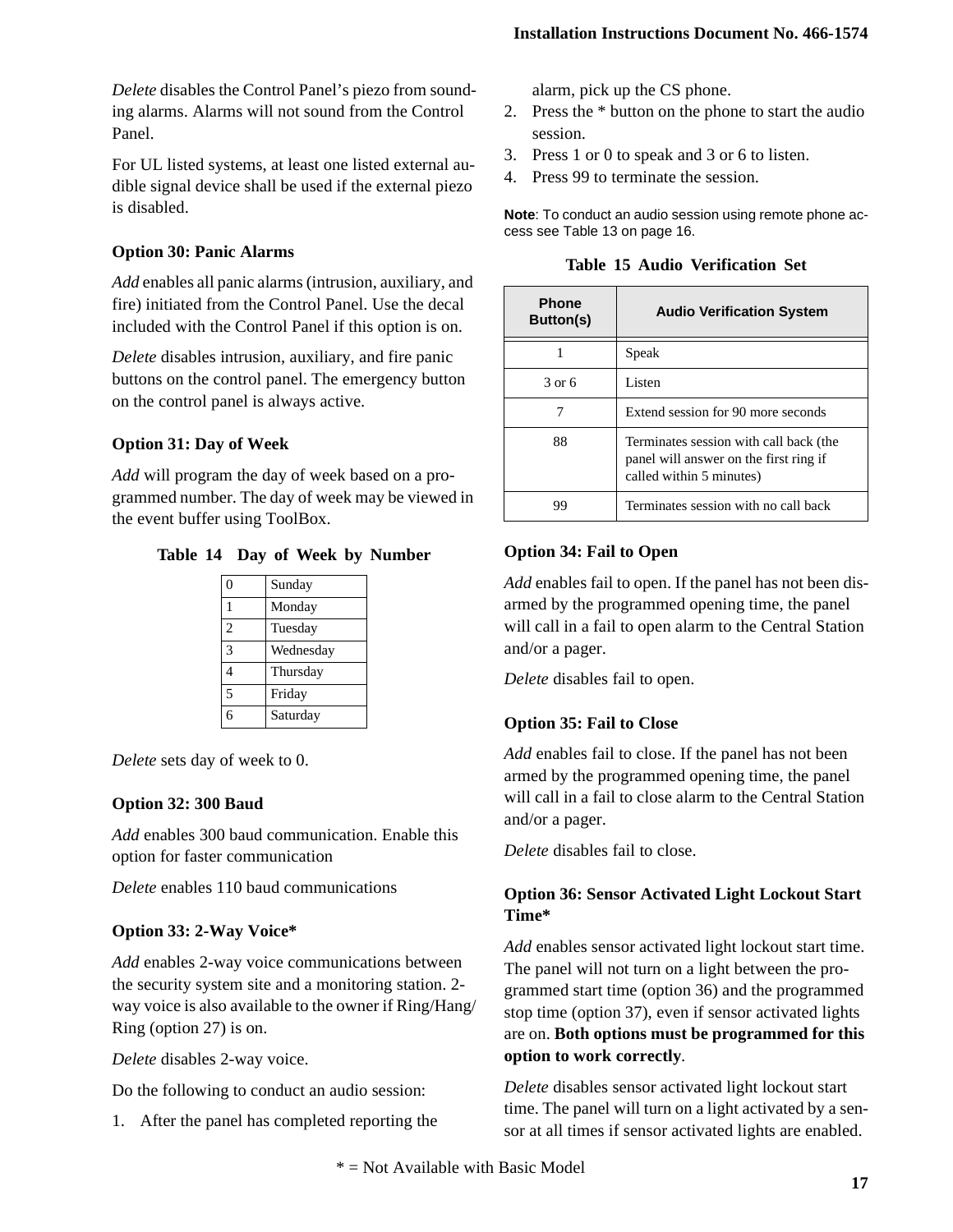### <span id="page-17-0"></span>**Option 37: Sensor Activated Light Lockout Stop Time\***

*Add* enables sensor activated light lockout stop time. The panel will not turn on a light, between the programmed start time (option 36) and the programmed stop time (option 37), even if sensor activated lights are on. **Both options must be programmed for this option to work correctly.**

*Delete* disables sensor activated light lockout stop time. The panel will turn on a light activated by a sensor at all times if sensor activated lights are enabled.

### **Option 38: Auto Arm**

*Add* enables auto arm. Any sensor that requires restoral and is open when the panel is armed will automatically be bypassed when the panel is done protesting. The panel will protest for 4 minutes, then auto arm. Pressing the ARM Doors & Windows button a second time will stop the control panel protest and auto arm the system. Pressing this button a third time will arm with no entry delay. The panel will go into alarm if an instant alarm sensor is opened during an exit delay. A sensor learned as type 26 can never be bypassed.

*Delete* disables auto arm. Any sensor that requires restoral and is open when the exit delay expires will automatically be bypassed. Beeps indicating the arming level will sound four times when the control panel is armed and one time when the exit delay ends. The panel will go into alarm if an instant alarm sensor is opened during an exit delay. A sensor learned as type 26 can never be bypassed.

### **Option 39: Siren Time Out**

*Add* programs siren time out from 1 to 30 minutes. The default siren time out is 4 minutes.

*Delete* siren never time out.

### **Option 40: Trouble Beeps**

*Add* enables trouble beeps. If there is a trouble condition, six beeps will sound every minute. If the panel is armed, disarmed, or status is pressed, the trouble beeps will stop and then resume 4 hours later.

Trouble beeps will be heard if:

- There is AC power failure.
- The CPU battery is low.
- There is a sensor failure.
- There is sensor trouble.
- There is a fail to communicate problem.
- The no activity timer has timed out. Trouble beeps will continue for 5 minutes and if the panel does not see activity, the trouble beeps will stop and the panel will call the CS to report the no activity.

*Delete* disables trouble beeps, so that if a problem occurs the control panel will not notify the owner with trouble beeps.

### **Option 41: Chime Voice**

The panel has two chime modes which may be enabled by pressing the appropriate button on the panel.

### **CHIME Doors**

Chime doors is a chime sound (two beeps) that will be emitted from the interior siren output, the panel siren, SWS, and the X-10 powerhorn siren (if set to unit #9) when a door/window sensor which is type 10 or 13 is activated. If there are no sensors learned as type 10 or 13, this function will not be available. The panel will announce which sensor was tripped if chime voice is on and the sensor was opened while the panel is disarmed.

### **CHIME Special Motion\***

Chime special motion is a chime sound (three beeps) that will be emitted from interior siren output, the panel siren, SWS, and the X-10 powerhorn siren (if set to unit #9) when a chime sensor that is type 25 is activated (the alarm state is sent to the panel). If there are no sensors learned as type 25, this function will not be available. The panel will announce which sensor was tripped if chime voice is on and the sensor was opened while the panel is disarmed.

*Add* enables chime voice. The panel will announce which chime sensor has been tripped if the chime feature is enabled.

*Delete* disables chime voice. The panel will not announce which chime sensor has been tripped even if the chime feature is enabled.

### **Option 42: Speaker Level\***

*Add* sets speaker level to the high voice level.

*Delete* sets the speaker level to the low voice level.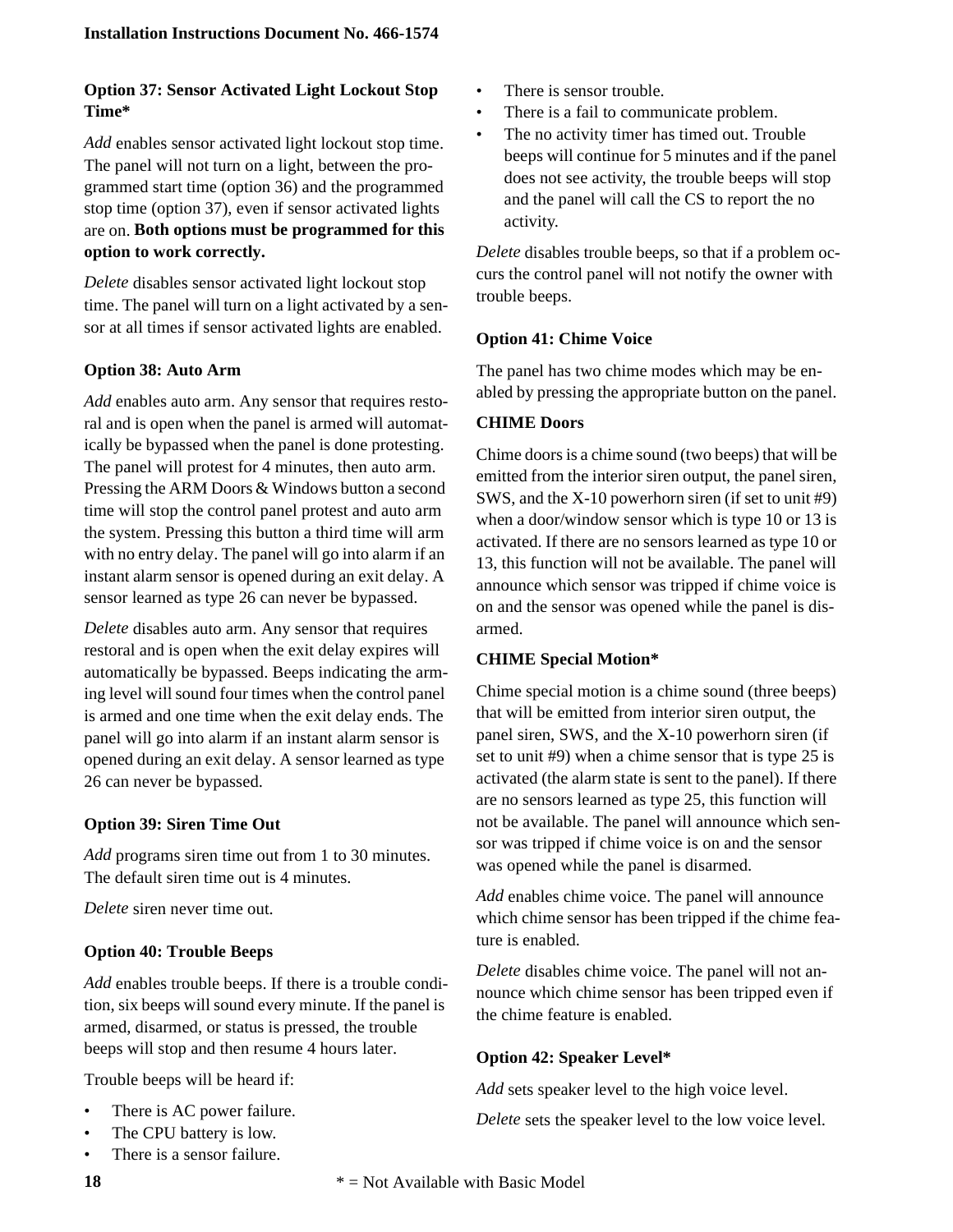### <span id="page-18-0"></span>**Option 43: Pager Phone Number**

*Add* enables pager phone number. Program the pager phone number. The phone number can only call a pager. Some pagers may require 3 or 4 additional pauses be appended to the phone number.

*Delete* disables pager phone number. The phone number will not be called in an alarm situation.

### **Option 44: Pager Phone Mod 3**

*Add* enables pager phone mod 3 sets the report content and format the pager phone number uses. Use the following table to determine the value to enter.

*Delete* sets pager phone mod to 8.

| Enter<br># | <b>Reports</b>                                                                                                | Format |
|------------|---------------------------------------------------------------------------------------------------------------|--------|
|            | Latchkey, No Activity, Phone Test,<br>Openings, Closings, Fail to Open/<br>Close, AC Power Restorals/Failures | Pager  |
|            | The same as Phone Mod 8 plus Alarms                                                                           | Pager  |

### **Table 17 Pager Reporting Message**

Use the following table to determine what the numeric message is reporting.

| <b>Reports</b>           | <b>Numeric Message</b> |
|--------------------------|------------------------|
| <b>Phone Test</b>        | $-101 - 101$           |
| <b>AC Power Restoral</b> | $-102 - 102$           |
| <b>AC Power Failure</b>  | -103 -103              |
| Latchkey                 | $-104 - 104$           |
| No Activity              | -105 -105              |
| Panic Code               | -106 -106              |
| Emergency                | $-107 - 107$           |
| Intrusion                | $-108 - 108$           |
| Fire                     | -109 -109              |
| Openings                 | $-110 - 110$           |
| Closings                 | -111 -111              |
| Fail to Open             | $-112 - 112$           |
| <b>Fail to Close</b>     | $-113 - 113$           |

### **Option 45: Sensor Alarm Restoral**

*Add* enables sensor alarm restoral. This sends a report to the central station when a restoral sensor that is in alarm is restored.

*Delete* disables sensor alarm restoral reports.

### **Option 46: Fire Shutdown - AVM\***

*Add* enables fire shutdown - AVM. This option allows the panel to turn off the sirens during a two way voice session with the user and the central station. Beeps will sound every 10 seconds while the sirens are off.

*Delete* disables fire shutdown - AVM. If this option is turned off, the sirens will not shut off during a two way voice session.

### **Option 47: AVM Mode\***

*Add* enables AVM mode. This allows the central station to hang up and call the panel back for a two way voice session.

*Delete* disables AVM mode. When this option is off, the two way session will start immediately.

### **Option 48: Panic Talk\***

*Add* enables panic talk. This allows the central station to listen and talk to the user during a silent alarm. (Sensor type 02 or 03 or if the Panic Code was entered).

*Delete* disables panic talk. When this option is turned off, the central station may only listen during a silent alarm.

### **Option 49: Rechargeable Battery**

*Add* enables the rechargeable battery to be used.

*Delete* enables the lithium battery to be used.

### **Option 50: RF Jam Detect**

*Add* enables RF jam detect. This allows the Control Panel to detect RF interference. The control panel will call the Central Station if RF jam detect is on and the panel receives a constant 319.5 MHz signal.

*Option 50 Detected* is the status message for this option.

*Delete* disables RF jam detect. When this option is turned off, the Control Panel is unable to detect RF interference.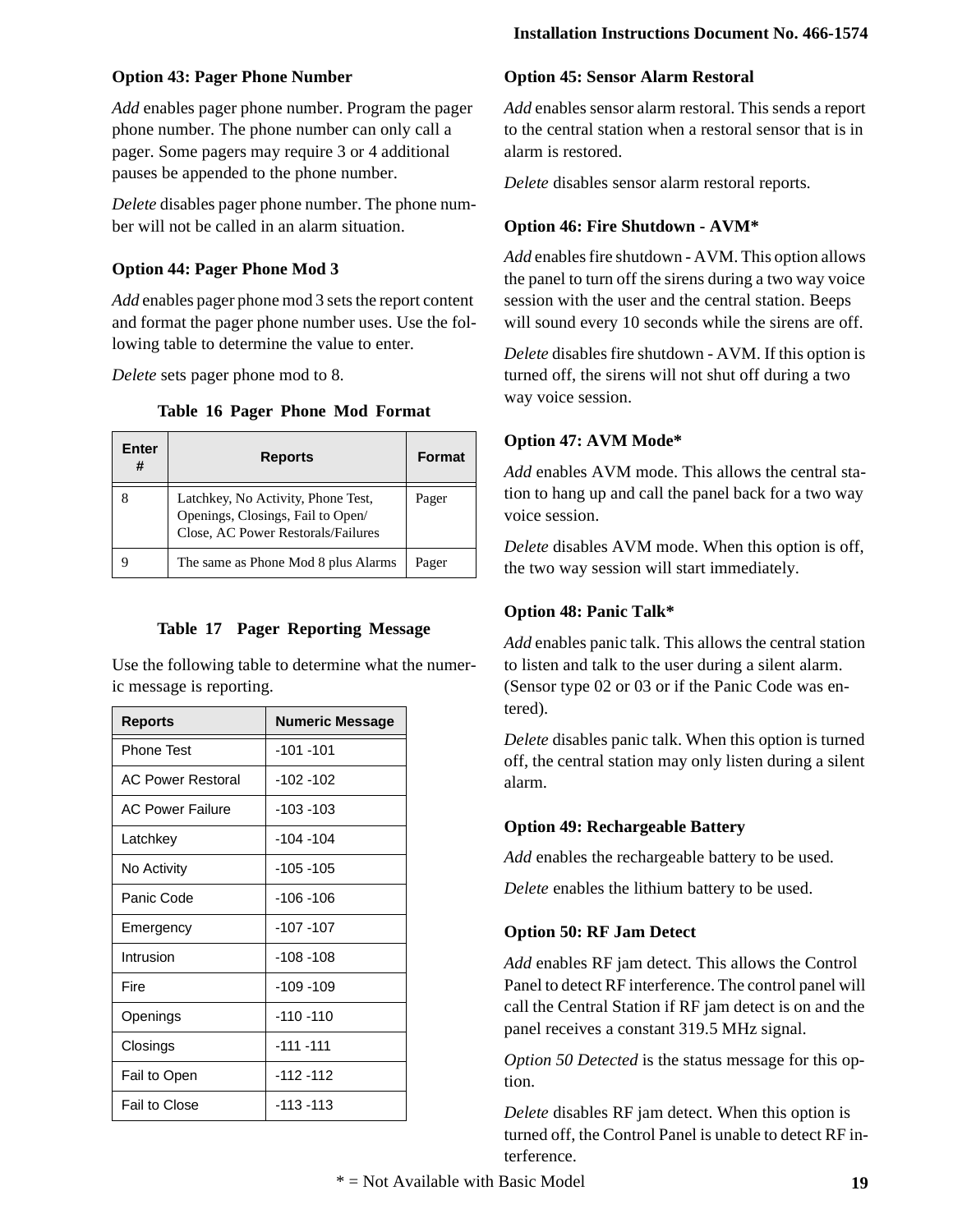### <span id="page-19-0"></span>**Installation Instructions Document No. 466-1574**.

### **Option 51: 24 Hour Battery Test**

*Add* sets battery test period to 24 hours. This feature is only useful when using a non-rechargeable Ultra-Life 9V lithium battery because it extends battery life.

*Delete* sets battery test period to 4 hours*.*

### **Option 52: High Level Status**

*Add* sets status beeps and arming level beeps to high volume.

*Delete* sets status beeps and arming level beeps to low volume*.*

### **Option 53: Hardwire Siren Supervision**

*Add* turns hardwire siren supervision on. Turn this option on if installing a hardwire siren and supervision is desired.

See the ["Wiring the Control Panel" on page 23](#page-22-0) for the correct EOL resistor connection.

*Delete* turns hardwire supervision off and is the appropriate setting if hardwire sirens are not being connected*.*

### **Reset Memory to the Factory Defaults**

If it becomes necessary to set **all** programming back to the factory defaults, do the following:

- 1. Open the Control Panel cover.
- 2. Unplug the transformer and the battery.
- 3. Simultaneously press **Cancel**, **Clock Set**, and **Minutes**.
- 4. Restore power to the panel with either the battery or the transformer while pressing these three buttons.
- 5. Plug in the transformer or connect the battery.

NOTE: If Phone Lock is on, options 04, 05, 06, 08, 09, 12, and 13 will not reset to their defaults.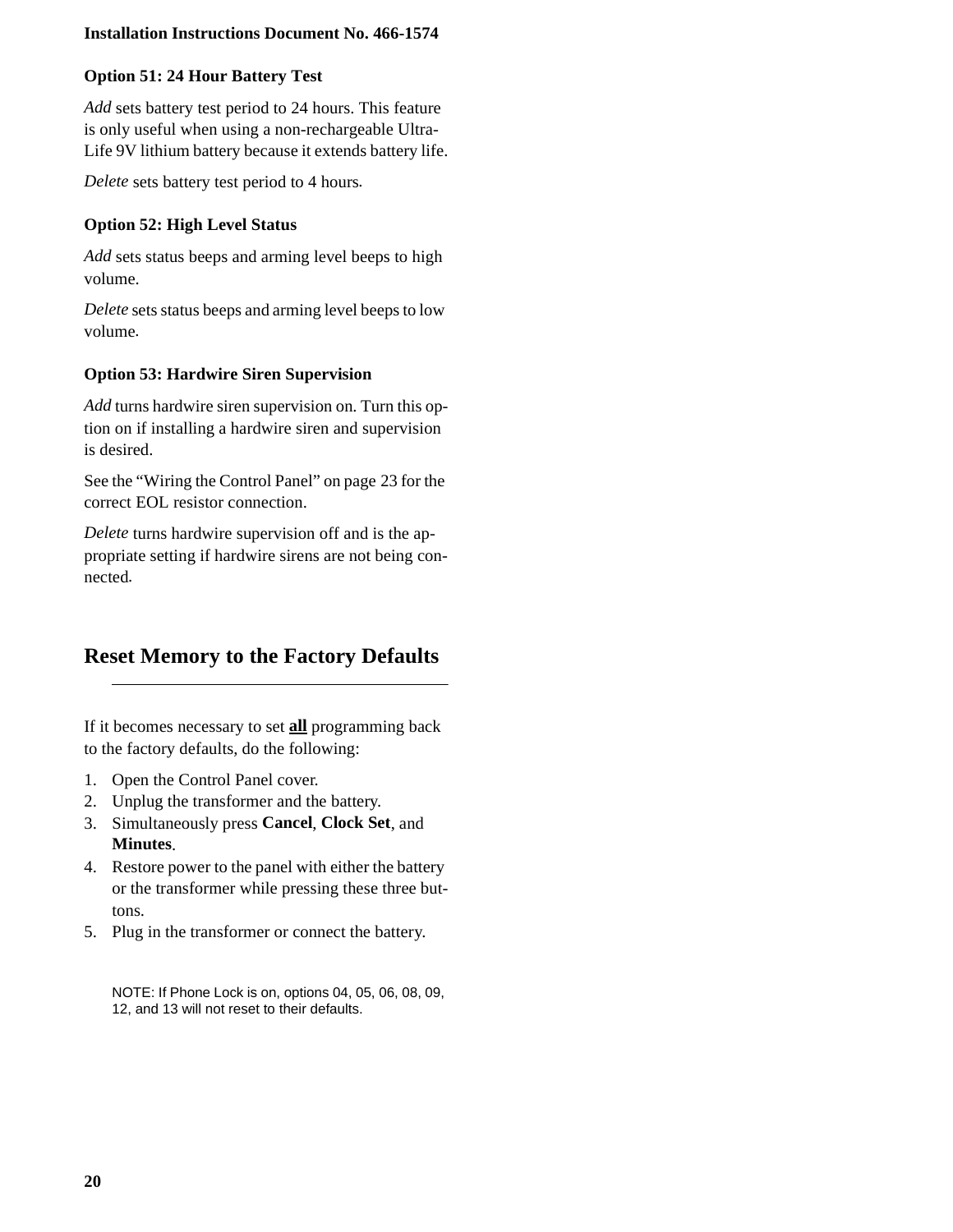### **Installation Instructions Document No. 466-1574 Table 18 Programmable Options**

<span id="page-20-0"></span>

| $rac{p}{100}$ # | <b>Function</b>                                                    | <b>Default</b> | <b>Delete</b> | Range                 | <b>Who Can</b><br>Change:<br>U1 - Utility<br><b>Access Code 1;</b><br>U2 - Utility<br><b>Access Code 2;</b><br>M - Master; | <b>Installer</b><br><b>Settings</b> |
|-----------------|--------------------------------------------------------------------|----------------|---------------|-----------------------|----------------------------------------------------------------------------------------------------------------------------|-------------------------------------|
| 01              | Panel Piezo Beeps                                                  | On             | Off           | On/Off                | <b>U1 U2 M</b>                                                                                                             |                                     |
| 02              | Panel Voice                                                        | On             | Off           | On/Off                | U1 U2 M                                                                                                                    |                                     |
| 03              | Latchkey Option                                                    | Off            | Off           | 12:00 AM-<br>11:59 PM | U1 U2 M                                                                                                                    |                                     |
| 04              | Primary Phone Number                                               | None           | None          | 22 digits             | U1                                                                                                                         |                                     |
| 05              | Secondary Phone Number                                             | None           | None          | 22 digits             | U1                                                                                                                         |                                     |
| 06              | Downloader Phone Number                                            | None           | None          | 22 digits             | U1                                                                                                                         |                                     |
| 07              | <b>Account Number</b>                                              | 00000          | 00000         | 00000-<br>99999       | U1 U2                                                                                                                      |                                     |
| ${\bf 08}$      | Phone Lock                                                         | Off            | Off           | On/Off                | U1                                                                                                                         |                                     |
| 09              | Downloader Code                                                    | 12345          | 12345         | 00000-<br>99999       | U1                                                                                                                         |                                     |
| 10              | <b>Entry Delay</b>                                                 | $030$ sec      | $005$ sec     | 005-120 sec           | U1 U2                                                                                                                      |                                     |
| 11              | Exit Delay                                                         | 030 sec        | $005$ sec     | 005-120 sec           | U1 U2                                                                                                                      |                                     |
| 12              | Phone Mod 1                                                        | $\overline{0}$ | $\mathbf{0}$  | $0 - 3$               | U1                                                                                                                         |                                     |
| 13              | Phone Mod 2                                                        | $\overline{0}$ | $\mathbf{0}$  | $0 - 9$               | U1                                                                                                                         |                                     |
| 14              | <b>DTMF</b>                                                        | On             | Pulse         | On/Off                | U1 U2                                                                                                                      |                                     |
| 15              | No Activity Report                                                 | Off            | Off           | $02-24$ hrs           | U1 U2                                                                                                                      |                                     |
| 16              | Auto Phone Test (Must be enabled for UL<br>Listed systems)         | Off            | Off           | 001-254<br>days       | U1 U2                                                                                                                      |                                     |
| 17              | Dialer Delay                                                       | Off            | Off           | 001-120 sec           | U1 U2                                                                                                                      |                                     |
| 18              | Alarm Cancel Report                                                | Off            | Off           | 001-255 min           | U1 U2                                                                                                                      |                                     |
| 19              | Supervisory Time (SUPSYNC)                                         | 12 hrs         | $02$ hrs      | 02-24 hrs             | U1 U2                                                                                                                      |                                     |
| $20\,$          | Manual Phone Test                                                  | On             | Off           | On/Off                | U1 U2                                                                                                                      |                                     |
| 21              | <b>Opening Reports</b>                                             | Off            | Off           | On/Off                | U1 U2                                                                                                                      |                                     |
| $22\,$          | <b>Closing Reports</b>                                             | Off            | Off           | On/Off                | U1 U2                                                                                                                      |                                     |
| 23              | Force Armed Report                                                 | Off            | Off           | On/Off                | U1 U2                                                                                                                      |                                     |
| 24              | AC Power Failure Report (Must be enabled<br>for UL Listed systems) | Off            | Off           | On/Off                | U1 U2                                                                                                                      |                                     |
| 25              | CPU Low Battery Report (Must be enabled<br>for UL Listed systems)  | On             | Off           | On/Off                | U1 U2                                                                                                                      |                                     |
| $26\,$          | Fail to Communicate (Must be enabled for<br>UL Listed systems)     | On             | Off           | On/Off                | U1 U2                                                                                                                      |                                     |
| $27\,$          | Ring/Hang/Ring                                                     | $\mathbf{1}$   | Off           | $1-4$                 | U1 U2                                                                                                                      |                                     |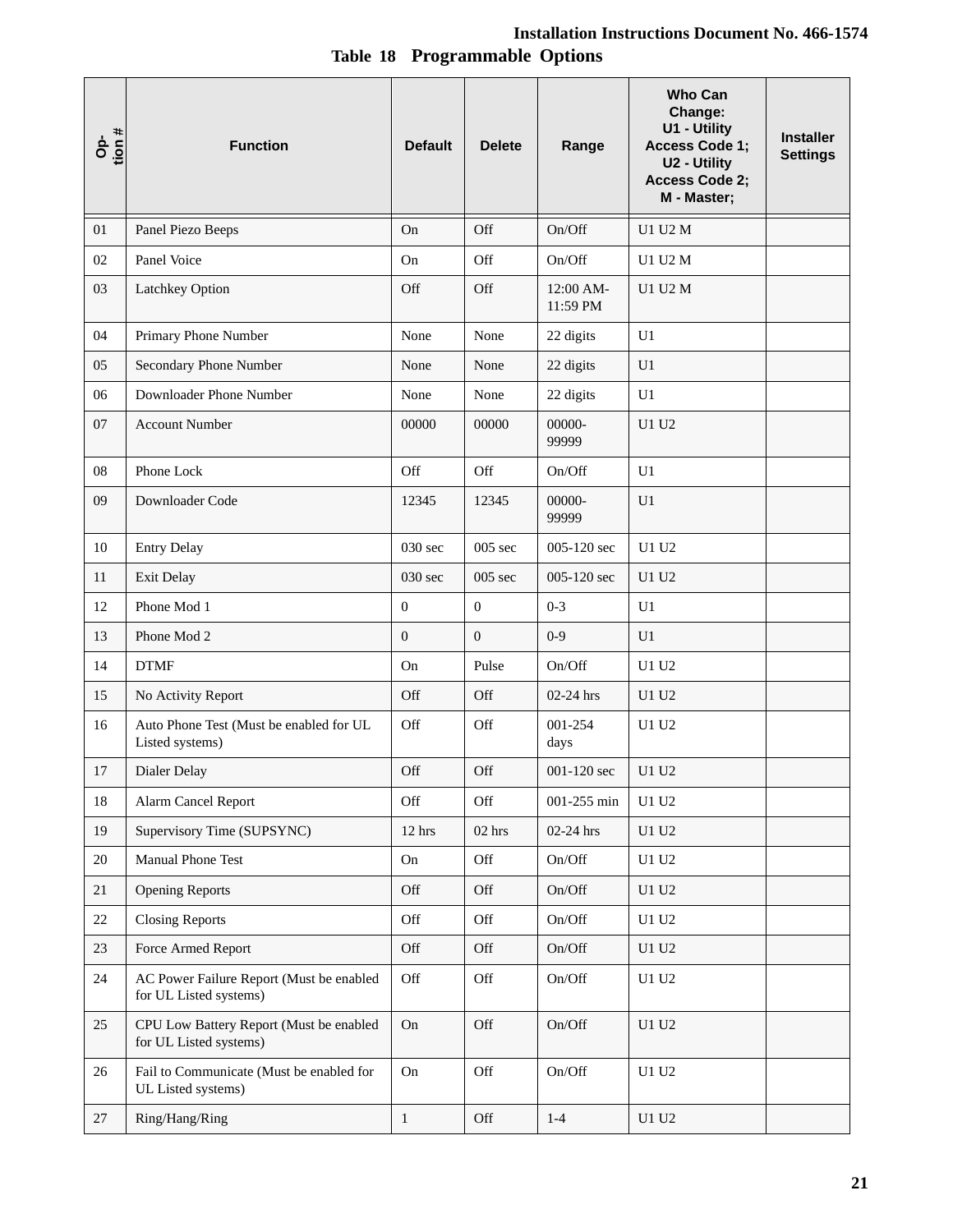<span id="page-21-0"></span>

| $rac{p}{100}$ # | <b>Function</b>                               | <b>Default</b> | <b>Delete</b>               | Range                      | <b>Who Can</b><br>Change:<br>U1 - Utility<br>Access Code 1;<br>U2 - Utility<br><b>Access Code 2;</b><br>M - Master; | <b>Installer</b><br><b>Settings</b> |
|-----------------|-----------------------------------------------|----------------|-----------------------------|----------------------------|---------------------------------------------------------------------------------------------------------------------|-------------------------------------|
| 28              | No Delay from KeyChain Touchpad               | Off            | Off                         | On/Off                     | U1 U2                                                                                                               |                                     |
| 29              | Panel Piezo Alarm                             | On             | Off                         | On/Off                     | U1 U2                                                                                                               |                                     |
| 30              | Panic Alarms                                  | Off            | Off                         | On/Off                     | U1 U2                                                                                                               |                                     |
| 31              | Day of Week                                   | $\overline{0}$ | $\overline{0}$              | $0 - 6$                    | U1 U2                                                                                                               |                                     |
| 32              | 300 Baud Central Station Communications       | On             | 110 Baud                    | On/Off                     | U1 U2                                                                                                               |                                     |
| 33              | Audio Verification*                           | Off            | Off                         | On/Off                     | U1 U2                                                                                                               |                                     |
| 34              | Fail to Open                                  | Off            | Off                         | $12:00$ AM -<br>11:59 PM   | U1 U2                                                                                                               |                                     |
| 35              | Fail to Close                                 | Off            | Off                         | $12:00 AM -$<br>11:59 PM   | U1 U2                                                                                                               |                                     |
| 36              | Sensor Activated Light Lockout Start<br>Time* | Off            | Off                         | $12:00$ AM -<br>11:59 PM   | U1 U2 M                                                                                                             |                                     |
| 37              | Sensor Activated Light Lockout Stop Time*     | Off            | Off                         | $12:00$ AM -<br>11:59 PM   | <b>U1 U2 M</b>                                                                                                      |                                     |
| 38              | Auto Arm                                      | Off            | Off                         | On/Off                     | U1 U2                                                                                                               |                                     |
| 39              | Siren Time Out                                | 04 min         | Siren<br>never<br>times out | $01 - 30$ min-<br>utes     | U1 U2                                                                                                               |                                     |
| 40              | <b>Trouble Beeps</b>                          | On             | Off                         | On/Off                     | U1 U2                                                                                                               |                                     |
| 41              | Chime Voice                                   | Off            | Off                         | On/Off                     | <b>U1 U2 M</b>                                                                                                      |                                     |
| 42              | Speaker Level*                                | On             | Low                         | On/Off                     | U1 U2 M                                                                                                             |                                     |
| 43              | Pager Phone Number                            | Off            | Off                         | 22 digits                  | U1 U2 M                                                                                                             |                                     |
| 44              | Pager Phone Mod 3                             | 9              | 9                           | 8 or 9                     | U1 U2                                                                                                               |                                     |
| 45              | Sensor Alarm Restoral                         | Off            | Off                         | On/Off                     | U1 U2                                                                                                               |                                     |
| 46              | Fire Shutdown - AVM*                          | Off            | Off                         | On/Off                     | U1 U2                                                                                                               |                                     |
| 47              | Audio Verification Mode*                      | Off            | Off                         | On/Off                     | U1 U2                                                                                                               |                                     |
| 48              | Panic Talk - AVM*                             | Off            | Off                         | On/Off                     | $\,$ U1 $\,$ U2 $\,$                                                                                                |                                     |
| 49              | Rechargeable Battery                          | Off            | Off                         | On/Off                     | U1 U2                                                                                                               |                                     |
| 50              | RF Jam Detect                                 | Off            | Off                         | On/Off                     | $\,$ U1 $\,$ U2 $\,$                                                                                                |                                     |
| 51              | 24 Hour Battery Test                          | Off            | Off                         | On/Off                     | U1 U2                                                                                                               |                                     |
| 52              | <b>High Level Status</b>                      | Off            | Off                         | $\mathrm{On}/\mathrm{Off}$ | <b>U1 U2</b>                                                                                                        |                                     |
| 53              | Hardwire Siren Supervision                    | Off            | Off                         | On/Off                     | $\rm U1~U2$                                                                                                         |                                     |

**Table 18 Programmable Options**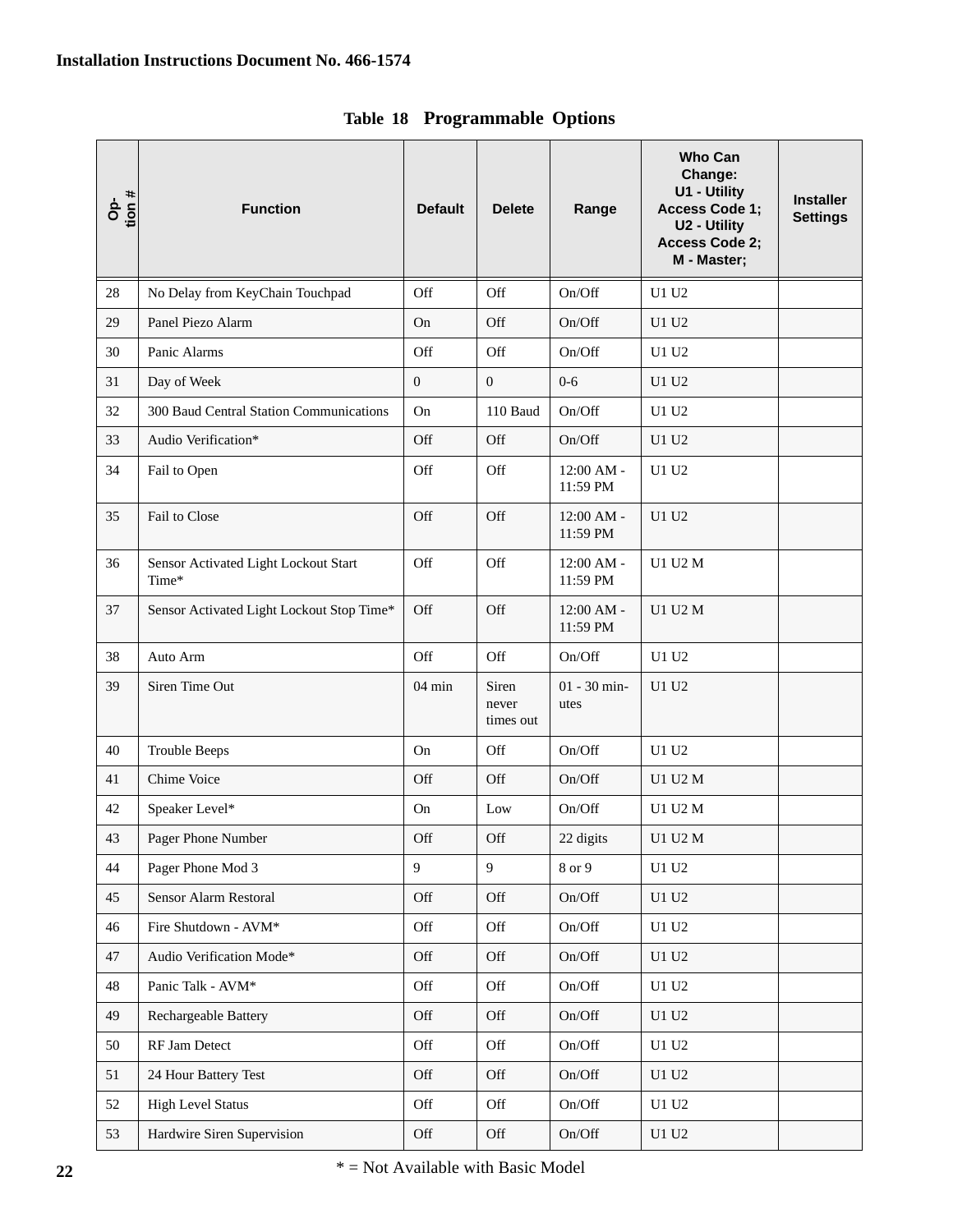## <span id="page-22-0"></span>**Wiring the Control Panel**

### **This section describes how to:**

- connect hardwire interior and exterior sirens (if being installed)
- connect hardwire sensors
- connect garage door opener module
- connect the power transformer
- connect the backup battery
- connect a phone line

## Connecting Hardwire Interior Sirens

The following ITI interior sirens may be used with this Control Panel:

- LD105 Siren (13-374)
- Phone Jack Siren (60-683)

Turn option 53 on for siren supervision. When option 53 is on and a hardwire exterior siren is not connected, a 47k ohm resistor (two 47k ohm resistors are shipped with the Control Panel) must be connected across the positive and negative terminals. If a 47k ohm resistor or a siren is not connected to the exterior siren terminals, SYSTEM STATUS will say *Module 1 failure*.

Follow the siren installation instructions included with the siren for siren specific EOL resistor connections. Only one hardwire interior siren may be connected. See figure 2 below for a generalized wiring connection.



**Figure 2. Supervised Interior Siren Connections**

### Connecting a Hardwire Exterior Siren

The following ITI exterior siren may be used with this Control Panel:

• Hardwire Exterior Siren (13-046)

Turn option 53 on for siren supervision. When option 53 is on and a hardwire interior siren is not connected, a 47k ohm resistor (two 47k ohm resistors are shipped with the Control Panel) must be connected across the positive and negative terminals. If a 47k ohm resistor or a siren is not connected to the interior siren terminals, SYSTEM STATUS will say *Module 2 failure*.

Wire sirens to be supervised by using a 4.7k ohm EOL resistor, included with the siren.

Only one hardwire exterior siren may be connected. See figure 3 below for wiring connections.

#### **Note**: **Two 47k ohm resistors are included with the Control Panel. These should not be used for EOL resistors when wiring sirens.**



**Figure 3. Supervised Exterior Siren Connections**

## Connecting Hardwire Sensors

This section shows how to wire hardwire sensors to the Control Panel. For more programming information on installing hardwire devices, ["Programming](#page-26-0)  [Sensors" on page 27](#page-26-0). Wire sensors to be supervised by using a 47k Ohm resistor (included with the Control Panel).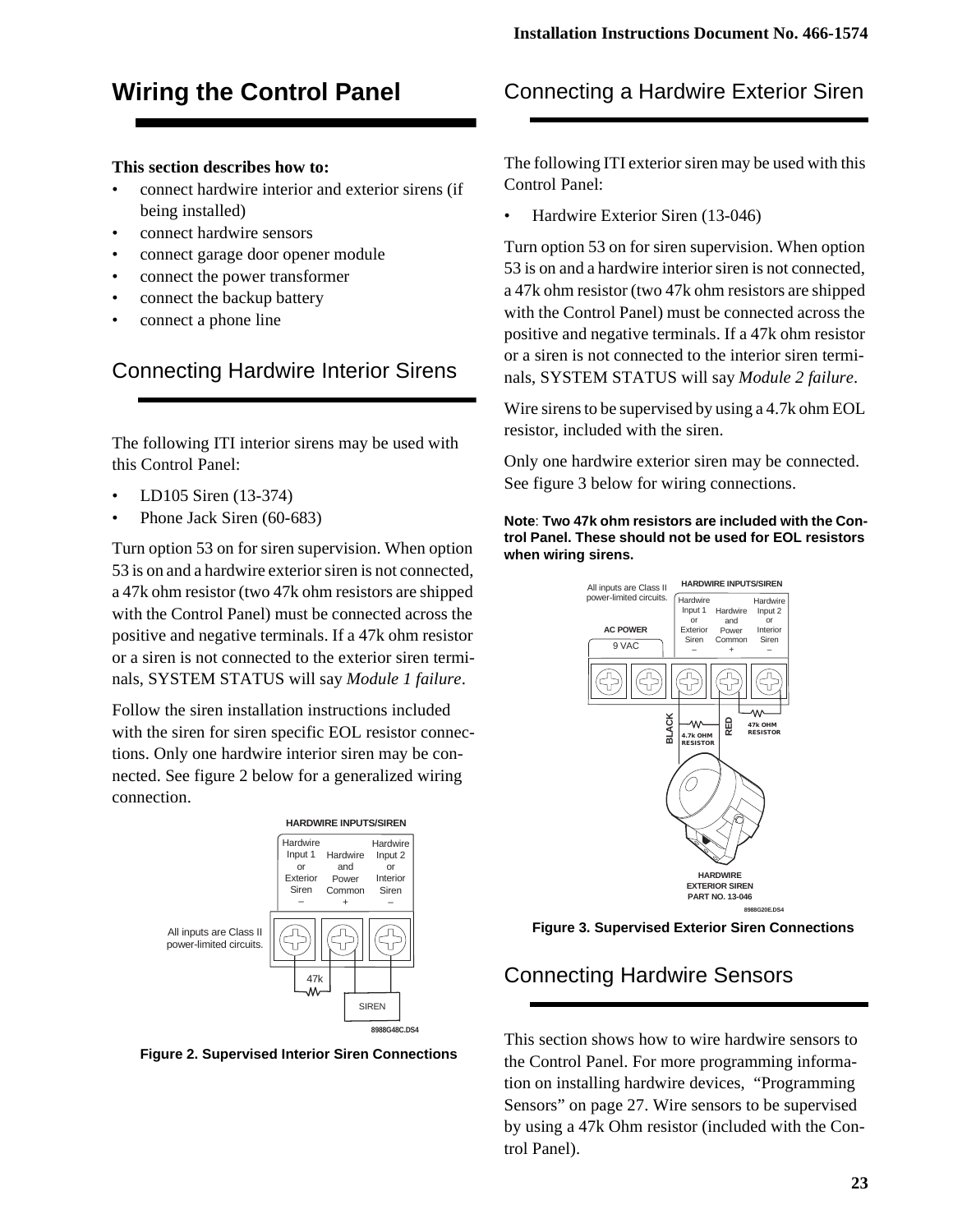<span id="page-23-0"></span>



## Connecting the Universal/Garage Door Opener Module\*

Use the following to connect a universal module to be used to open a garage door:

- 1. **Set the unit code** of the universal module to a unique unit number between 1 and 8.
- 2. **Set the house code** to the house code for the installation.
- 3. **Set the module's switches** to momentary and relay only.
- 4. **Connect the terminals on the universal module** to the button terminals on the garage door opener.
- **5. Plug the universal module into a wall outlet.**

**Note**: See the ["Programming Light and Appliance Con](#page-27-0)[trols\\*" on page 28](#page-27-0) to program a KeyChain Touchpad to open a garage door.

## Connecting the Power Transformer

Connect the power transformer as shown in Figure 5. Plug the transformer into an unswitched outlet

**Note: Failure to terminate unused inputs as shown will cause the Control Panel to indicate module 1 and module 2 failure.**



**Figure 5. Power Transformer Control Panel Connections**

## Connecting the Backup Batteries

### **Installing a Non-rechargeable Battery**

Connect a 9-Volt lithium battery (ITI #34-037) to the battery strap as shown in Figure 6.



**Figure 6. Control Panel Battery Installation**

**Note**: The Control Panel will initially indicate a low battery by lighting the SYSTEM STATUS button. If this button is pressed the Control Panel will announce, System low battery.

The Control Panel does a battery test every 4 hours and will clear the status message if the battery is good.

Perform a sensor test, ["Testing Sensors" on page 33,](#page-32-0) to perform an immediate battery test.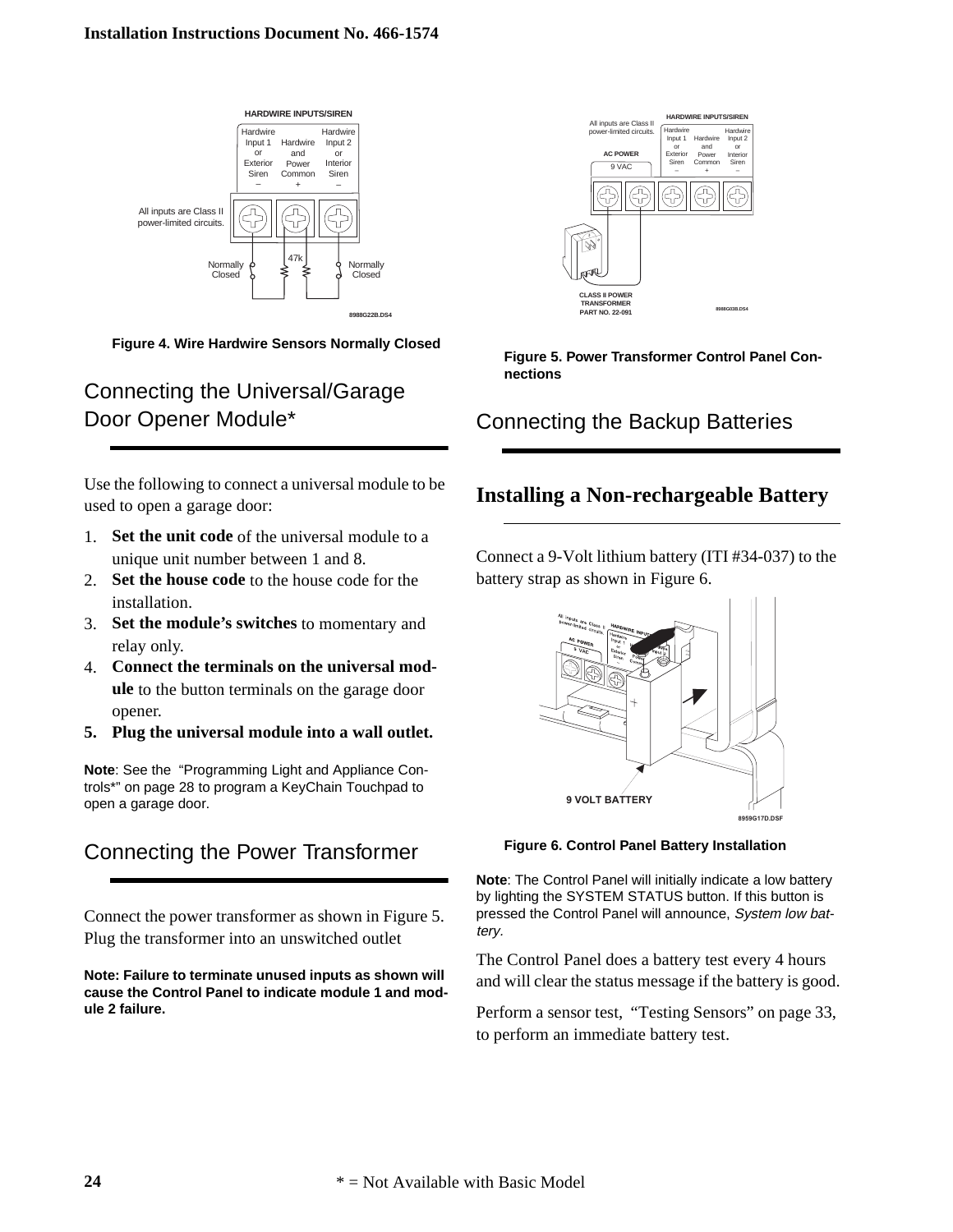### <span id="page-24-0"></span>**Installing a Rechargeable Battery**

Plug the AC power transformer into an unswitched outlet.

Connect the rechargeable battery (#34-051 or #34- 052) as shown below in 7 Option 49 must be turned on in order for the charging circuit to be activated.

The rechargeable battery will be fully charged after nine hours. The system will have a low battery report when checking system status until the battery is fully charged.

If a rechargeable battery needs replacing, the control panel must be power-cycled in order for the new battery to become fully charged. To power-cycle the control panel do the following:

- 1. Unplug the AC power transformer and battery.
- 2. Plug in the AC power transformer.
- 3. Plug in the new rechargeable battery.



**Figure 7. Rechargeable Battery Installation**

## Connecting the Phone Line to the Control Panel

If the system will be monitored by a central monitoring station, you must install an RJ-31X jack between the telephone company (TELCO) block and the Control Panel. The jack must be located within 5 feet of the Control Panel.

### **Installing an RJ-31X Jack**

Install and wire the RJ-31X jack as shown in Figure 8.



**Figure 8. RJ-31X Wiring Diagram**

## **Connecting the Phone Line to the Control Panel**

- 1. Plug one end of the phone cord (included with the Control Panel) into the RJ-31X jack.
- 2. Plug the other end of the phone cord into the Control Panel phone jack labeled TO LINE.
- 3. When looking at the back of the Control Panel, the top block is used to connect the phone to the Control Panel, and is labeled TO PHONE, the bottom block is used to connect the Control Panel to the wall phone jack, and is labeled TO LINE.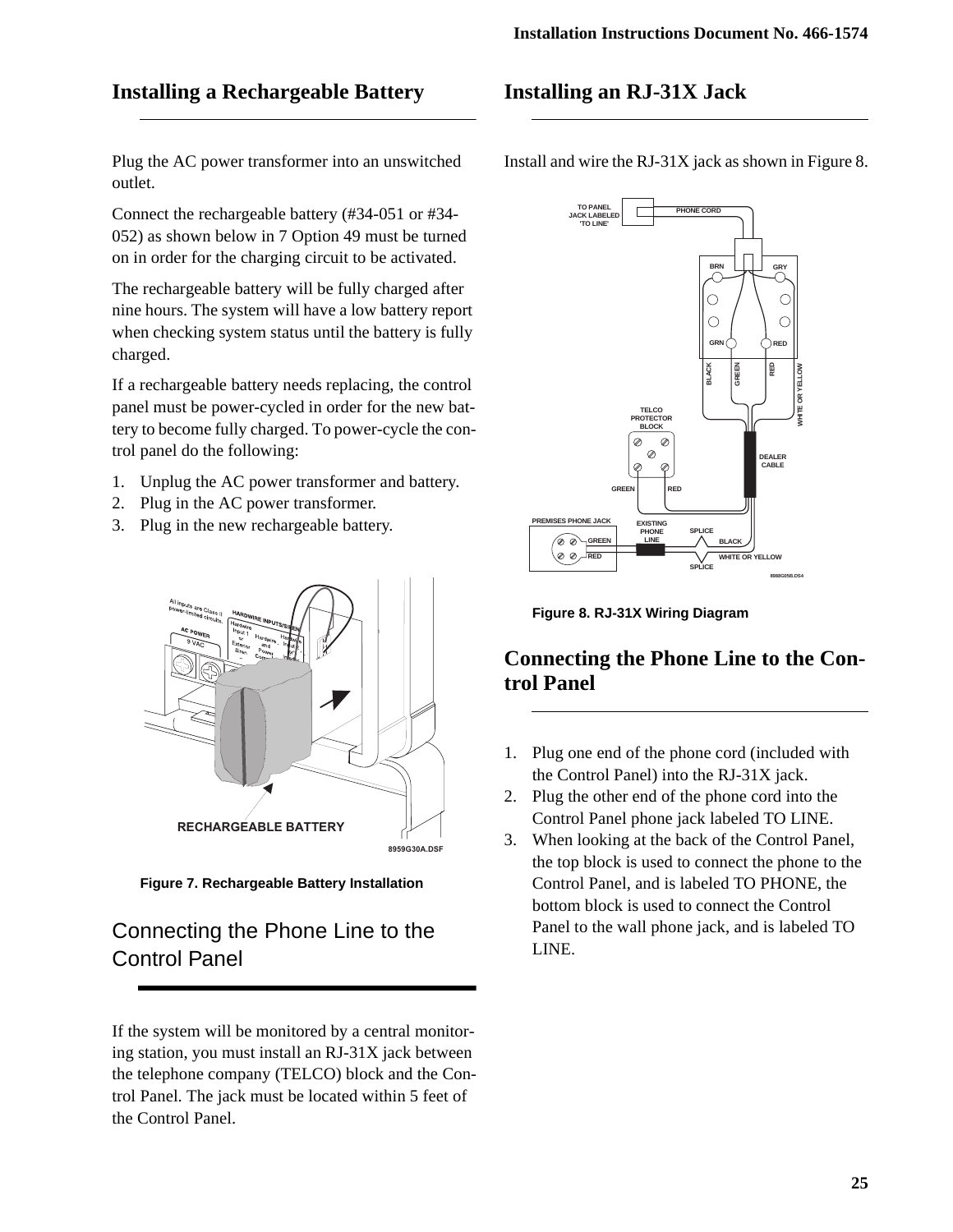## <span id="page-25-0"></span>**Programming Overview**

These instructions tell you how to set up for programming and to put the Control Panel in program mode.

- 1. **Arrange the sensors, modules, Control Panel, and user controls** on a table.
- 2. **Open the Control Panel cover**.
- 3. **Enter Utility Access Code 1** (default is 4321) using red numbered keys.

#### **Note:The default for utility access codes 1 and 2 is 4321.**

#### **Note:The default master access code is 1234.**

You are now in program mode.

Programming is easy if you understand the flow from left to right when using the programming buttons. Follow the programming arrows or use the flow diagrams to the right of the programming buttons. The Control Panel will voice prompt you through programming.

To get you started:

- 1. Press **Add or Delete** from the Start Menu.
- 2. Press **Option #, Sensor/Remote, Access Code or Light Control** from the Main Menu.

The system response at this point depends upon what button you just pressed. Follow the voice prompts and programming arrows to continue.

Program the Control Panel in this order:

- 1. Sensors
- 2. House Code
- 3. Light & Appliance Control
- Entry/Exit activated lights
- Sensor activated lights
- Time activated lights
- 4. Options
- 5. Access Codes



**8988G38A.DSF**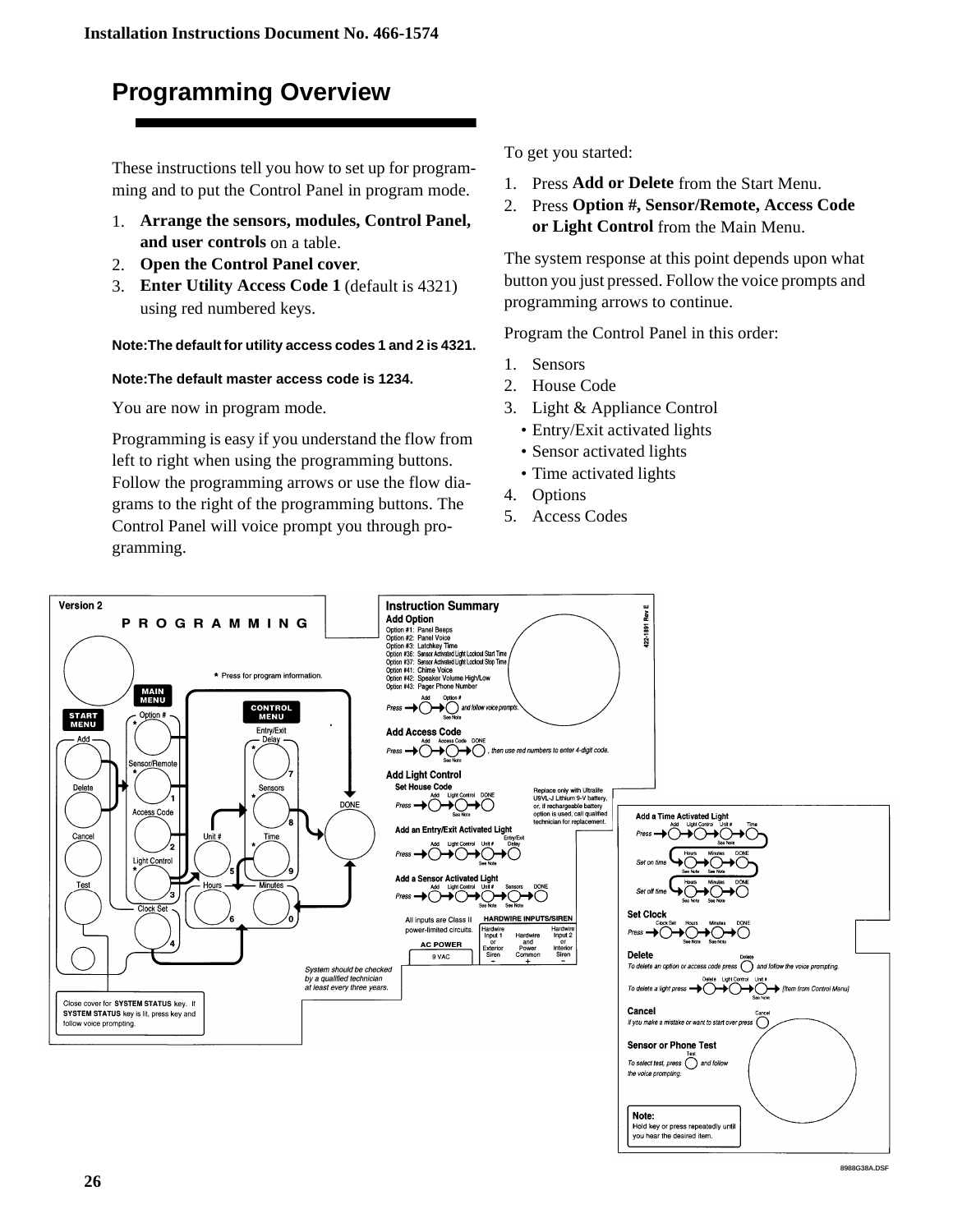## <span id="page-26-0"></span>**Programming Sensors**

These instructions show you how to program sensors, touchpads and other system devices into the Control Panel.

Program sensors and devices before you install them. The Control Panel recognizes a sensor when you press the sensor's program button or tamper switch.

**Note**: The hardwire inputs must have sirens, hardwire sensors, or 47k Ohm resistors connected between the positive and negative terminals before learning in a sensor. If one of these connections is not made, the panel will learn in a hardwire zone. See the sectio[n "Wiring the Control Panel"](#page-22-0)  [on page 23](#page-22-0).

**Note**: If you are installing a sensor used with a gun case, jewelry box, or similar usage, and the sensor is active in level one, you must go into program mode to avoid putting the Control Panel into alarm when the sensor and the magnet are separated.

Table 19 describes the programming button location for each device.

| <b>Device</b>                                                     | <b>To Program</b>                                                                                                                                                                                                          |
|-------------------------------------------------------------------|----------------------------------------------------------------------------------------------------------------------------------------------------------------------------------------------------------------------------|
| Door/Window Sensor                                                | Press button on top of sensor<br>(cover removed)                                                                                                                                                                           |
| <b>Motion Sensor</b>                                              | Press button on back of sensor<br>(mounting plate removed)                                                                                                                                                                 |
| KeyChain Touchpad                                                 | Press lock & Unlock buttons                                                                                                                                                                                                |
| Remote Handheld Touch-<br>pad and Touchtalk 2-Way<br>RF Touchpad* | Press the EMERGENCY but-<br>tons (to be used for non-medi-<br>cal emergencies)                                                                                                                                             |
| <b>Hardwire Sensors</b>                                           | Separate sensor from magnet                                                                                                                                                                                                |
| $SWS*$                                                            | Plug in the module                                                                                                                                                                                                         |
| CO Alarm                                                          | Plug in the modules and within<br>30 seconds press the button for<br>6 beeps                                                                                                                                               |
| Freeze & Water                                                    | Press the button on top of the<br>sensor (cover removed) until<br>the control panel confirms the<br>programming. If the button is<br>not held down long enough,<br><b>SYSTEM STATUS will report</b><br>the sensor is open. |

### **Table 19 Device Programming**

**Note**: When installing crystal sensors, use the installation instructions included in their packing boxes. The appendix at the back of this document has instructions for the SAW sensors.

The Control Panel uses an ascending numbering sequence (beginning with 1) when adding (learning) sensors. You may override the system suggested sensor number by using the red numbered keys.

Use [Table 1 on page 7,](#page-6-0) which was filled out during the system planning, to help program sensors.

### **To add a hardwire or RF sensor, SWS, or remote control:**

**Note**: Do not program the SWS into the control panel until the house code has been programmed. Se[e "Programming](#page-27-0)  [the House Code and Unit Numbers\\*" on page 2](#page-27-0)8.

- 1. Press **Add** from the Start menu.
- 2. Press the **Sensor/Remote** button from the Main menu until you hear the room name or item you want to add. The order of names the Control Panel uses are: keychain remote, touchpad remote, front door, back door, garage door, bedroom, guest room, child's room, utility room, living room, dining room, bathroom, laundry room, kitchen, office, den, garage, special chime, basement, upstairs, downstairs, hallway, medicine cabinet, closet, attic. Each name may be used more than once.

**Note**: When adding sensors, if you wish to use a more descriptive location you may press the option button to use the compass directions (north, north east, east, south east, south, south west, west, north west). This is especially usefule when installing a system with a Touchtalk 2-Way RF Touchpad. The touchpad will not announce the sensor numbers when the system status is pressed. Instead of Sensor 1 Bedroom Open you will hear Bedroom Sensor Open. For example, if you have two bedrooms, name the sensors West Bedroom and East Bedroom. When status is pressed on the touchpad you will hear West Bedroom Sensor Open.

- 3. Press **DONE** when you hear the name you wish to add.
- 4. **Enter the 2 digit sensor type** using [Table 1 on](#page-6-0)  [page 7,](#page-6-0) with the red numbered keys.

**Note**: If you wish to use a sensor number other than the next available, enter a 2 digit sensor number with the red numbered keys immediately after entering the sensor type.

5. **Press the sensor's program button** or tamper button. Open the switch of hardwired sensors. See Table 19, "Device Programming" for more information. The Control Panel verbally confirms your programming.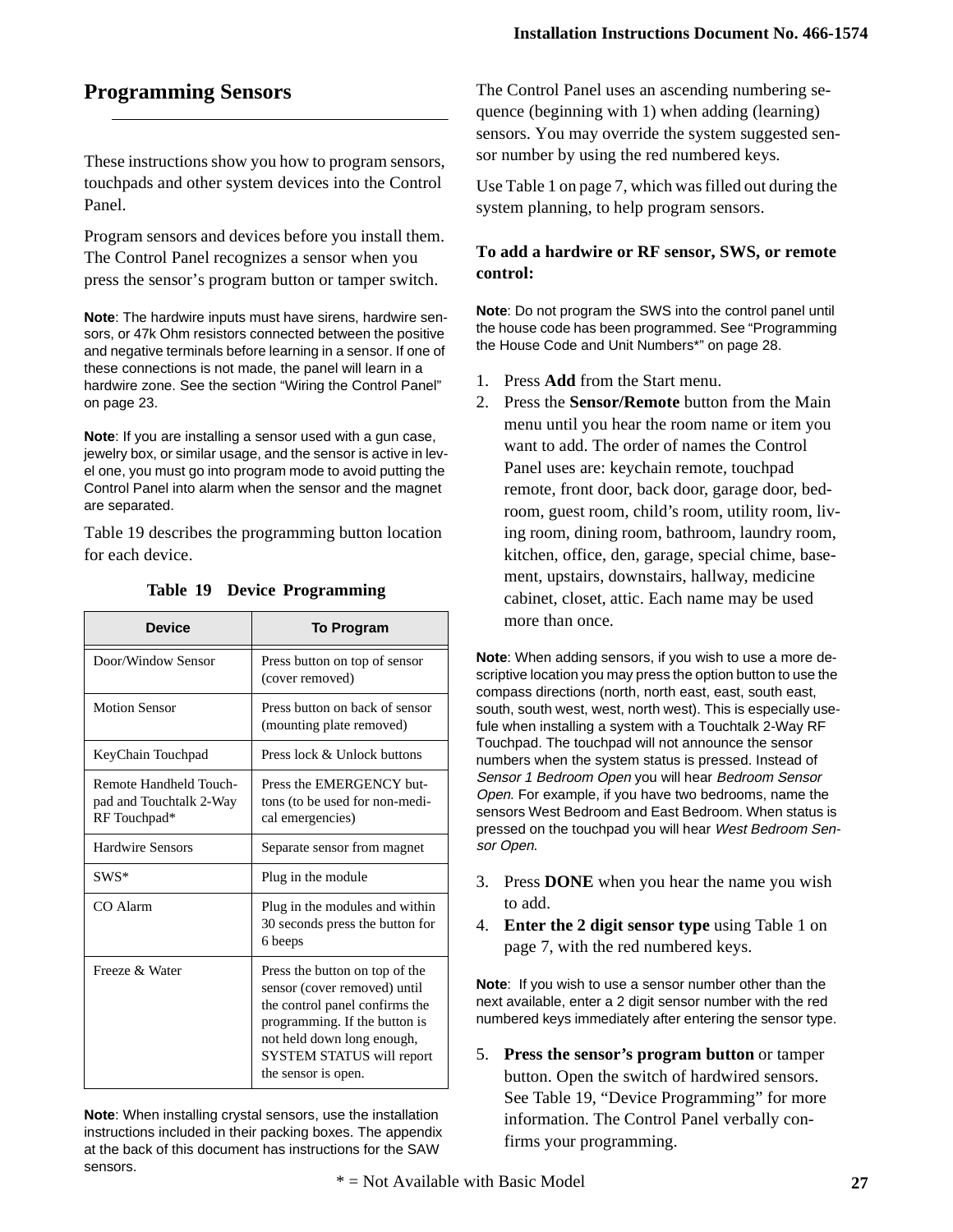### <span id="page-27-0"></span>**Installation Instructions Document No. 466-1574**.

#### **To delete sensors:**

- 1. Press **Delete** from the Start menu.
- 2. Press **Sensor/Remote** from the Main menu until you hear the name you want to delete.
- 3. Press **DONE**. The system confirms the item you removed.

## Programming the House Code and Unit Numbers\*

Lamp Modules, Appliance Modules, Remote Sirens, and the SWS use the existing electrical wiring in the home to receive signals from the Control Panel. Since there are no direct wire connections required, any number of modules can be plugged into available outlets and installed in the system. All Lamp Modules and Appliance Modules have a common house code that allows modules to be identified by eight different control addresses.

The house code allows adjacent homes that have a common power source to co-exist. The available house code choices are from A to O.

#### **To program the house code:**

- 1. Press **Add** from the Start menu.
- 2. Press **Light Control** from the Main menu until you hear the house code letter you want.
- 3. Press **DONE**.
- 4. **Set the house code on each lamp and appliance module** using a screwdriver.
- 5. **Set house code on the remote siren** to the next alphabetical letter greater than the house code.

All Lamp Modules with the same house code will turn on or flash as a group on alarm or when operating the "Light" button on a KeyChain Touchpad. The units must be identified with a unique unit number, from 1- 8, to individually operate lights and appliances from a Remote Handheld Touchpad or to selectively program lights to go on during the entry/exit delay, to be operated by a sensor or at scheduled times.

### **To assign a unit number:**

- 1. **See [Table 6 on page 11](#page-10-0)** for your planning information.
- 2. **Set the Unit number switch** on each module.

## Programming Light and Appliance Controls\*

Use [Table 6 on page 11](#page-10-0), which was filled out during the system planning, to help program control modules.

#### **To add an entry/exit activated light:**

- 1. Press **Add** from the Start menu.
- 2. Press **Light Control** from the Main menu.
- 3. Press **Unit #** until you hear the number you chose on the module.
- 4. Press **Entry/Exit Delay** from the Control menu. The Control Panel confirms your programming.

#### **To add a sensor-activated light:**

- 1. Press **Add** from the Start menu
- 2. Press **Light Control** from the Main menu.
- 3. Press **Unit #** until you hear the number you chose on the module.
- 4. Press **Sensors** from the Control menu until you hear the sensor you want to control the light.
- 5. Press **DONE**. The Control Panel confirms your programming.

**Note**: A KeyChain Touchpad can be programmed to a unit number. Press the star button to activate a light or open/ close a garage door using the Universal Module.

#### **To add a time-activated light:**

- 1. Press **Add** from the Start menu.
- 2. Press **Light Control** from the Main menu.
- 3. Press **Unit #** until you hear the unit number you chose on the module.
- 4. Press **Time** from the Control menu.
- 5. Press **Hours** and **Minutes** to set the beginning of the schedule.
- 6. Press **DONE**.
- 7. Press **Hours** and **Minutes** to set the end of the schedule.
- 8. Press **DONE**. The system confirms your programming.

### **To delete an Entry/Exit-activated light:**

- 1. Press **Delete** from the Start menu.
- 2. Press **Light Control** from the Main menu.
- 3. Press **Unit #** until you hear the unit number you want to delete.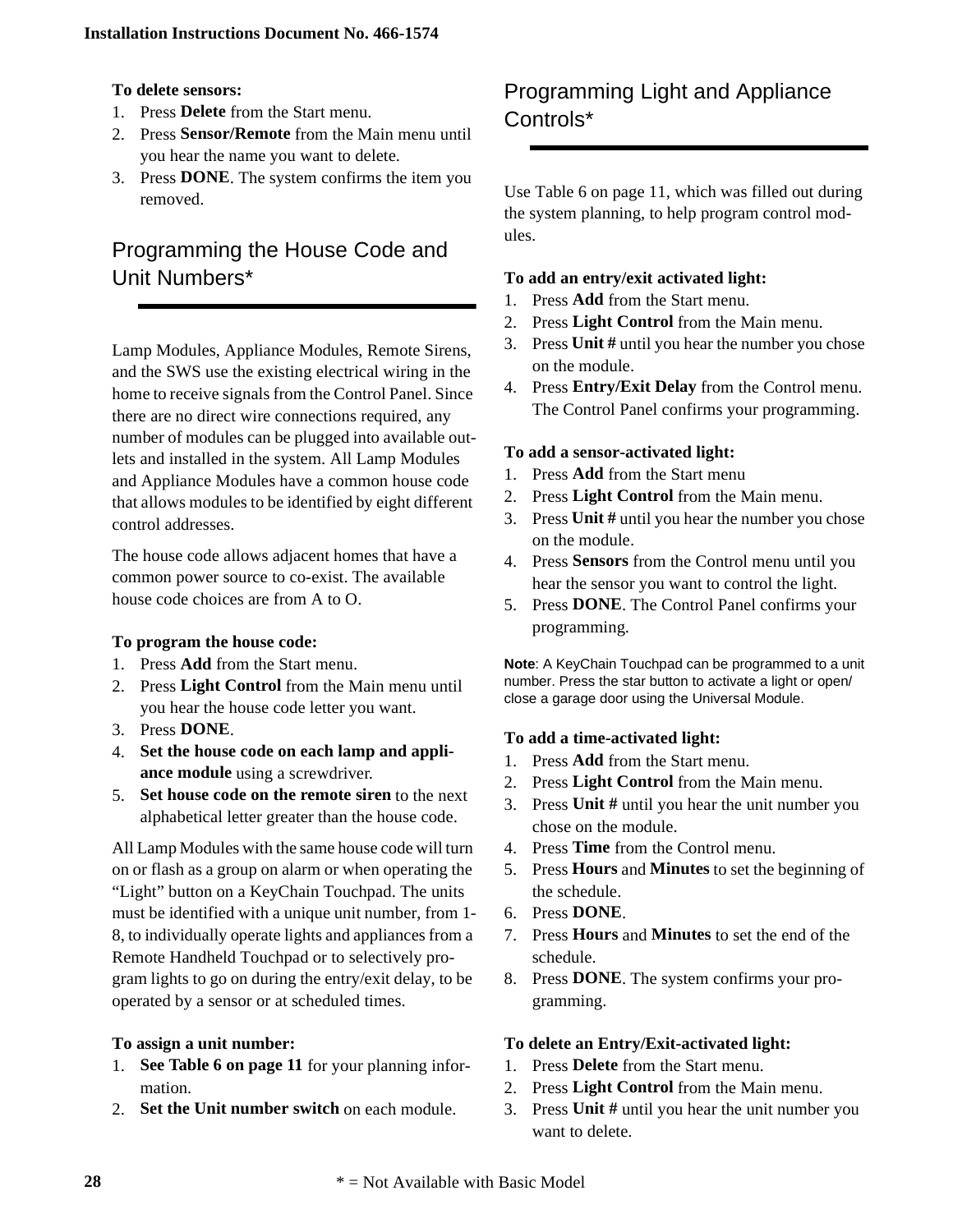<span id="page-28-0"></span>4. Press **Entry/Exit Delay**. The system confirms your programming.

### **To delete a sensor-activated light:**

- 1. Press **Delete** from the Start menu.
- 2. Press **Light Control** from the Main menu.
- 3. Press **Unit #** until you hear the unit number you want to delete.
- 4. Press **Sensors** from the control menu until you hear the one you want to delete.
- 5. Press **DONE**. The system confirms your programming.

### **To delete a time-activated light:**

- 1. Press **Delete** from the Start menu.
- 2. Press **Light Control** from the Main menu.
- 3. Press **Unit #** until you hear the unit number you want to delete.
- 4. Press **Time** from the control menu.

## Programming Options

Use [Table 18 on page 21,](#page-20-0) which was filled out during the system planning, to help program options.

There are two ways to enter options. They are as follows:

• Press **Add** and press **the Option # button** until you hear the option to be changed.

or--

• Press **Add** and **enter the option number** you want to program with the red numbered keys.

The following instructions use the second method.

### **To set system options 01 and 02:**

- 1. Press **Add** from the Start menu.
- 2. Press **Option #** and **01 or 02** with the red numbered keys.
- 3. Press **DONE**.

### **To set system option 03:**

- 1. Press **Add** from the Start menu.
- 2. Press **Option # 03**.
- 3. Press **Hours** and **Minutes** to set the time.
- 4. Press **DONE**.

### **To set system options 04, 05, and 06:**

- 1. Press **Add** from the Start menu.
- 2. Press **Option #** and **04, 05, or 06**.
- 3. **Enter a phone number** with the red numbered keys. Press **Test** to enter a pause in the phone number.

**Note**: The phone number is automatically stored after you've pressed 22 digits. You will not have to press DONE to store the number. If the number is less than 22 digits, then DONE must be pressed.

### **To set system option 07:**

- 1. Press **Add** from the Start menu.
- 2. Press **Option # 07**.
- 3. **Enter the account number**.
- 4. Press **DONE**.

### **To set system option 08:**

- 1. Press **Add** from the Start menu.
- 2. Press **Option # 08**.
- 3. Press **DONE**.

### **To set system option 09:**

- 1. Press **Add** from the Start menu.
- 2. Press **Option # 09**.
- 3. **Enter the downloader code**.
- 4. Press **DONE**.

### **To set system options 10 & 11:**

- 1. Press **Add** from the Start menu.
- 2. Press **Option # 10 or 11**.
- 3. **Enter the delay times** in seconds (3 digits must be entered).

### To **set system options 12 & 13**:

- 1. Press **Add** from the Start menu.
- 2. Press **Option #** and **12 or 13**.
- 3. **Enter phone mod number**.

### **To set system option 14:**

- 1. Press **Add** from the Start menu.
- 2. Press **Option # 14**.
- 3. Press **DONE**.

### **To set system option 15:**

- 1. Press **Add** from the Start menu.
- 2. Press **Option # 15**.
- 3. **Enter the no activity time out** (2 digits must be entered).

#### **To set system option 16:**

1. Press **Add** from the Start menu.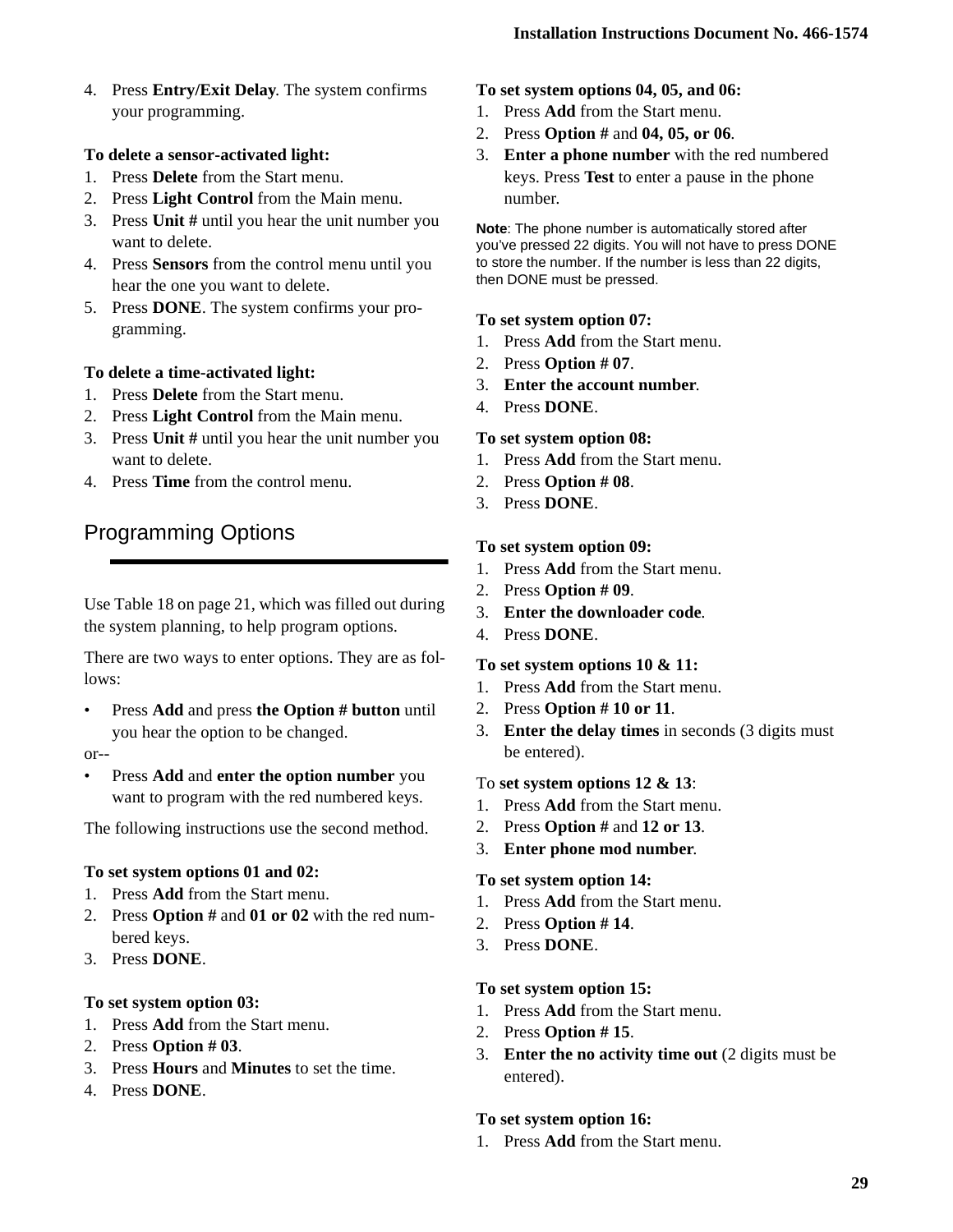### <span id="page-29-0"></span>**Installation Instructions Document No. 466-1574**.

- 2. Press **Option # 16**.
- 3. **Enter the number of days** between each auto phone test (3 digits must be entered).

### **To set system option 17:**

- 1. Press **Add** from the Start menu.
- 2. Press **Option # 17**.
- 3. **Enter the dialer delay** in seconds (3 digits must be entered).

### **To set system option 18:**

- 1. Press **Add** from the Start menu.
- 2. Press **Option # 18**.
- 3. **Enter the alarm cancel time** in minutes (2 digits must be entered).

### **To set system option 19:**

- 1. Press **Add** from the Start menu.
- 2. Press **Option # 19**.
- 3. **Enter the supervisory time** in hours (2 digits must be entered).

### **To set system options 20 - 26, 28 - 30, and 32:**

- 1. Press **Add** from the Start menu.
- 2. Press **Option # XX**.
- 3. Press **DONE**.

### **To set system option 27:**

- 1. Press **Add** from the Start menu.
- 2. Press **Option # 27**.
- 3. **Enter the ring/hang/ring number**.

### **To set system option 31:**

- 1. Press **Add** from the Start menu.
- 2. Press **Option # 31**.
- **3. Enter the day of week number.**

### **To set system option 33, 38, 40-42:**

- 1. Press **Add** from the Start menu.
- 2. Press **Option # XX**.
- 3. Press **DONE**.

### **To set system options 34-37:**

- 1. Press **Add** from the Start menu.
- 2. Press **Option # XX**.
- 3. Press **Hours** and **Minutes** to set the time.
- 4. Press **DONE**.

#### **To set system option 39:**

- 1. Press **Add** from the Start menu.
- 2. Press **Option # 39**.
- 3. Enter the minutes (2 digits must be entered).

### **To set system option 43:**

- 1. Press **Add** from the Start menu.
- 2. Press **Option # 43**.
- 3. **Enter a phone number** with the red numbered keys. Press **Test** to enter a pause in the phone number.

**Note**: The phone number is automatically stored after you've pressed 22 digits. You will not have to press DONE to store the number. If the number is less than 22 digits, then DONE must be pressed.

#### **To set system option 44:**

- 1. Press **Add** from the Start menu.
- 2. Press **Option # 44**.
- 3. **Enter phone mod number**.

#### **To set system option 45 - 53:**

- 1. Press **Add** from the Start menu.
- 2. Press **Option # XX**.
- 3. Press **DONE**.

### **To delete options:**

- 1. Press **Delete** from the Start menu.
- 2. Press **Option** from the Main menu until you hear the name you want to delete or use the red numbered keys to go directly to the option.
- 3. Press **DONE**. The system confirms the item you deleted.

## Programming System Access Codes

Use [Table 7 on page 12](#page-11-0)**,** which was filled out during the system planning, to program system Access Codes.

### **To add a code:**

- 1. Press the **Add** button.
- 2. Press the **Access Code** button. Continue pressing the Access Code button until you hear the access code to be changed.
- 3. Press **DONE.**
- 4. **Enter the new access code** by using the red numbered keys.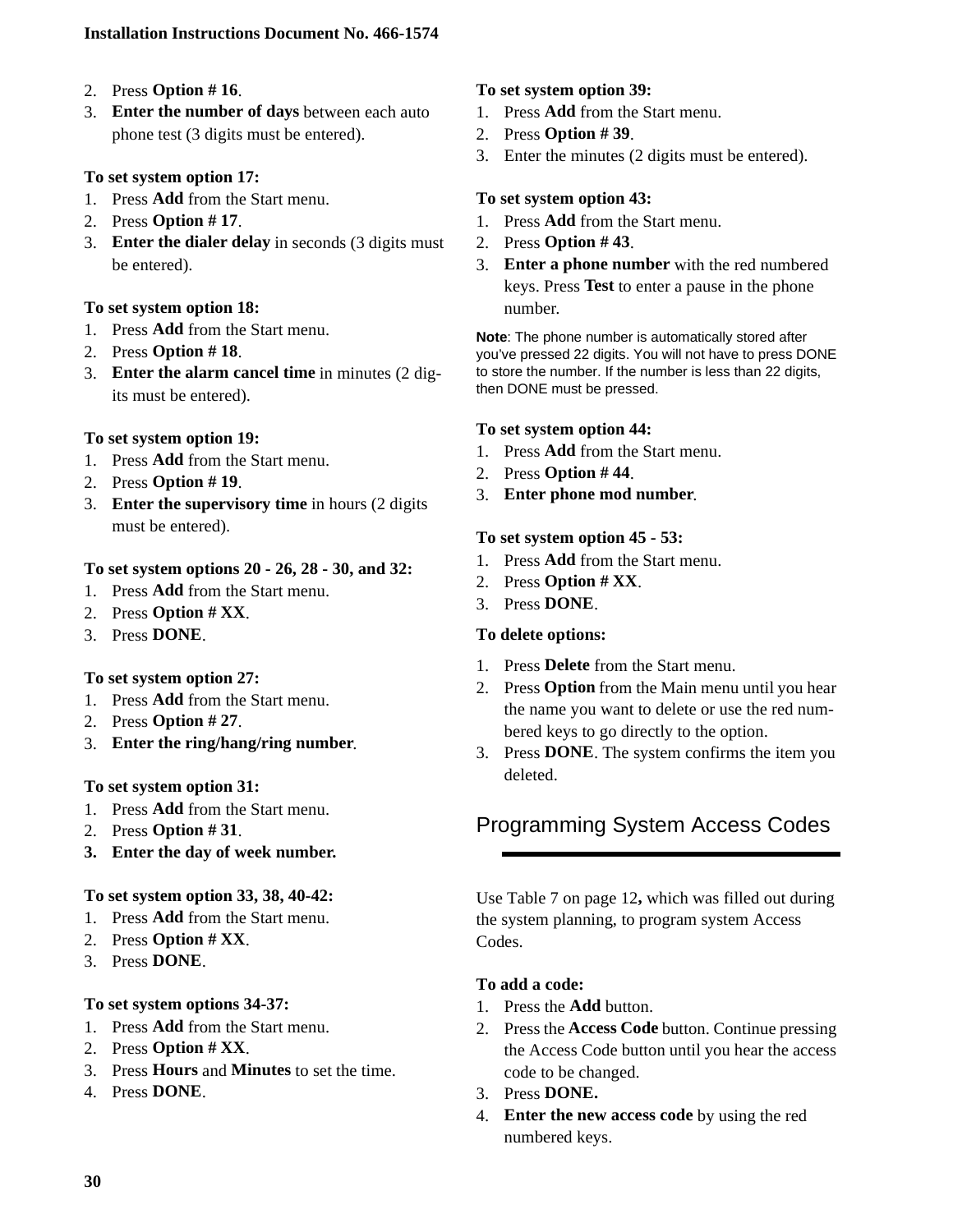<span id="page-30-0"></span>The Control Panel says, *code name is XXXX* (the new 4 digit access code).

### **To delete a code:**

- 1. Press **Delete** from the Start menu.
- 2. Press the **Access Code** button. Continue pressing the Access Code button until you hear the access code to be deleted.
- 3. Press **DONE.**

The Control Panel says, *code name is deleted.*

## **Installing the System**

### **Control Panel General Information**

Do not install the Control Panel near a window or door where it can be reached easily by an intruder.

Control Panels should be installed in locations where they are most likely to be heard.

Metal objects, mirrors, and metallic wallpaper can block signals sent by the wireless sensors. Make sure there are no metal objects in the way when installing the system.

The system will prompt you through programming steps with beeps and voice messages. If you need more time before proceeding, simply close the Control Panel cover until you are ready to continue.

When the cover is closed, the Control Panel is in the operating mode. Each time you close the Control Panel cover, a series of beeps (from the control panel piezo, hardwire internal siren, SWS, and the X-10 powerhorn) will indicate the system status:

- One beep indicates the system is disarmed
- Two beeps verify that Door/Window sensors are armed.
- Three beeps verify that Motion Sensors are armed.
- Four beeps verify that both Door/Window and

Motion sensors are armed.

**Table 20 Arming Levels**

| <b>Arming</b><br>Level | <b>Description of Level</b>                                      |
|------------------------|------------------------------------------------------------------|
|                        | Bypasses 24 hour intrusion sensors (Master)<br>Access Code Only) |
|                        | Disarm the system                                                |
|                        | Arm Doors and Windows                                            |
| 3                      | Arm Motions                                                      |
|                        | Arm Doors, Windows, and Motions                                  |

The system cannot work without power. If the electrical power fails and the Control Panel battery is weak or dead, the system will not work.

## **Control Panel Specifications**

### **Power Requirements:** 9 VAC, 700 mA

**Non-Chargeable Backup Battery:** 9 VDC 1.2 AH UltraLife Lithium. The battery will last 24 hours with no AC if fully charged. Typical Life of 1 year.

### **Rechargeable Backup Batteries:**

- 1. 7.2 VDC, 1 Ah 5/3 AAA Nickel Metal Hydride The battery will last 30 hours with no AC
- 2. 7.2 VDC, 580 mAh AAA Nickel Metal Hydride The battery will last 16-18 hours with no AC

**Radio Frequency:** 319.5 MHz + or - 140 kHz

**Nominal Range**: 500 feet, open-air receiving range

**Operating Temperature Range:** 32°-122 ° F (0°-  $50^{\circ}$  C)

**Maximum Humidity:** 85% relative humidity, noncondensing

**Auxiliary Power Output:** Regulated & unregulated, fused 12 VDC at 250 mA (maximum)

### **Installation Guidelines**

Use the following procedure to mount the Control Panel to the wall or wall studs, using the supplied mounting hardware and the panel mounting holes.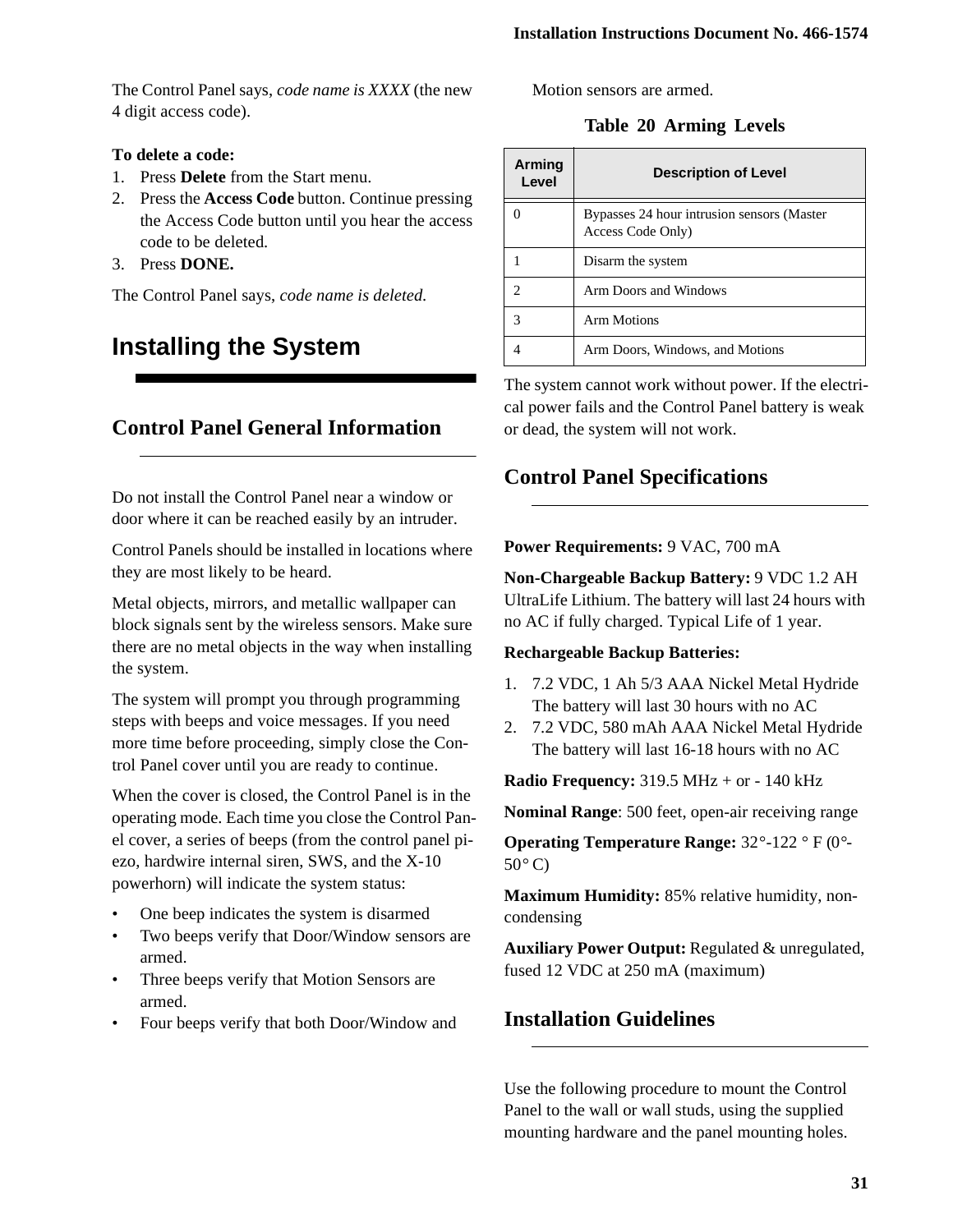### <span id="page-31-0"></span>**Materials Needed**

- Pencil
- Hammer
- Screwdriver

### **To mount the panel:**

- 1. Choose a spot within a few feet of an electrical outlet (the outlet should not be controlled by a wall switch) and also within reach of a telephone jack. The Control Panel can be placed on a desk, tabletop, or it can be wall mounted.
- 2. Open the Control Panel cover and position on the wall.
- 3. Mark the screw hole locations with a pencil.
- 4. Start holes with the tip of the screwdriver or a nail.
- 5. Tap the wall anchors provided into the holes.
- 6. Insert the screws and partially tighten with the screwdriver.
- 7. Hang the Control Panel on the screws and tighten securely.
- 8. Remove the center screw from the outlet cover plate.
- 9. Position the transformer so that its screw hole is aligned with the screw hole on the outlet cover plate. Then plug the transformer into the outlet.
- 10. Replace the screw, and use it to secure the transformer to the outlet cover plate. Tighten the screw firmly with your screwdriver.

### **Sensor Installation**

Use the installation instructions included with each sensor or if installing SAW sensors use document 466-1622, Booklet of Installation Instructions, attached to the back of this manual, for SAW Sensors.

## **Testing the Control Panel**

Test the Control Panel by pressing the buttons as described below:

- ARM Doors & Windows-The Control Panel arms Doors & Windows. Press twice to eliminate the preprogrammed entry delay. The button will blink when No Entry Delay is on.
- ARM Motion Sensors-The Control Panel will

arm Motion Sensors. Press twice to turn Latchkey on. The button blinks when Latchkey is on.

- DISARM -The Control Panel will disarm Doors, Windows, and Motion Sensors when also entering the appropriate access code.
- SYSTEM STATUS-Press to determine system status and system time.
- CHIME Doors-Press to enable two beeps which will sound from the interior siren output, the panel siren, SWS, and the X-10 powerhorn siren (if set to unit number 9) when a protected door or window, that is programmed as sensor type 10 or 13, is opened.
- CHIME Special Motion- Press to enable three beeps which will sound from the interior siren output, the panel siren, SWS, and the X-10 powerhorn siren (if set to unit number 9) when a Motion Sensor, that is programmed as sensor type 25, is activated. If there are no sensors learned as type 25, this function will not be available. The control panel will also announce which sensor was tripped if chime voice (option 41) is on.
- LIGHTS Time Activated-Press to enable system controlled lights to turn on/off at a scheduled time.
- LIGHTS Sensor Activated-Press to enable system controlled lights to turn on for 4 minutes when a specific sensor is tripped.
- EMERGENCY-Press and hold or press twice quickly to activate a non-medical emergency alarm.

## **Testing the System**

This section describes how to perform the following test procedures:

- Testing sensors
- Testing phone communication
- Testing central station communications
- Testing the X-10 Lamp Modules

You should test the system after installing, after servicing, and after adding or removing devices from the system.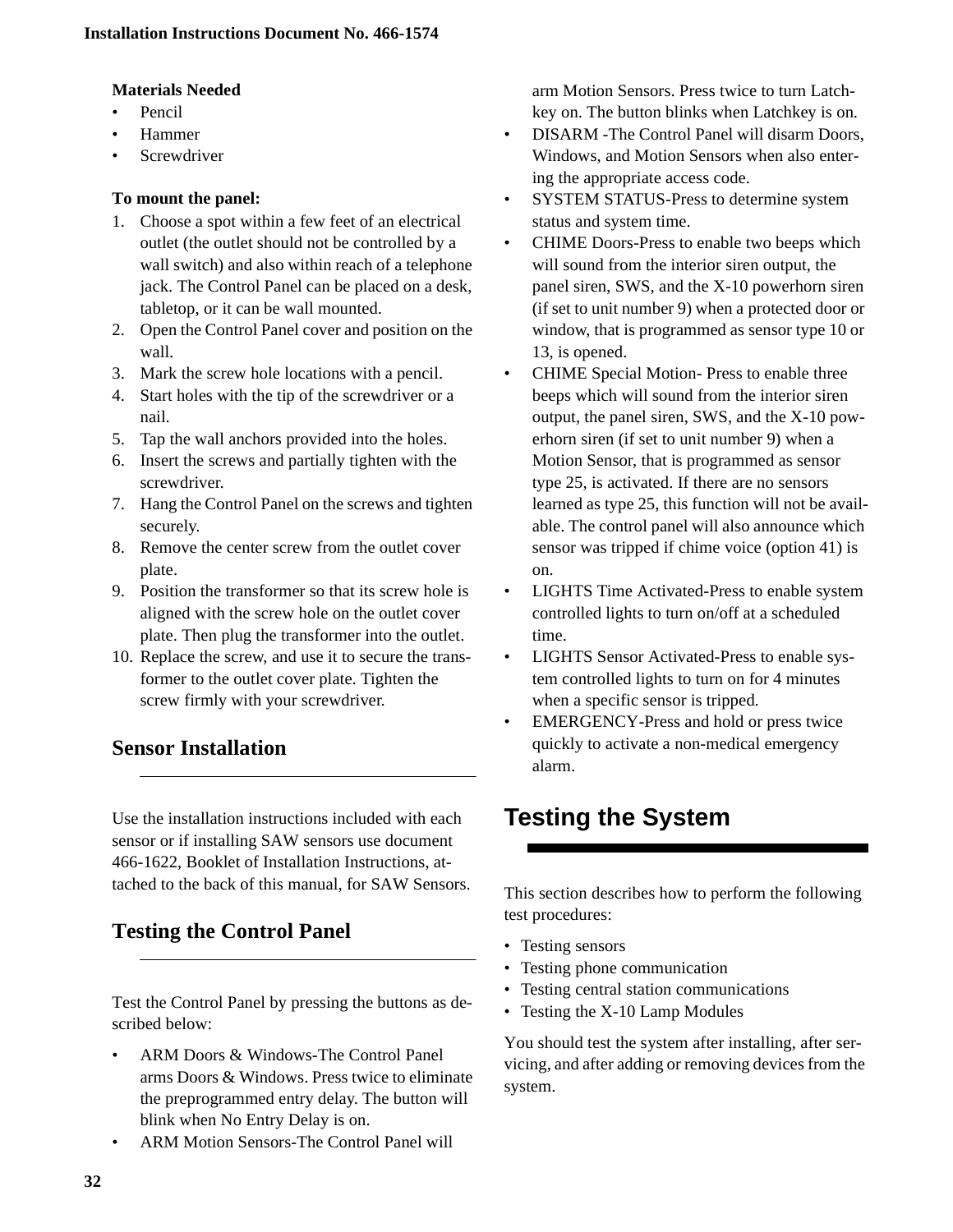## <span id="page-32-0"></span>Testing Sensors

We recommend that you test the sensors after all programming is completed and whenever a sensor-related problem occurs.

**Note**: While the sensor test is a valuable installation and service tool, it only tests sensor operation for the current conditions. You should perform a sensor test after any change in environment, equipment, or programming.

- 1. **Place all sensors in their secured (non-alarm) state**.
- 2. **Open the Control Panel cover.**
- 3. **Enter the appropriate access code**.
- 4. Press **Test**.

The Control Panel responds with *Sensor test, press again to change or DONE to select.*

5. Press **DONE**.

**Note**: If the primary or secondary phone number (option 4 or 5) has been programmed, after pressing **Test** a second time, the Control Panel announces Phone Test. The phone testing procedure will be discussed later in this manual. After pressing **Test** a third time, the Control Panel announces DL phone test.

The Control Panel will prompt you to trip each sensor one at a time. You may follow the Control Panel's voice prompting or test the sensors in any order.

Interior sirens and speakers sound transmission beeps as each sensor is tripped. Each beep represents one RF packet.

Use the following table to trip sensors.

#### **Sensor Tripping Instructions:**

| <b>Sensor</b>            | Do This                                                                                                              |
|--------------------------|----------------------------------------------------------------------------------------------------------------------|
| Door/Window              | Open the secured door or win-<br>dow                                                                                 |
| Freeze                   | Apply ice to the sensor. Do not<br>allow the sensor to get wet                                                       |
| Water                    | Press a wet rag or wet finger<br>over both of the round, gold-<br>plated terminals on the underside<br>of the sensor |
| Carbon Monoxide<br>Alarm | Unplug the CO Alarm. Plug it<br>back in, then press the TEST/<br>RESET button until the unit<br>beeps 8 times        |

#### **Sensor Tripping Instructions:**

| Sensor                                                             | Do This                                                                                          |
|--------------------------------------------------------------------|--------------------------------------------------------------------------------------------------|
| Glass Guard                                                        | Tap the glass 3 or 4 inches from<br>the sensor                                                   |
| <b>Motion Sensor</b>                                               | Avoid the Motion Sensor's view<br>for 5 minutes, then enter its view                             |
| Rate-of-Rise Heat<br>Detector                                      | Rub your hands together until<br>warm, then place one hand on<br>the detector for 30 seconds     |
| Shock                                                              | Tap the glass twice, away from<br>the sensor. Wait at least 30 sec-<br>onds before testing again |
| Smoke                                                              | Press and hold the test button<br>until the system sounds trans-<br>mission beeps                |
| Panic Buttons                                                      | Press and hold the appropriate<br>panic button(s) for 3 seconds                                  |
| KeyChain Touch-<br>pad                                             | Press and hold LOCK and<br>UNLOCK simultaneously for 3<br>seconds                                |
| Remote Handheld<br>Touchpad and<br>Touchtalk 2-Way<br>RF Touchpad* | Press and hold the 2 EMER-<br><b>GENCY buttons simultaneously</b><br>for 3 seconds               |
| SWS*                                                               | Unplug the SWS, plus the unit<br>back in                                                         |

### 6. **Count the number of transmission beeps** and refer to [Table 21 on page 34](#page-33-0) for minimum requirements. After the beeps, the Control Panel announces, *Sensor Name is activated, sensor status is XX* ( $XX =$  number of RF packets). The system will continue to prompt for sensors which have not yet been tested. When all sensors have been tested the Control Panel will announce, *Sensor test complete, press DONE.*

- 7. Press **DONE**. The system will respond, *Sensor Test OK.*
- 8. If **Cancel** or **DONE** is pressed and the Control Panel has not heard from all sensors, the Control Panel will respond, *Sensor test canceled or failure.*

**Note**: If a sensor does not meet the minimum transmission beep requirements, refer to the If a Sensor Fails the Sensor Test section.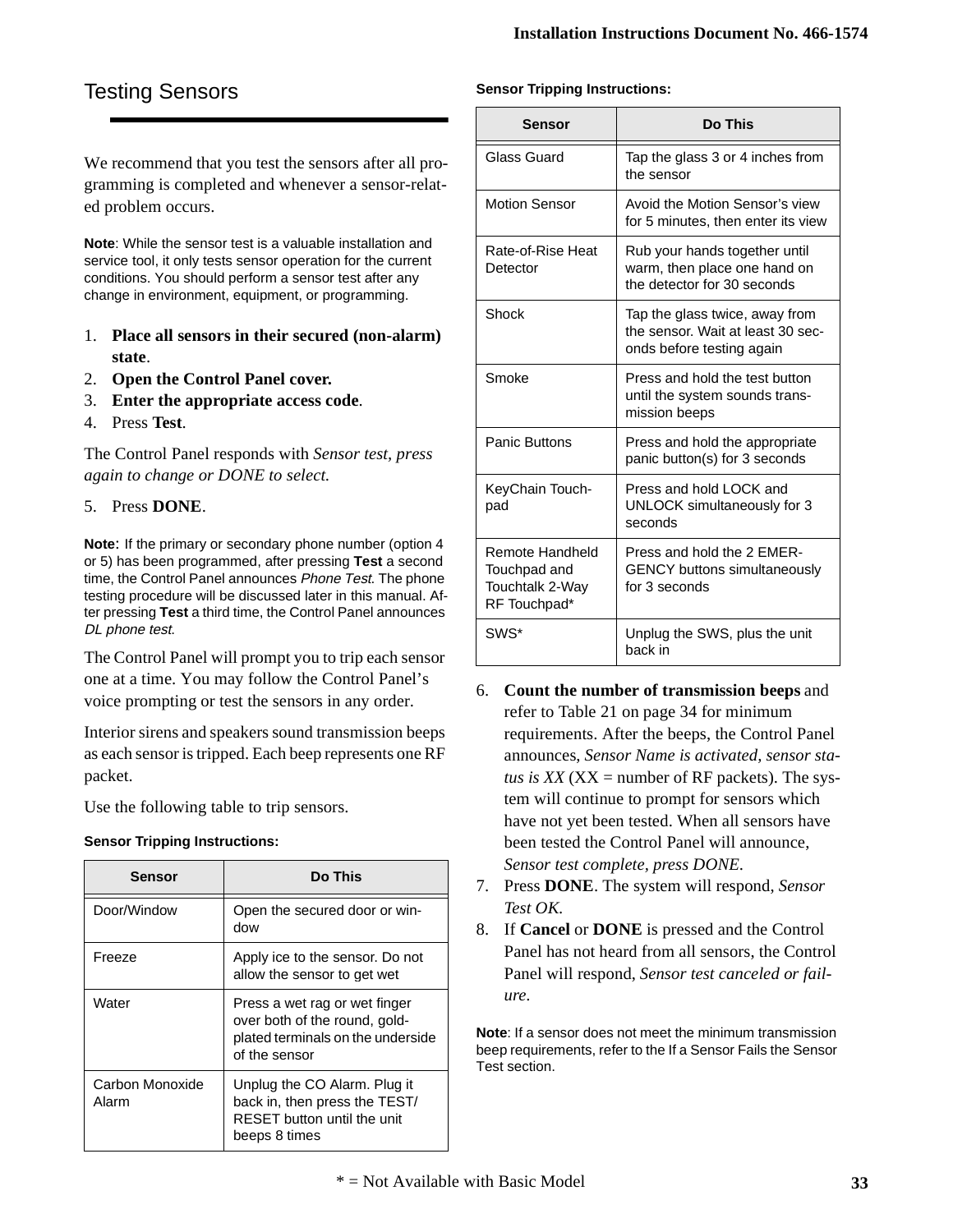<span id="page-33-0"></span>

| <b>Table 21 Minimum Transmission Beeps</b> |  |  |
|--------------------------------------------|--|--|
|--------------------------------------------|--|--|

| <b>Type of Sensor</b>                | <b>Number of</b><br><b>Beeps</b> |
|--------------------------------------|----------------------------------|
| <b>Wireless Intrusion Sensors</b>    | 7-8 beeps                        |
| Wireless Smoke & Heat Sensors        | 7-8 beeps                        |
| Wireless Environmental/Panic Buttons | 7-8 beeps                        |
| Hardwire Loops                       |                                  |
| Emergency Buttons*                   | 7-8 beeps                        |

\* The Control Panel Emergency Button cannot be tested.

### **If a Sensor Fails the Sensor Test**

If sirens do not beep when a sensor is tripped, use an ITI RF Sniffer (60-401) test tool to verify that the sensor is transmitting. Constant beeps from the RF Sniffer indicate a runaway (faulty) sensor. Replace the sensor.

If possible, locate sensors within 100 feet of the panel. While a transmitter may have a range of 500 feet or more out in the open, the environment at the installation site can have a significant effect on transmitter range. Sometimes a change in sensor location can help overcome adverse wireless conditions.

### **To improve sensor communication, you can**

- reposition the sensor
- relocate the sensor
- if necessary, replace the sensor

### **To reposition a sensor:**

- 1. Rotate the sensor and test for improved sensor communication at 90 and 180 degrees from the original position.
- 2. If poor communication persists, relocate the sensor as described as follows.

### **To relocate a sensor:**

- 1. Test the sensor a few inches from the original position.
- 2. Increase the distance from the original position and retest until an acceptable location is found.
- 3. Mount the sensor in the new location.
- 4. If no location is acceptable, replace the sensor.

#### **To replace a sensor:**

- 1. Test a known good sensor at the same location.
- 2. If the transmission beeps remain below the minimum level, avoid mounting a sensor at that location.
- 3. If the replacement sensor functions, contact ITI for repair or replacement of the problem sensor.

## Testing Phone Communication

Perform a phone test to check the phone communication between the panel and the central station.

### **To perform a phone test/DL phone test:**

- 1. **Open the Control Panel cover.**
- 2. **Enter the appropriate access code.**
- 3. Press **Test twice**.
- 4. Press **DONE**. The Control Panel responds with, *Phone test is on*. When the phone test is complete, the Control Panel will announce *Phone Test is OK* within 3 minutes. The Control Panel will say *Phone test is on* three times if you have a pager. Your pager will display 101 101 if the phone test to the pager was successful. If the test is unsuccessful, the **SYSTEM STATUS** button will light and the Control Panel will say *Phone communication failure* within 10 minutes.

If the panel announces *Phone communication failure*, proceed to the following instructions.

### **If the phone test fails:**

- 1. Check that the panel is connected to the phone jack.
- 2. Check the phone number programmed into the panel.
- 3. Perform the phone test again.
- 4. If the phone test fails again, check the phone connection wiring.

## Testing Central Station Communication

After performing sensor and phone tests, check that the system is reporting alarms successfully to the central station.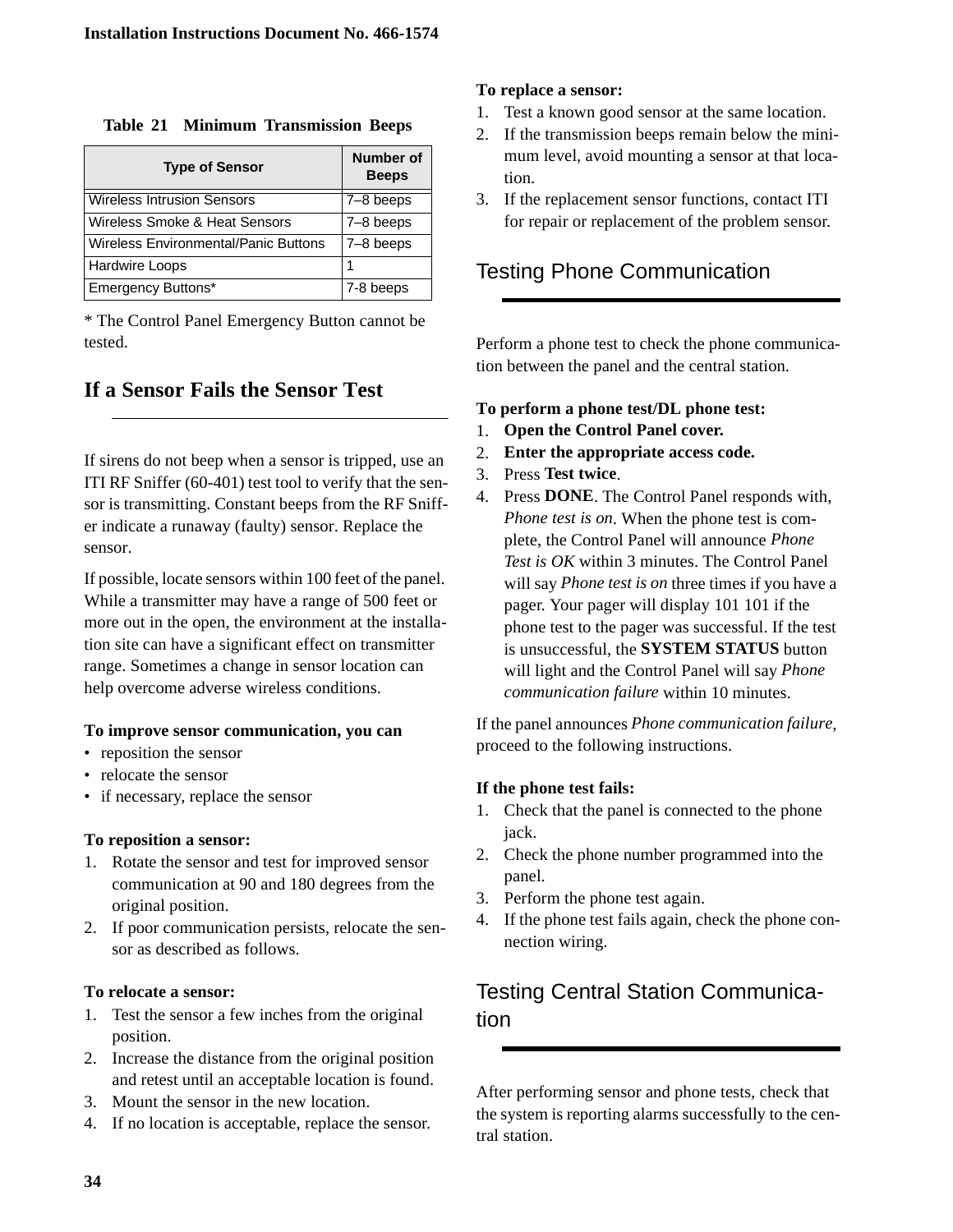### <span id="page-34-0"></span>**To test communication with the central station:**

- 1. Call the central station and tell the operator that you will be testing the system.
- 2. Arm the system.
- 3. Test each of the wireless panic buttons and trip at least one sensor of each type—fire, intrusion, etc.—to verify that the appropriate alarms are working correctly.
- 4. When you finish testing the system, call the central station to verify that the alarms were received.

## Testing the X-10 Lamp Modules\*

Use [Table 6 on page 11](#page-10-0) to determine the full extent of module testing to be accomplished.

### **To test the system controlled lamp modules:**

- 1. Press the **LIGHT** button on the KeyChain Touchpad repeatedly to turn all lights on and off. The Control Panel responds with *Lights on/off*.
- 2. Press the **Lights On** button and the **unit #** of the lamp module using the numeric buttons on the Remote Handheld Touchpad to test individual lamp modules, the Control Panel will respond with *Lights # on/off*.

## Siren and X-10 Lamp Module Functions\*

All sirens will time-out in the programmed siren timeout (1 - 254 minutes). Siren priority is as follows: fire, intrusion, then emergency. If an alarm of greater priority occurs during an alarm of lower priority, the higher priority alarm sirens sound. The X-10 must be set to unit #9 to hear emergency alarm beeps. Fire alarms will sound a temporal 3 pattern. Temporal 3 is 0.5 seconds on, 0.5 seconds off for 3 beeps then 1.5 seconds off.

### **Table 22 Alarm Siren and X-10 Light Information**

|                           | <b>Fire</b> | <b>Intrusion</b> | <b>Emergency</b> |
|---------------------------|-------------|------------------|------------------|
| X-10 Lights               | Steady      | Flashing         | Steady           |
| $X-10$ Siren              | Steady      | Steady           | Alarm beeps      |
| Interior & Panel<br>Siren | Temporal 3  | Steady           | Fast on/off      |
| <b>Exterior Siren</b>     | Temporal 3  | Steady           |                  |
| <b>SWS</b>                | Temporal 3  | Steady           | Fast on/off      |

## Panel Tamper

If the system is armed and the cover is opened an intrustion alarm will sound and the system status will say *System Access Alarm* when the button is pressed*.*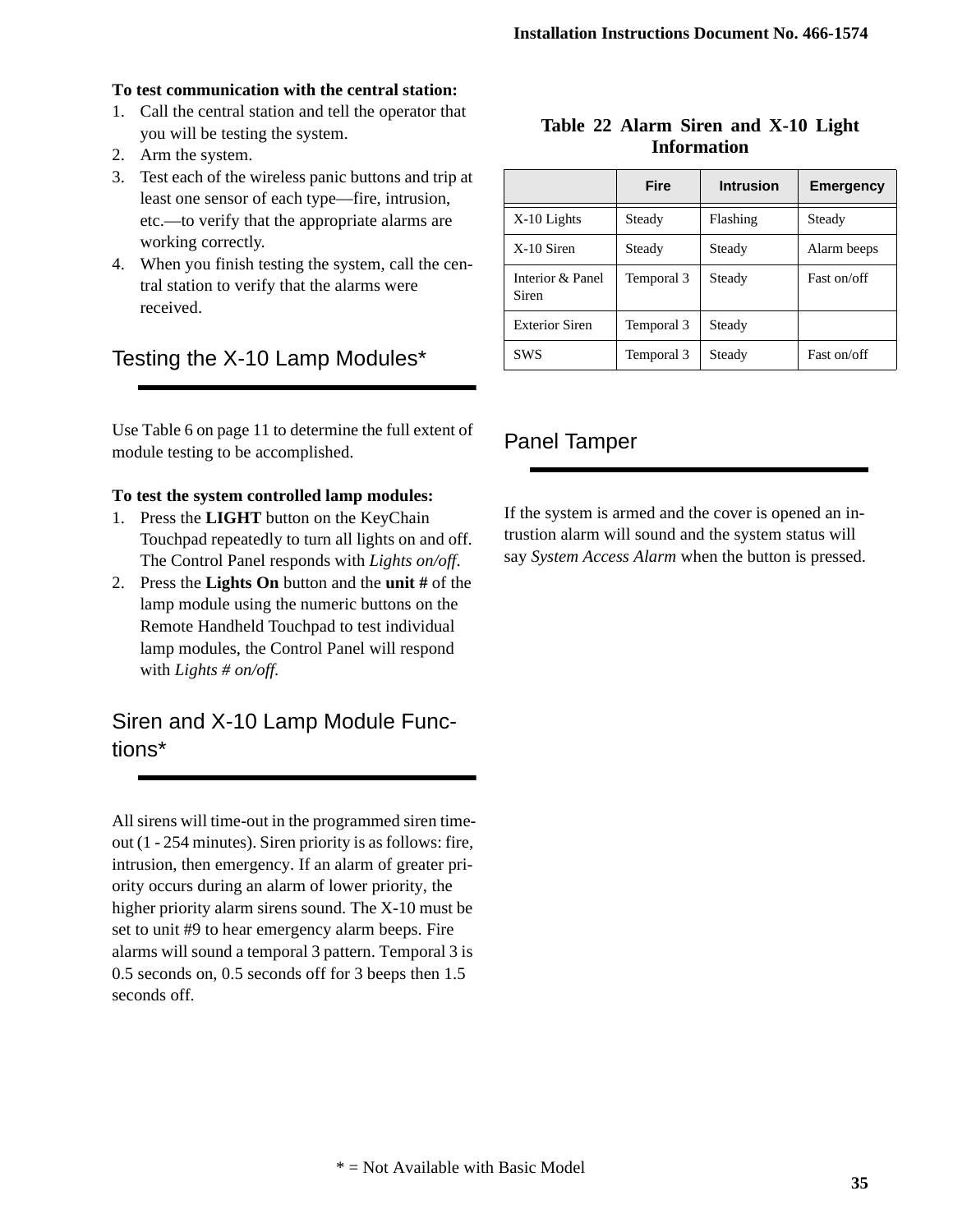## <span id="page-35-0"></span>**Troubleshooting**

Use the following table to aid you with troubleshooting problems during installation.

|  |  | <b>Table 23 Troubleshooting Guide</b> |  |
|--|--|---------------------------------------|--|
|--|--|---------------------------------------|--|

| <b>Problem</b>                                                                                 | <b>Solution</b>                                                                                                                                                                                                                                                                                                                                                                                                                                                                     |
|------------------------------------------------------------------------------------------------|-------------------------------------------------------------------------------------------------------------------------------------------------------------------------------------------------------------------------------------------------------------------------------------------------------------------------------------------------------------------------------------------------------------------------------------------------------------------------------------|
| <b>SYSTEM STATUS</b><br>How to clear SYSTEM STATUS (Alarm Memory)                              | From a disarmed state press SYSTEM STATUS twice, listen to the<br>status message, then press DISARM.                                                                                                                                                                                                                                                                                                                                                                                |
| SYSTEM STATUS says Module 1 failure or Module 2<br>failure.                                    | Turn option 53 off if a hardwire siren or sensor is not connected.<br>$\bullet$<br>Check for the correct EOL resistor at Hardwire inputs 1 and 2.<br>$\bullet$<br>See "Connecting Hardwire Interior Sirens" on page 23.                                                                                                                                                                                                                                                             |
| SYSTEM STATUS says Low Battery.                                                                | UltraLife lithium battery<br>Do a sensor test then check SYSTEM STATUS again. If the bat-<br>$\bullet$<br>tery is still low, replace the battery.<br><b>Rechargeable Battery</b><br>If the control panel has just been plugged in, the control panel<br>$\bullet$<br>will indicate a low battery until the battery is fully charged (9-12<br>hours). Make sure to turn option 49 on.<br>If the control panel has been powered for more than 12 hours,<br>make sure option 49 is on. |
| SYSTEM STATUS says Option 50 Detected.                                                         | Option 50 is RF jam detect. The control panel has detected RF inter-<br>ference.                                                                                                                                                                                                                                                                                                                                                                                                    |
| SYSTEM STATUS says that a sensor is open.                                                      | See Sensors section below.                                                                                                                                                                                                                                                                                                                                                                                                                                                          |
| SYSTEM STATUS says System time is not set.                                                     | Set the system time.                                                                                                                                                                                                                                                                                                                                                                                                                                                                |
| <b>Control Panel</b><br>The system says Function not available when Chime<br>Doors is pressed. | No sensors are programmed using sensor type 10 or 13.                                                                                                                                                                                                                                                                                                                                                                                                                               |
| The system says Function not available when Chime<br>Special Motion is pressed.*               | No sensors are programmed using sensor type 25                                                                                                                                                                                                                                                                                                                                                                                                                                      |
| The system says Function not available when LIGHTS<br>Time Activated is pressed.*              | No time activated lights have been programmed.                                                                                                                                                                                                                                                                                                                                                                                                                                      |
| The system says Function not available when LIGHTS<br>Sensor Activated is pressed.*            | No sensor activated lights have been programmed.                                                                                                                                                                                                                                                                                                                                                                                                                                    |
| The system says Invalid. Sensor already programmed as<br>Sensor Name.                          | This sensor is already programmed. Delete sensor if not correctly<br>programmed.                                                                                                                                                                                                                                                                                                                                                                                                    |
| <b>Options (Programmable by the homeowner)</b><br>The Control Panel does not beep.             | Program option 1 to be on.                                                                                                                                                                                                                                                                                                                                                                                                                                                          |
| Latchkey does not function.                                                                    | Latchkey time (option 3) is not set. Set Latchkey time.<br>$\bullet$<br>Latchkey is not enabled. Enable Latchkey by pressing ARM<br>$\bullet$<br>Motion Sensors twice.<br>The phone number is not programmed properly. Reprogram the<br>$\bullet$<br>phone number. (option 43)<br>System Time is not set. Set system time.<br>$\bullet$                                                                                                                                             |
| <b>Sensors</b><br>A sensor does not work.                                                      | Make sure the battery is fresh and installed correctly.<br>$\bullet$<br>Check for interference from metal objects. Move or rotate the<br>$\bullet$<br>sensor.<br>Move the sensor to a new location.<br>$\bullet$                                                                                                                                                                                                                                                                    |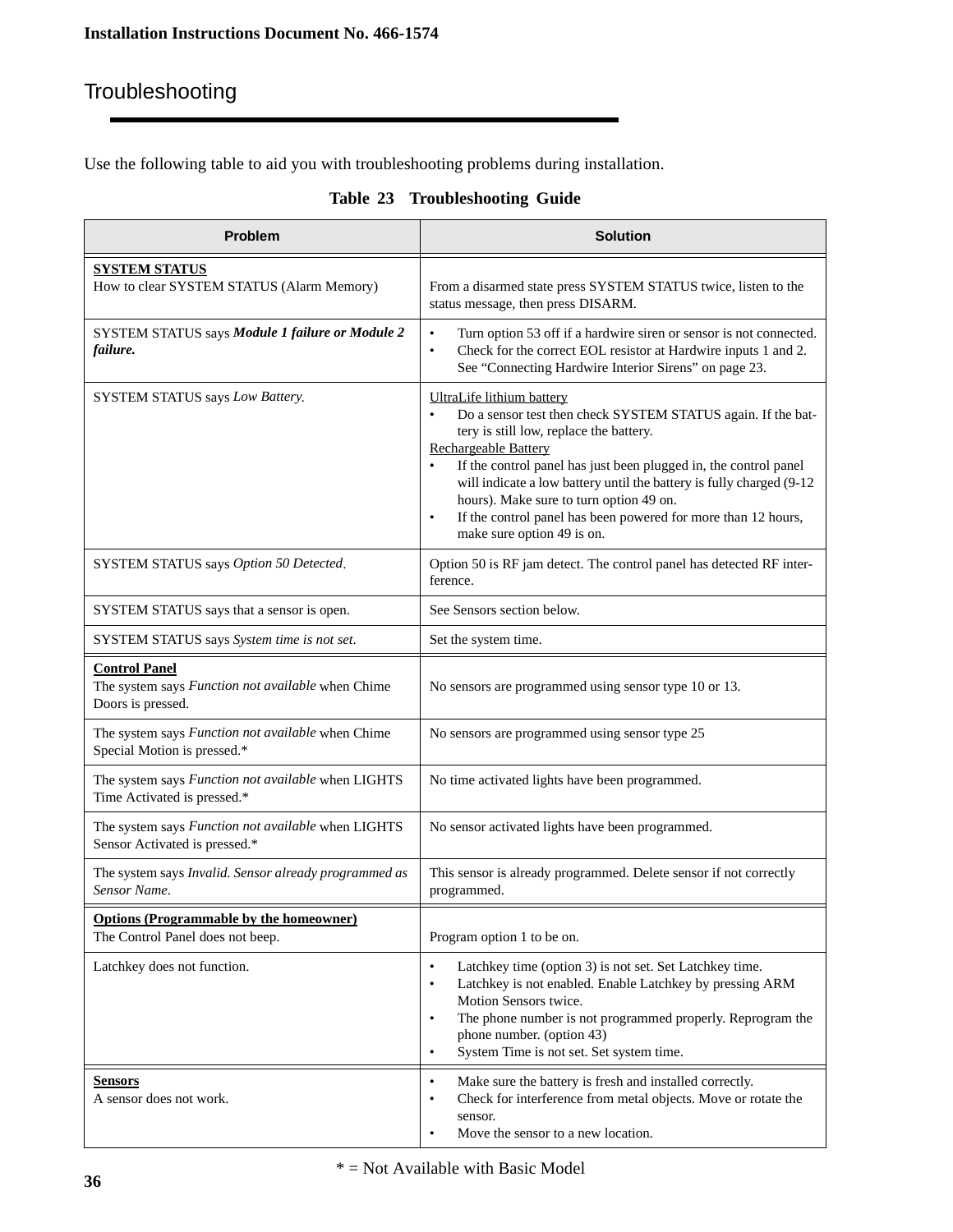| <b>Problem</b>                                                            | <b>Solution</b>                                                                                                                                                                                                                                                                                                                                                                                                                                                                                                                                                                                                                                                                                                         |
|---------------------------------------------------------------------------|-------------------------------------------------------------------------------------------------------------------------------------------------------------------------------------------------------------------------------------------------------------------------------------------------------------------------------------------------------------------------------------------------------------------------------------------------------------------------------------------------------------------------------------------------------------------------------------------------------------------------------------------------------------------------------------------------------------------------|
| Door or window is closed, but the Control Panel voice<br>says it is open. | Be certain the arrow on the magnet and the guide line on the<br>$\bullet$<br>transmitter are aligned and are within 1/4' of each other.<br>The sensor tamper switch may be open if it is a crystal sensor.<br>$\bullet$                                                                                                                                                                                                                                                                                                                                                                                                                                                                                                 |
| Motion sensors go off continuously.                                       | Be sure the sensor is mounted on a solid surface and the viewing field<br>is free from sources of changing temperature.                                                                                                                                                                                                                                                                                                                                                                                                                                                                                                                                                                                                 |
| Motion sensor does not respond to motion.                                 | Make sure the battery is fresh and installed correctly. Wait 2<br>$\bullet$<br>minutes after installing a new battery to test the sensor.<br>Adjust the sensor mounting.<br>$\bullet$<br>Leave the area for 3 minutes, then retest.<br>$\bullet$<br>The environment is too hot or too cold. Outdoor sensors will<br>$\bullet$<br>operate between 32° and 120°F.<br>Dirt or dust may be causing the problem. Wipe the sensor with a<br>$\bullet$<br>clean, damp cloth.                                                                                                                                                                                                                                                   |
| X-10 Modules*<br>All Lamp Modules or Siren not working.*                  | Be sure the Control Panel transformer is plugged directly into an<br>outlet and that the outlet is not controlled by a wall switch.<br>Possibly a bad transformer.<br>$\bullet$<br>House code was programmed incorrectly.<br>$\bullet$                                                                                                                                                                                                                                                                                                                                                                                                                                                                                  |
| One Lamp Module or Siren is not working.*                                 | Unplug nearby equipment which may be causing interference<br>$\bullet$<br>(light dimmer switches, televisions, appliances with older<br>motors).<br>Check that the switch on the lamp or appliance is turned on and<br>$\bullet$<br>remains on.<br>Make sure the lamp has a working bulb.<br>$\bullet$<br>Make sure the lamp or appliance is plugged into the Lamp/<br>$\bullet$<br>Appliance Module, the Module is plugged into the outlet and the<br>outlet is not controlled by a wall switch.<br>Make sure the House and Unit Codes are correct.<br>$\bullet$<br>Move the Module to a different outlet that is on the same phase<br>$\bullet$<br>(branch) of the household electrical circuit as the Control Panel. |
| Time activated or sensor activated light not working.*                    | Make sure you have programmed the light to be activated by a<br>$\bullet$<br>timer or sensor.<br>Make sure the system clock is set.<br>$\bullet$<br>Make sure these functions have been enabled by pressing the<br>$\bullet$<br>LIGHTS Time Activated/Sensor Activated on the Control<br>Panel. They are enabled if the button is lit.                                                                                                                                                                                                                                                                                                                                                                                  |

**Table 23 Troubleshooting Guide**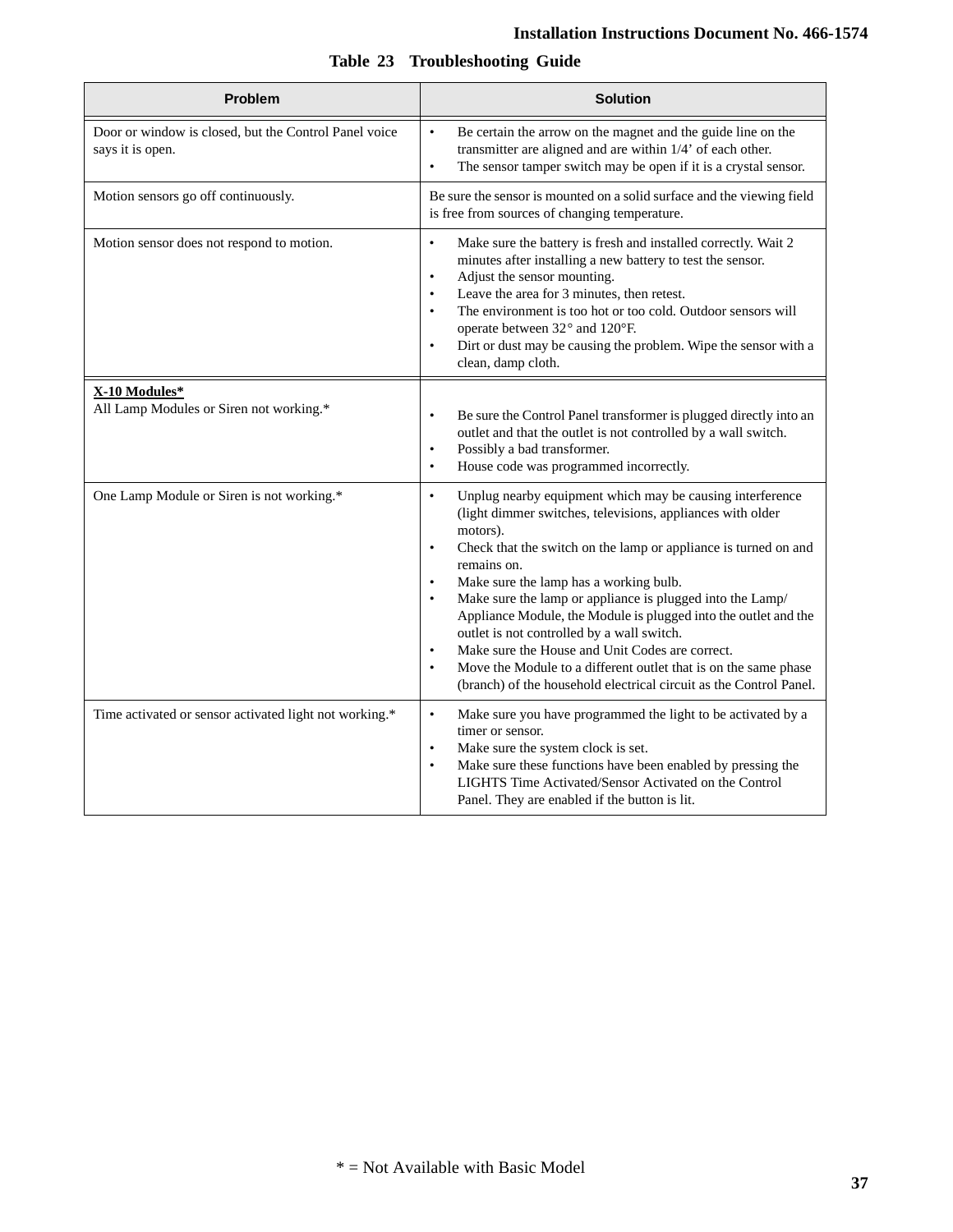<span id="page-37-0"></span>Typical Backup Battery Life of the 9 Volt UltraLife

The following table and chart demonstrate backup battery life over time if the battery is tested every 4 hours (option 50 is off).

| <b>Months in Use</b> | <b>Estimated Hours of</b><br><b>Backup Power</b> |
|----------------------|--------------------------------------------------|
| $\boldsymbol{0}$     | 30.159                                           |
| $\mathbf{1}$         | 27.861                                           |
| $\overline{c}$       | 25.562                                           |
| 3                    | 23.264                                           |
| $\overline{4}$       | 20.966                                           |
| 5                    | 18.668                                           |
| 6                    | 16.370                                           |
| 7                    | 14.072                                           |
| 8                    | 11.774                                           |
| 9                    | 9.475                                            |
| 10                   | 7.177                                            |
| 11                   | 4.879                                            |
| 12                   | 2.581                                            |
| 13                   | 0.283                                            |





**38**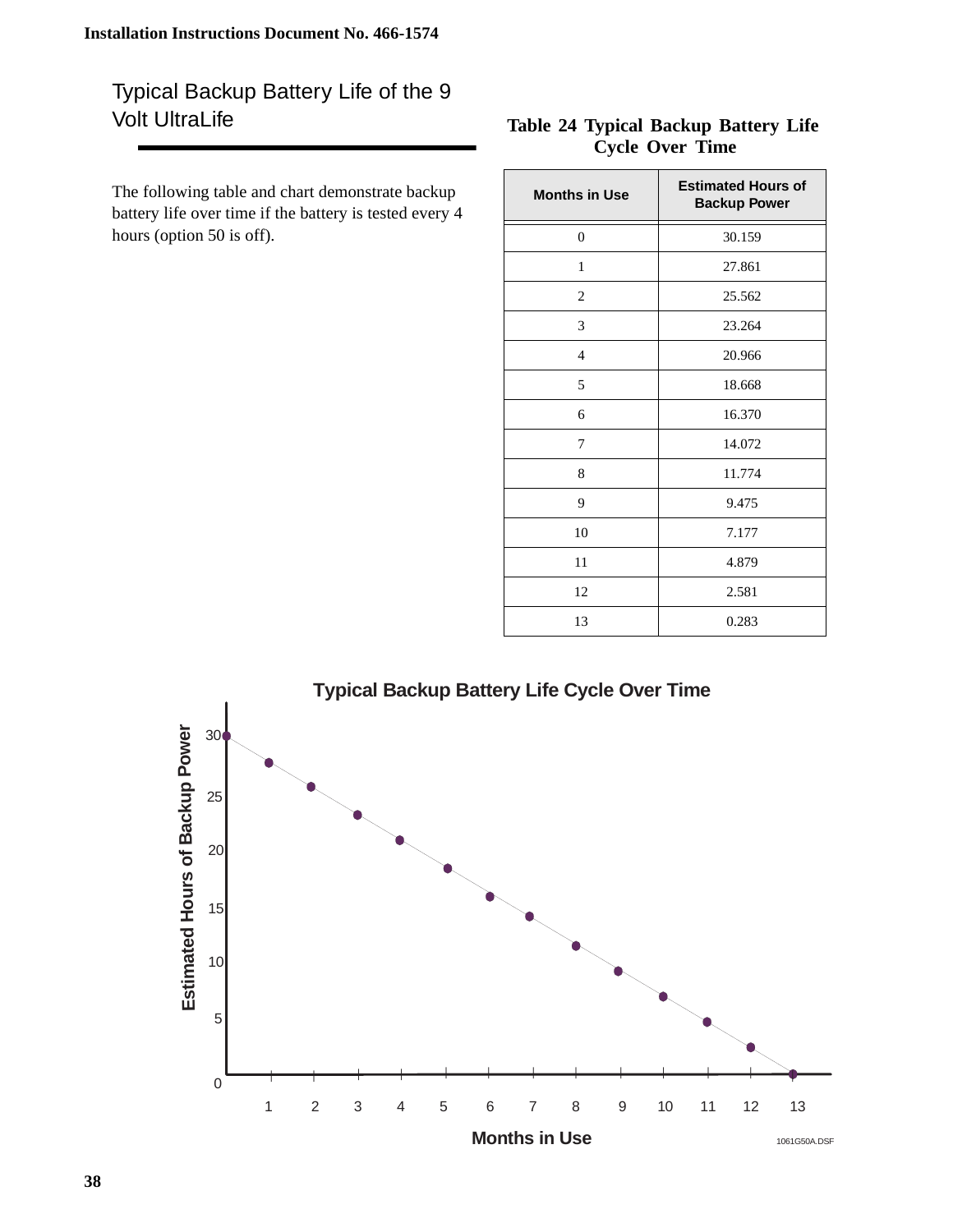## <span id="page-38-0"></span>**Notices**

This manual may refer to products that are announced but are not yet available.

#### **FCC Notices**

This equipment has been tested and found to comply with the limits for a class B digital device, pursuant to part 15 of the FCC rules. These limits are designed to provide reasonable protection against harmful interference in a residential installation. This equipment generates, uses, and can radiate radio frequency energy and, if not installed and used in accordance with the instructions, may cause harmful interference to radio communications. However, there is no guarantee that interference will not occur in a particular installation. If this equipment does cause harmful interference to radio or television reception, which can be determined by turning the equipment off and on, the user is encouraged to try to correct the interference by one or more of the following measures:

- Install a quality radio or television outdoor antenna if the indoor antenna is not adequate.
- Reorient or relocate the Control Panel.
- Move the Control Panel away from the affected equipment.
- Move the Control Panel away from any wire runs to the affected equipment.
- Connect the affected equipment and the Control Panel to separate outlets, on different branch circuits.
- Consult the dealer or an experienced radio/TV technician for help.
- Send for the FCC booklet *How to Identify and Resolve Radio-TV Interference Problems*, available from the U.S. Government Printing Office, Washington, D.C. 20402. Stock Number: 004-000-00345-4.

This device complies with part 15 of the FCC rules. Operation is subject to the following two conditions: (1) this device may not cause harmful interference, and (2) this device must accept any interference received, including interference that may cause undesired operation.

This equipment complies with part 68 of the FCC rules. On the FCC label affixed to this equipment is the FCC Registration Number and Ringer Equivalence Number (REN) for this equipment. If requested, provide this information to your telephone company.

The REN is used to calculate the maximum number of devices your telephone line will support with ringing service. In most areas the sum of all device RENs should not exceed 5.0. Contact your local telephone company to determine the maximum REN for your calling area.

If your telephone equipment causes harm to the telephone network, your telephone company may temporarily disconnect your service. If possible, you will be notified in advance. When advance notice is not practical, you will be notified as soon as possible. You will also be advised of your right to file a complaint with the FCC.

Your telephone company may make changes in its facilities, equipment, operations, or procedures that could affect the proper operation of your equipment. You will be given advanced notice in order to maintain uninterrupted service.

If you experience trouble with this equipment, please contact

**Interactive Technologies, Inc. 2266 Second Street North North Saint Paul, MN 55109 1-800-777-1415**

for service and repair information. The telephone company may ask you to disconnect this equipment from the network until the problem has been corrected or until you are sure that the equipment is not malfunctioning.

This equipment may not be used on coin service provided by the telephone company. Connection to party lines is subject to state tariffs.

#### **Canada Notice**

The Canadian Department of Communications label identifies certified equipment. This certification means that the equipment meets certain telecommunications network protective, operational, and safety requirements. The department does not guarantee the equipment will operate to the user's satisfaction.

Before installing this equipment, users should ensure that it is permissible to be connected to the facilities of the local telecommunications company. The equipment must also be installed using an acceptable method of connection. In some cases, the company's inside wiring associated with a single-line individual service may be extended by means of a certified connector assembly (telephone extension cord). The customer should be aware that compliance with the above conditions may not prevent degradation of service in some situations.

Repairs to certified equipment should be made by an authorized Canadian maintenance facility designated by the supplier. Any repairs or alterations made by the user to this equipment, or equipment malfunctions, may give the telecommunications company cause to request the user to disconnect the equipment.

For your protection, make sure that the electrical ground connections of the power utility, telephone lines, and internal metallic water pipe system, if present, are connected together.

#### **Caution**

 $\overline{\phantom{a}}$ 

**Do not attempt to make connections yourself. Contact the appropriate electrician or electric inspections authority.**

The Load Number (LN) assigned to each terminal device denotes the percentage of the total load to be connected to a telephone loop which is used by the device, to prevent overloading. The termination on a loop may consist of any combination of devices subject only to the requirement that the total of the LNs of all the devices does not exceed 100. Load Number: <br>Acceptability Number:

"AVIS: - L ´étiquette du ministère des Communications du Canada identifie le matériel homologué. Cette étiquette certifie que le matériel est conforme a certaines normes de protection, d ´ exploitation et de sécurité des réseaux de télécommunications. Le ministère n ´ assure toutefois pas que le matériel fonctionnera a la satisfaction de l ' utilisateur.

Avant d ´ installer ce matériel, l ´ utilisateur doit s ´ assurer qu´ il est permis de le raccorder aux installations de l ´ enterprise locale de télécommunication. Le matériel doit également etre installé en suivant une méthod acceptée de raccordement. Dans certains cas, les fils intérieurs de l´ enterprise utilisés pour un service individuel a ligne unique peuvent etre prolongés au moyen d´ un dispositif homologué de raccordement (cordon prolongateur téléphonique interne). L ´ abonné ne doit pas oublier qu ´ il est possible que la conformité aux conditions énoncées ci-dessus n ´ empechent pas le dégradation du service dans certaines situations. Actuellement, les enterprises de télécommunication ne permettent pas que l ´ on raccorde leur matériel a des jacks d ´ abonné, sauf dans les cas précis prévus pas les tarrifs particuliers de ces enterprises.

Les réparations de matériel homologué doivent etre effectuées pas un centre d'entretien canadien autorisé désigné par le fournisseur. La compagne de télécommunications peut demander a l ´ utilisateur de débrancher un appareil a la suite de réparations ou de modifications effectuées par l ´ utilisateur ou a cause de mauvais fonctionnement.

Pour sa propre protection, l ´utilisateur doit s ´assurer que tous les fils de mise a la terre de la source d ´ énergie électrique, des lignes téléphoniques et des canalisations d ´´ eau métalliques, s ´ il y en a, sont raccordés ensemble. Cette précaution est particulièrement importante dans les régions rurales.

**Avertissment. - L ´ utilisateur ne doit pas tenter de faire ces raccordements luimeme; il doit avoir recours a un service d ´ inspection des installations électriques, ou a electricien, selon le cas".**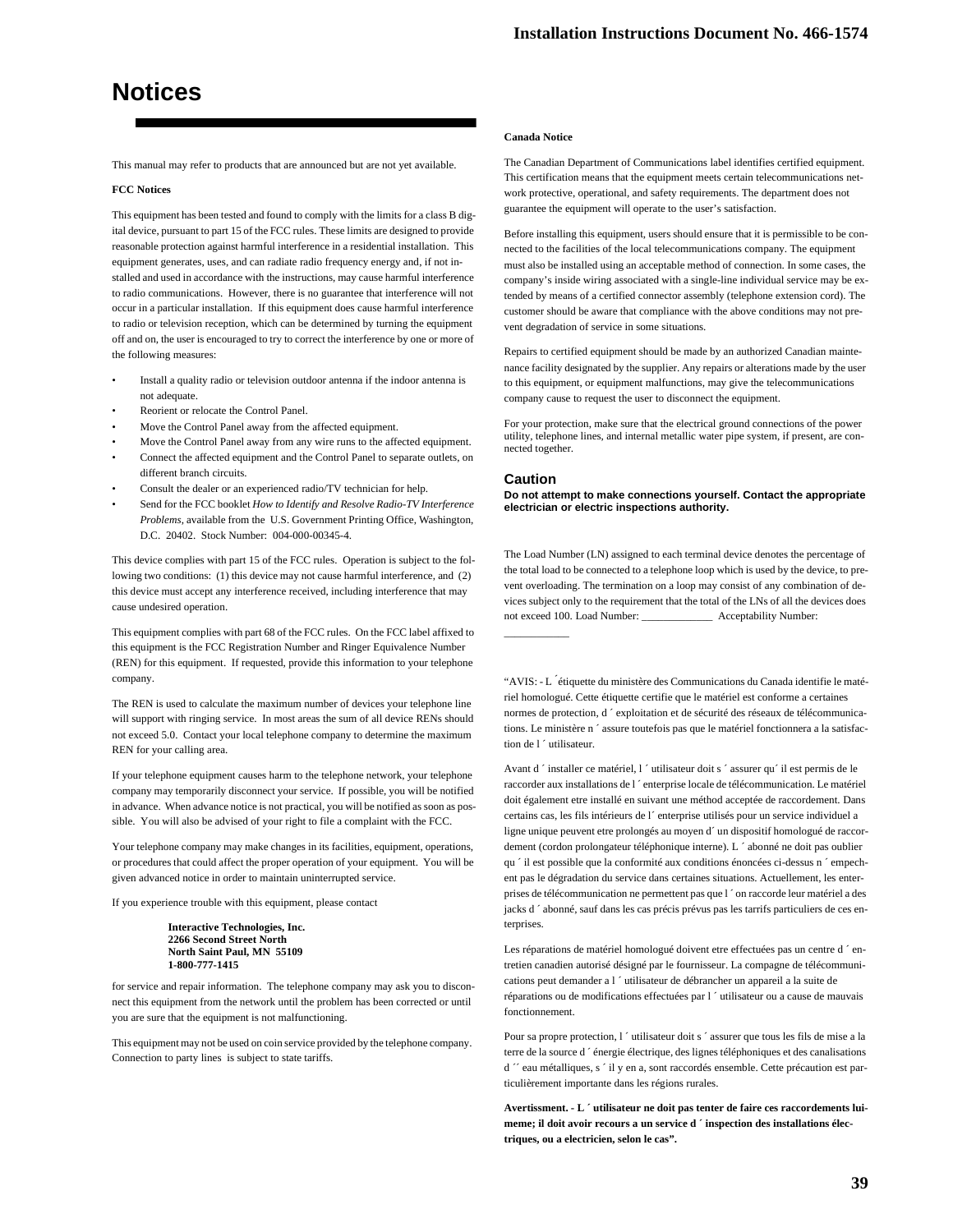#### **Installation Instructions Document No. 466-1574**.

Une note explicative sur les indices de charge (voir 1.6) et leur emploi, a l'intention des utilisateurs du matériel terminal, doit etre incluse dans l ´ information qui accompagne le materiel homologué. La note pourrait etre rédigée selon le modèle suivant:

"L ´ indice de charge (IC) assigné a chaque dispositif terminal indique, pour éviter toute surcharge, le pourcentage de la charge totale qui peut etre raccordée a un circuit téléphonique bouclé utilisé par ce dispositif. La terminaison du circuit bouclé peut etre constituée de n ´ import somme des indices de charge de l ´ ensemble des dispositifs ne dépasse pas 100."

L $\acute{~}$  Indice de charge de cet produit est  $\_$ 

## **Trademarks**

 $IT^{\circledR}$  is a registered trademark of Interactive Technologies, Inc. Simon $^{\circledR}$  is a trademark of Interactive Technologies, Inc. X-10 is a registered trademark of X-10 (USA), Inc.



**INTERACTIVE TECHNOLOGIES, INC.** 2266 SECOND STREET NORTH NORTH SAINT PAUL, MN 55109 **651-777-2690 651-779-4890**

**WIRELESS** Security Automation Access Control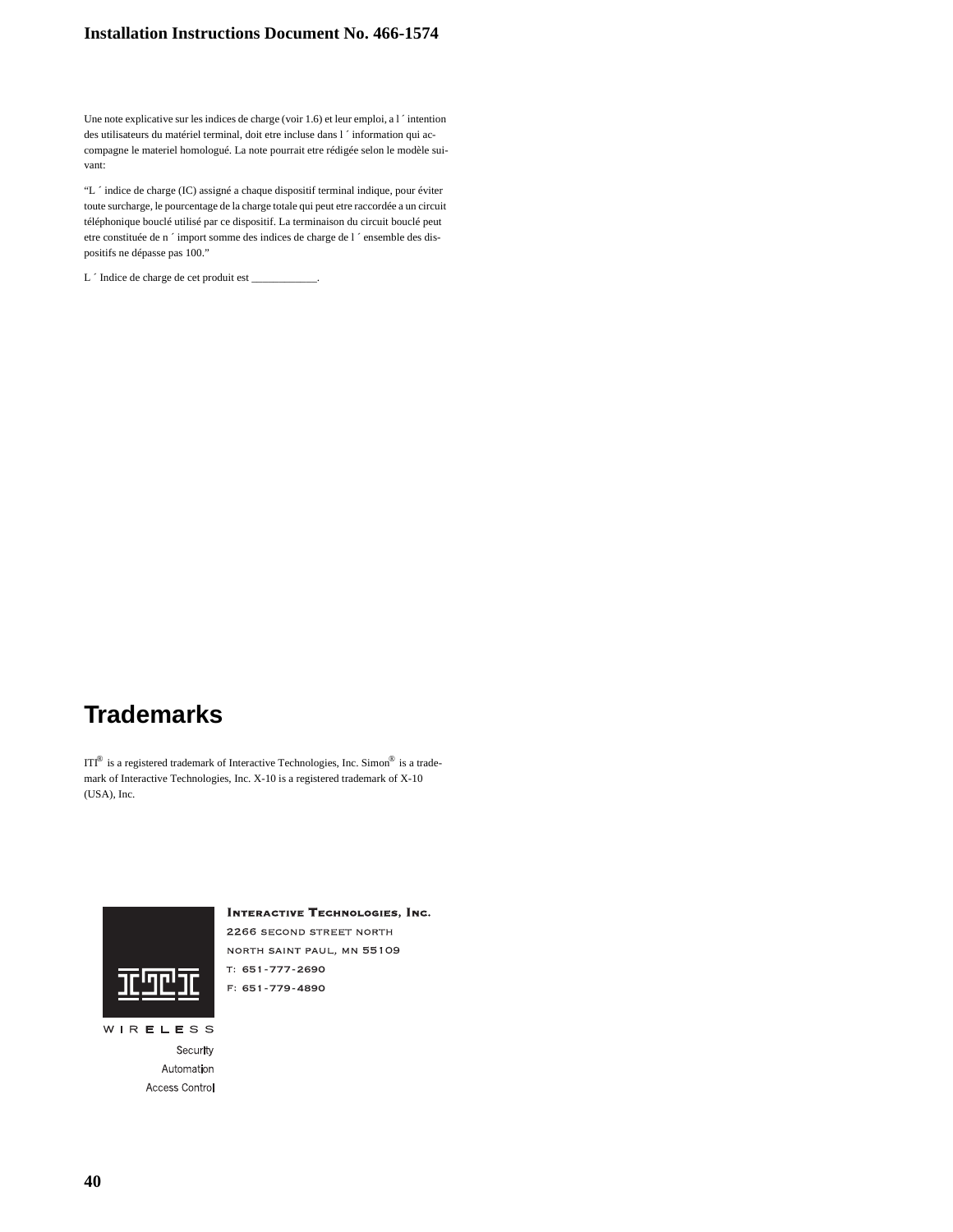<span id="page-40-0"></span>**Numerics** [24 Hour Battery Test 22](#page-21-0) [2-Way Voice 17](#page-16-0) [2-way voice, on-board 4](#page-3-0) [300 Baud Central Station Communications 17,](#page-16-0) [22](#page-21-0) [319.5 Sensors 4](#page-3-0) A [AC Power Failure 16](#page-15-0) [AC Power Failure Report 21](#page-20-0) [Access Code 12](#page-11-0) [Access Code Programming 30](#page-29-0) [Access Code, Master 12](#page-11-0) [access code, master default 26](#page-25-0) [Access Code, Panic Code 12](#page-11-0) [Access Code, Utility 12](#page-11-0) [access codes, utility defaults 26](#page-25-0) [Account Number 13,](#page-12-0) [21](#page-20-0) [activation method 10](#page-9-0) [add hardwire/RF sensor, SWS, or remote con](#page-26-0)trol 27 [alarm 35](#page-34-0) [Alarm Cancel 15](#page-14-0) [Alarm Cancel Report 21](#page-20-0) [appliance module 10](#page-9-0) [Appliance Modules 4](#page-3-0) [Arm Doors & Windows 9,](#page-8-0) [32](#page-31-0) [Arm Doors/Windows 16](#page-15-0) [Arm Doors/Windows & Motion Sensors 9](#page-8-0) [Arm Doors/Windows and Motion Sensors 16](#page-15-0) [ARM Doors/Windows with No Entry Delay 16](#page-15-0) [Arm Doors/Windows with No Entry Delay and](#page-15-0) Motion Sensors with Latchkey 16 [Arm Motion Sensors 9,](#page-8-0) [16,](#page-15-0) [32](#page-31-0) [Arm Motion Sensors with Latchkey 16](#page-15-0) [arming levels 9](#page-8-0) [Audio Verification 16,](#page-15-0) [22](#page-21-0) [Audio Verification Mode 22](#page-21-0) [Audio Verification Module 6](#page-5-0) [Auto Arm 18,](#page-17-0) [22](#page-21-0) [Auto Phone Test 15,](#page-14-0) [21](#page-20-0) [Auxiliary Power Output 31](#page-30-0) [AVM 4,](#page-3-0) [6](#page-5-0) [AVM Fire Shutdown 19](#page-18-0) [AVM Mode 19](#page-18-0) B [Backup Battery Control Panel 31](#page-30-0) [Backup Battery, Connecting 24,](#page-23-0) [25](#page-24-0) [Backup Battery, Lithium 3](#page-2-0)

[Battery Pack, Nickel Metal Hydride 3](#page-2-0) [battery test 24](#page-23-0) C [Carbon Monoxide \(CO\) Alarm 4,](#page-3-0) [6](#page-5-0) [CHIME Doors 18,](#page-17-0) [32](#page-31-0) [CHIME Special Motion 18,](#page-17-0) [32](#page-31-0) [Chime Voice 18,](#page-17-0) [22](#page-21-0) [Closing Reports 15,](#page-14-0) [21](#page-20-0) [CO Alarm 6](#page-5-0) [CO Alarm Sensor Type 8](#page-7-0) [Control Panel 4](#page-3-0) [Control Panel Alarms 16](#page-15-0) [Control Panel beeps 31](#page-30-0) [Control Panel Specifications 31](#page-30-0) [Control Panel, Wiring 23](#page-22-0) [CPU Low Battery 16](#page-15-0) [CPU Low Battery Report 21](#page-20-0) [CS-5000 Receiver 5](#page-4-0) D [Day of Week 17,](#page-16-0) [22](#page-21-0) [Delays 9](#page-8-0) [delete options 30](#page-29-0) [delete sensors 28](#page-27-0) [Dialer Delay 15,](#page-14-0) [21](#page-20-0) [disarm 9,](#page-8-0) [16,](#page-15-0) [32](#page-31-0) [DL Code \(Downloader Code\) 14](#page-13-0) [Door Window Sensor program button 27](#page-26-0) [Door/Window Sensor 3,](#page-2-0) [4,](#page-3-0) [5](#page-4-0) [Downloader Code 21](#page-20-0) [Downloader Phone Number 13,](#page-12-0) [21](#page-20-0) [DTMF 21](#page-20-0) [DTMF Dialing 14](#page-13-0) E [EMERGENCY 32](#page-31-0) [EMERGENCY buttons 27](#page-26-0) [Emergency Planning Floor Plan 6](#page-5-0) [Entry Delay 14,](#page-13-0) [21](#page-20-0) [Entry/Exit activated light 28](#page-27-0) [Entry/Exit-activated light 28](#page-27-0) [Exit Delay 14,](#page-13-0) [21](#page-20-0) [Exterior Door 8](#page-7-0)  $F$ [Factory Defaults, reset memory to 23](#page-22-0) [Fail to Close 17,](#page-16-0) [22](#page-21-0) [Fail to Communicate 16,](#page-15-0) [21](#page-20-0) [Fail to Open 17,](#page-16-0) [22](#page-21-0) [Fire Shutdown - AVM 19,](#page-18-0) [22](#page-21-0) [Floor Plan, Emergency 6](#page-5-0) [Follower Delay 9](#page-8-0)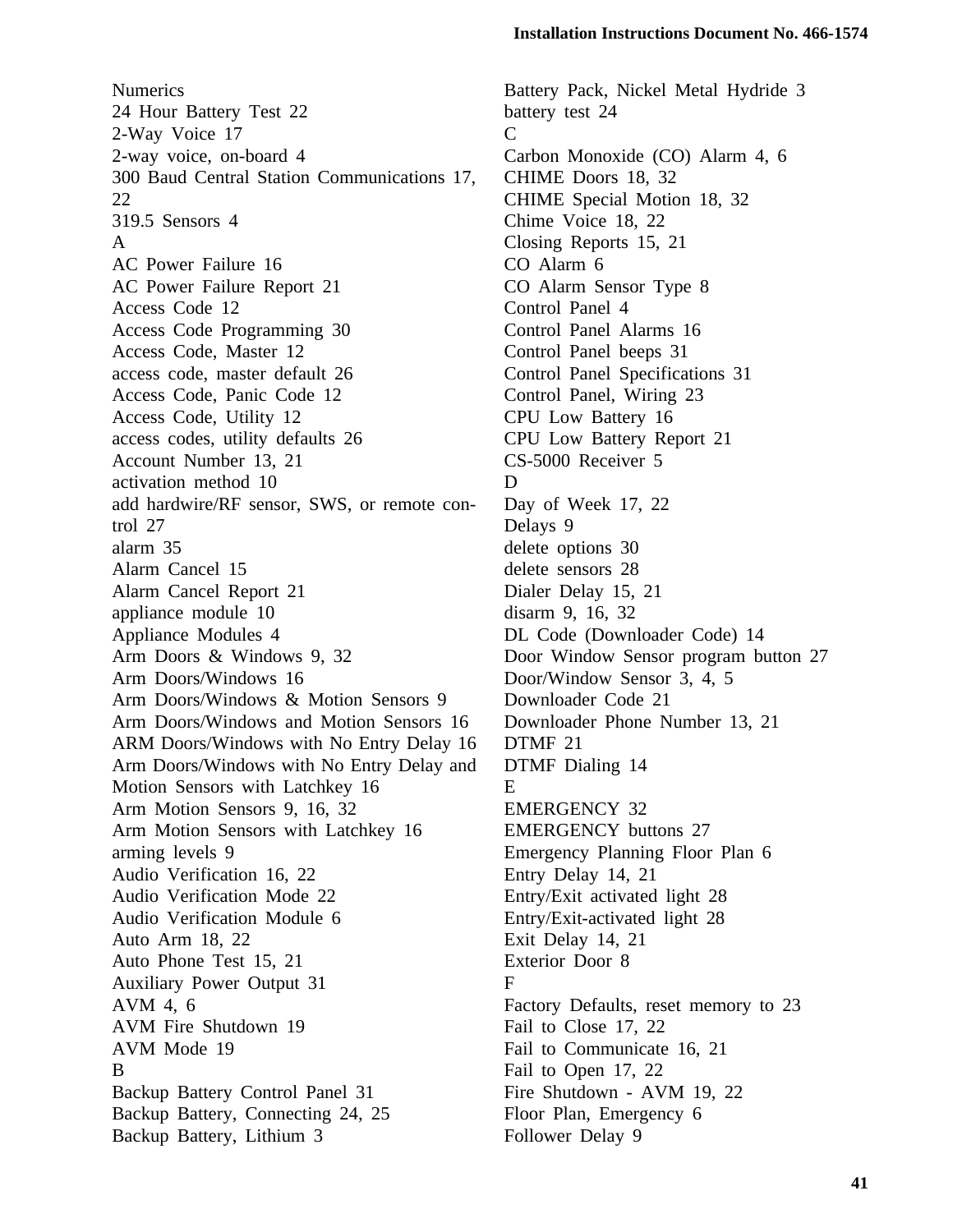[Force Arm 15](#page-14-0) [Forced Armed Report 21](#page-20-0) [Freeze Sensor 4,](#page-3-0) [8](#page-7-0) G [Garage Door Modules 4](#page-3-0) H [Hardwire Exterior Siren, Connecting 23](#page-22-0) [Hardwire Interior Sirens, Connecting 23](#page-22-0) [Hardwire Sensors program buttons 27](#page-26-0) [Hardwire Sensors, Connecting 23](#page-22-0) [High Level Status 22](#page-21-0) [HomeLink Transceiver 6](#page-5-0) [House Code 10](#page-9-0) [House Code and Unit Number programming](#page-27-0) 28 [house code choices 28](#page-27-0) I [improve sensor communication 34](#page-33-0) [Indoor Motion Sensor 5,](#page-4-0) [8](#page-7-0) [Indoor/Outdoor Motion Sensor 4](#page-3-0) [Installation Guidelines 31](#page-30-0) [Installing the Control Panel 31](#page-30-0) [Instant Delay 9](#page-8-0) [Interior Door 8](#page-7-0) [Interrogator AVM 4](#page-3-0) [Interrogator® 200 Audio Verification Module](#page-5-0) (AVM) 6 [ITI CS-5000 Receiver 5](#page-4-0) [ITI HomeLink Transceiver \(IHT\) 6](#page-5-0) [ITI ToolBox 5](#page-4-0) K [KeyChain Touchpad 3,](#page-2-0) [4,](#page-3-0) [5,](#page-4-0) [8](#page-7-0) [KeyChain Touchpad program buttons 27](#page-26-0) [KeyChain Touchpad programmed to a unit](#page-27-0) number 28 L [Lamp Modules 4](#page-3-0) [Lamp Modules house code 28](#page-27-0) [Latchkey 13,](#page-12-0) [21](#page-20-0) [LD105 Siren 23](#page-22-0) [learning sensors 27](#page-26-0) [LIGHTS Time or Sensor Activated 32](#page-31-0) [Lock & Unlock buttons 27](#page-26-0) [low battery 24](#page-23-0) M [Manual Phone Test 15,](#page-14-0) [21](#page-20-0) [Maximum Humidity 31](#page-30-0) [Motion Activated Light Lock-Out Start Time](#page-16-0) 17

[Motion Activated Light Lock-Out Stop Time](#page-17-0) 18 [Motion Sensor Program Buttons 27](#page-26-0) [Motion Sensor, Indoor 5](#page-4-0) [Motion Sensor, Indoor/Outdoor 4](#page-3-0) [Motion Sensor, Outdoor 5](#page-4-0) [mount the panel 32](#page-31-0) N [No Activity 15](#page-14-0) [No Activity Report 21](#page-20-0) [No Delay from KeyChain Touchpad 16](#page-15-0)[, 22](#page-21-0) [Nominal Range 31](#page-30-0) [Non-rechargeable Battery, installation 24](#page-23-0) [Normal Battery Use 38](#page-37-0) O [on-board 2-way voice 4](#page-3-0) [Opening Reports 15,](#page-14-0) [21](#page-20-0) [Operating Temperature Range 31](#page-30-0) [Option 01 Panel Piezo Beeps 12](#page-11-0) [Option 02 Panel Voice 12,](#page-11-0) [13](#page-12-0) [Option 03 Latchkey 13](#page-12-0) [Option 04 Primary Phone Number 13](#page-12-0) [Option 05 Secondary Phone Number 13](#page-12-0) [Option 06 Downloader Phone Number 13](#page-12-0) [Option 07 Account Number 13](#page-12-0) [Option 08 Phone Lock 13](#page-12-0) [Option 09 DL Code \(Downloader Code\) 14](#page-13-0) [Option 10 Entry Delay 14](#page-13-0) [Option 11 Exit Delay 14](#page-13-0) [Option 12 Phone Mod 1 14](#page-13-0) [Option 13 Phone Mod 2 14](#page-13-0) [Option 14 DTMF Dialing 14](#page-13-0) [Option 15 No Activity 15](#page-14-0) [Option 16 Auto Phone Test 15](#page-14-0) [Option 17 Dialer Delay 15](#page-14-0) [Option 18 Alarm Cancel 15](#page-14-0) [Option 19 Supervisory Time \(SUPSYNC\) 15](#page-14-0) [Option 20 Manual Phone Test 15](#page-14-0) [Option 21 Opening Reports 15](#page-14-0) [Option 22 Closing Reports 15](#page-14-0) [Option 23 Force Armed 15](#page-14-0) [Option 24 AC Power Failure 16](#page-15-0) [Option 25 CPU Low Battery 16](#page-15-0) [Option 26 Fail to Communicate 16](#page-15-0) [Option 27 Ring/Hang/Ring 16](#page-15-0) [Option 28 No Delay from KeyChain Touchpad](#page-15-0) 16 [Option 29 Control Panel Alarms 16](#page-15-0) [Opt](#page-16-0)[ion 30 Panic Alarms 17](#page-8-0)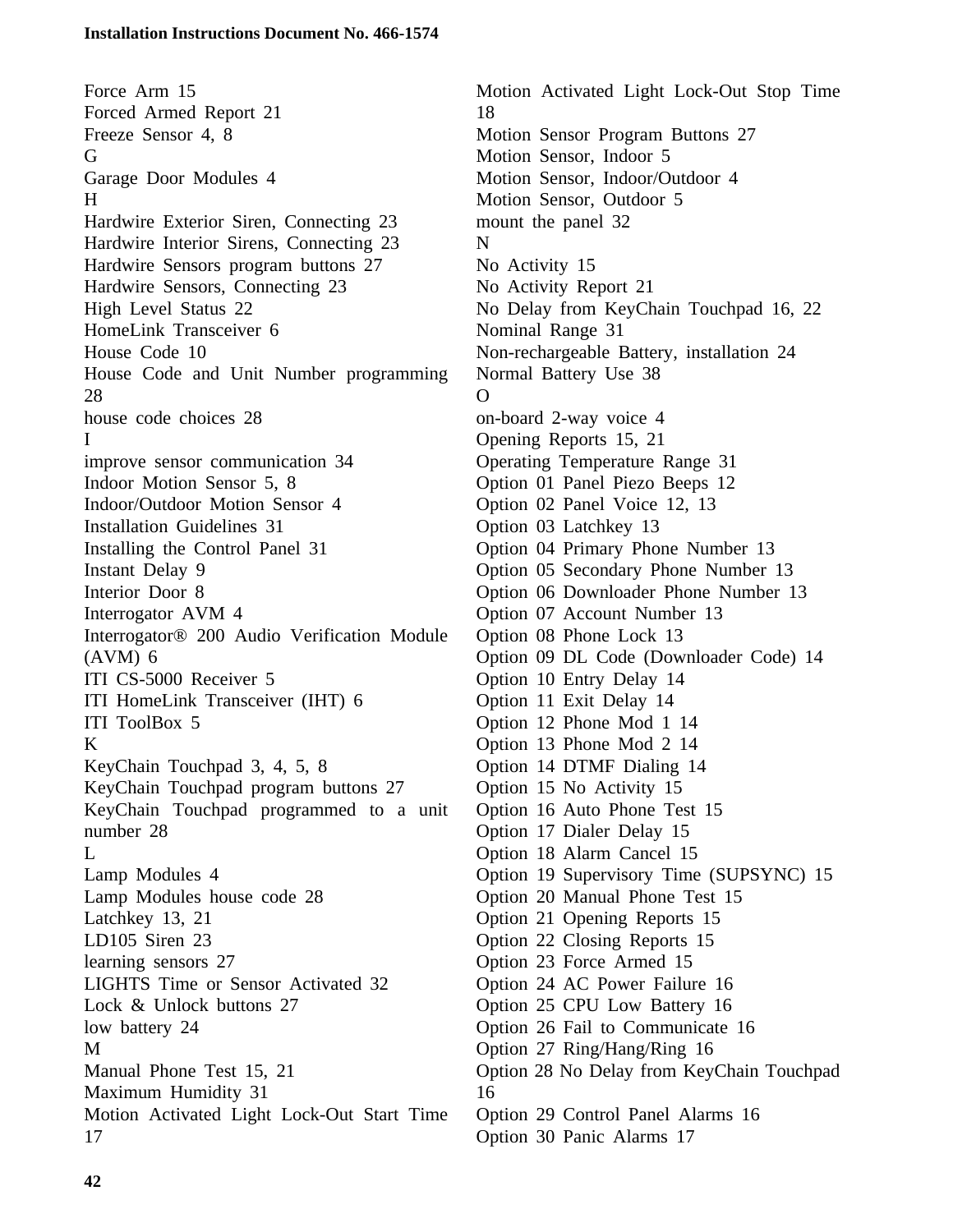[Option 31 Day of Week 17](#page-16-0) [Option 32 300 Baud 17](#page-16-0) [Option 33 2-Way Voice 17](#page-16-0) [Option 34 Fail to Open 17](#page-16-0) [Option 35 Fail to Close 17](#page-16-0) [Option 36 Motion Activated Light Lock-Out](#page-16-0) Start Time 17 [Option 37 Motion Activated Light Lock-Out](#page-17-0) Stop Time 18 [Option 38 Auto Arm 18](#page-17-0) [Option 39 Siren Time Out 18](#page-17-0) [Option 40 Trouble Beeps 18](#page-17-0) [Option 41 Chime Voice 18](#page-17-0) [Option 42 Speaker Level 18](#page-17-0) [Option 43 Pager Phone Number 19](#page-18-0) [Option 44 Pager Phone Mod 3 19](#page-18-0) [Option 45 Sensor Alarm Restoral 19](#page-18-0) [Option 46 Fire Shutdown - AVM 19](#page-18-0) [Option 47 AVM Mode 19](#page-18-0) [Option 48 Panic Talk 19](#page-18-0) [Option 49 Rechargeable Battery 19](#page-18-0) [Option 50 RF Jam Detect 19,](#page-18-0) [20](#page-19-0) [Options Programming 29](#page-28-0) [Options, System 12](#page-11-0) [Outdoor Motion Sensor 4,](#page-3-0) [5,](#page-4-0) [8](#page-7-0) P [Pager Phone Mod 3 19,](#page-18-0) [22](#page-21-0) [Pager Phone Number 19,](#page-18-0) [22](#page-21-0) [Panel Piezo Alarm 22](#page-21-0) [Panel Piezo Beeps 12,](#page-11-0) [21](#page-20-0) [Panel Piezo Beeps Table 13](#page-12-0) [Panel Tamper 35](#page-34-0) [Panel Voice 12,](#page-11-0) [13,](#page-12-0) [21](#page-20-0) [Panic Alarms 17,](#page-16-0) [22](#page-21-0) [Panic Talk 19](#page-18-0) [Panic Talk - Audio Verification Mode 22](#page-21-0) [Phone Button\(s\) 17](#page-16-0) [Phone Line Connecting 25](#page-24-0) [Phone Line to the Control Panel, Connecting](#page-24-0) 25 [Phone Lock 13,](#page-12-0) [21](#page-20-0) [Phone Mod 1 14,](#page-13-0) [21](#page-20-0) [Phone Mod 2 14,](#page-13-0) [21](#page-20-0) [Planning Control Locations 10](#page-9-0) [Planning Module Control 10](#page-9-0) [Planning System Access Codes 12](#page-11-0) [Power Requirements Control Panel 31](#page-30-0) [Power Transformer 3](#page-2-0) [Power Transformer, Connecting 24](#page-23-0)

[Powerhorn Siren house code 10](#page-9-0) [Primary Phone Number 13,](#page-12-0) [21](#page-20-0) [Program Buttons 27](#page-26-0) [program mode 26](#page-25-0) [program the house code 28](#page-27-0) [Programming Access Codes 30](#page-29-0) [Programming Light/ Appliance Controls 28](#page-27-0) [Programming Options 29](#page-28-0) [Programming Overview 26](#page-25-0) [Programming the House Code and Unit Num](#page-27-0)bers 28 R [Radio Frequency Control Panel 31](#page-30-0) [range 34](#page-33-0) [Receiver, CS-5000 5](#page-4-0) [Rechargeable Battery 19,](#page-18-0) [22,](#page-21-0) [31](#page-30-0) [Rechargeable Battery, Connecting 25](#page-24-0) [Recommended Sensor Types 8](#page-7-0) [relocate a sensor 34](#page-33-0) [Remote Access 16](#page-15-0) [Remote Handheld Touchpad 4,](#page-3-0) [5,](#page-4-0) [8](#page-7-0) [Remote Handheld Touchpad program buttons](#page-26-0) 27 [remote siren house code 28](#page-27-0) [Remote Siren house code, unit number 10](#page-9-0) [Remote Siren, Powerhorn 4](#page-3-0) [replace a sensor 34](#page-33-0) [reposition a sensor 34](#page-33-0) [Reset Memory to the Factory Defaults 23](#page-22-0) [RF Jam Detect 19,](#page-18-0) [20,](#page-19-0) [22](#page-21-0) [RF Sniffer 34](#page-33-0) [Ring/Hang/Ring 16,](#page-15-0) [21](#page-20-0) [RJ-31X Jack, Installing 25](#page-24-0) S [Secondary Phone Number 13,](#page-12-0) [21](#page-20-0) [Sensor Activated Light Lockout Start Time 22](#page-21-0) [Sensor Activated Light Lockout Stop Time 22](#page-21-0) [Sensor Alarm Restoral 19,](#page-18-0) [22](#page-21-0) [Sensor Fails Sensor Test 34](#page-33-0) [sensor learning 27](#page-26-0) [Sensor Tripping Instructions 33](#page-32-0) [Sensor Type Characteristics 9](#page-8-0) [sensor, 24-hour 34](#page-33-0) [sensor, deleting 28](#page-27-0) [sensor, hardwire loop 34](#page-33-0) [Sensor/Device Location Planning Table 7](#page-6-0) [sensor-activated light 28,](#page-27-0) [29](#page-28-0) [Siren and X-10 Lamp Module Functions 35](#page-34-0) [Siren Time Out 18, 22](#page-16-0)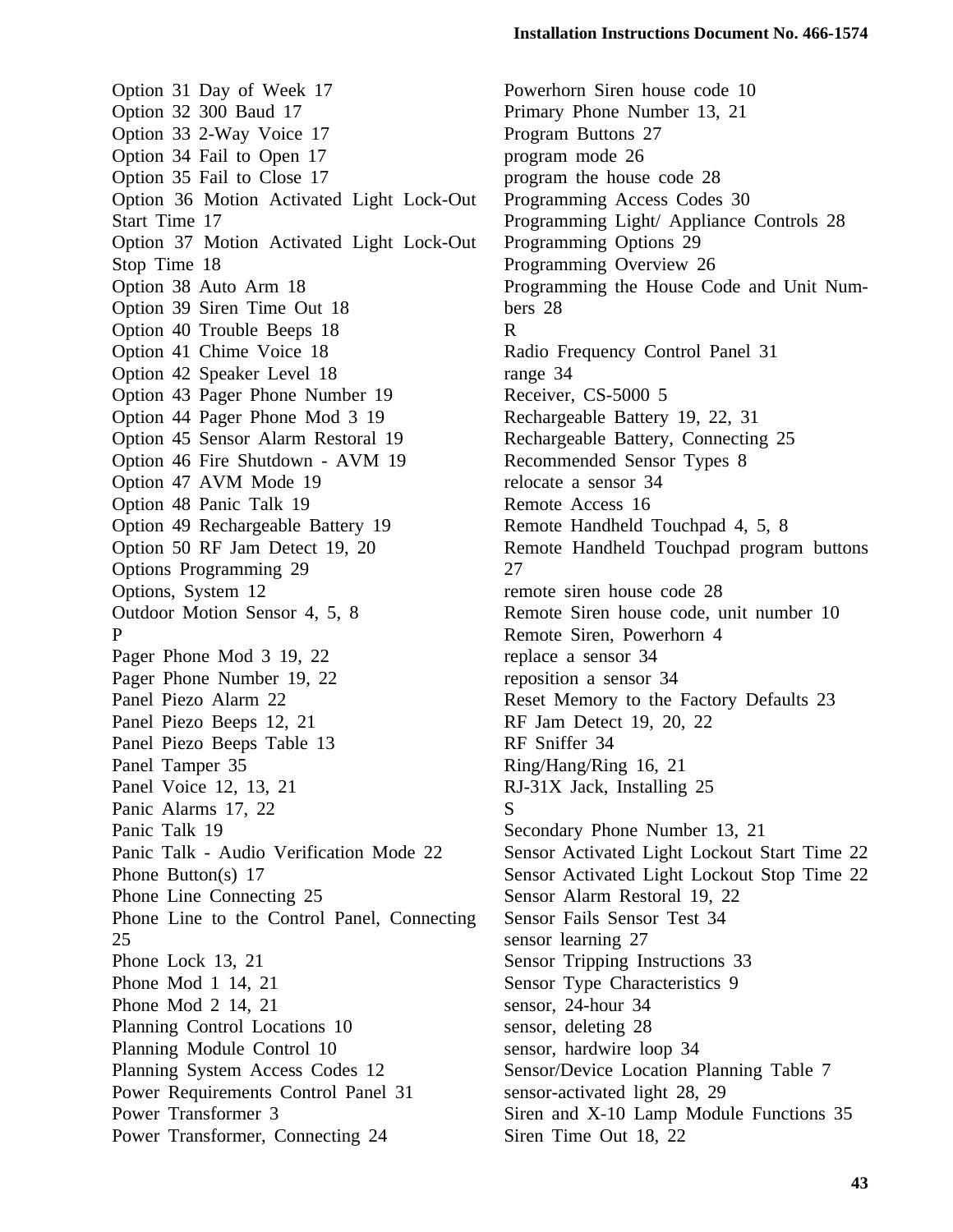[Siren, LD105 23](#page-22-0) [Smoke Sensor 3,](#page-2-0) [5,](#page-4-0) [8](#page-7-0) [Smoke Sensor, Wireless 3](#page-2-0) [Speaker Level 18,](#page-17-0) [22](#page-21-0) [Special Installation Requirements 3](#page-2-0) [Specifications Control Panel 31](#page-30-0) [Standard Delay 9](#page-8-0) [Status, System 16](#page-15-0) [Subdisarm 9](#page-8-0) [subdisarm 12](#page-11-0) [Supervised Wireless Siren \(SWS\) 6](#page-5-0) [Supervisory Time \(SUPSYNC\) 15,](#page-14-0) [21](#page-20-0) [SUPSYNC 3](#page-2-0) [SWS 4,](#page-3-0) [6](#page-5-0) [SWS programming 27](#page-26-0) [SWS Sensor Type 8](#page-7-0) [SWS, Supervised Wireless Siren 6](#page-5-0) [System Options 12](#page-11-0) [System Status 16,](#page-15-0) [24,](#page-23-0) [32](#page-31-0) [System, Basic 3](#page-2-0) T [Table Access Codes 12](#page-11-0) [Table Alarm Siren and X-10 Light Information](#page-34-0) 35 [Table Arming Levels 31](#page-30-0) [Table Audio Verification Set 17](#page-16-0) [Table Day of Week by Number 17](#page-16-0) [Table Device Programming 27](#page-26-0) [Table Home Control Planning 11](#page-10-0) [Table House Code Assignments 11](#page-10-0) [Table Minimum Transmission Beeps 34](#page-33-0) [Table Opening/Closing Reports User Codes 15](#page-14-0) [Table Pager Phone Mod Format 19](#page-18-0) [Table Pager Reporting Message 19](#page-18-0) [Table Panel Piezo Beeps 13](#page-12-0) [Table Phone Commands for Remote Access 16](#page-15-0) [Table Phone Mod 1 14](#page-13-0) [Table Phone Mod 2 14](#page-13-0) [Table Programmable Options 21](#page-20-0) [Table Recommended Sensor Types 8](#page-7-0) [Table Ring/Hang/Ring Program Numbers 16](#page-15-0) [Table Sensor Tripping Instructions 33](#page-32-0) [Table Sensor Type Characteristic 9](#page-8-0) [Table Sensor/Device Location Planning 7](#page-6-0) [Table Troubleshooting Guide 36](#page-35-0) [Table Unit Number Assignments 11](#page-10-0) [Table User Codes for OpeningClosing Reports](#page-14-0) 15 [Tamper alarm 35](#page-34-0)

[tamper button 27](#page-26-0) [Testing Phone Communication 34](#page-33-0) [Testing the System 32](#page-31-0) [Testing the X-10 Lamp Modules 35](#page-34-0) [time-activated light 28,](#page-27-0) [29](#page-28-0) [Toggle Lights 16](#page-15-0) [ToolBox, ITI 5](#page-4-0) [Touchpad, 2-Way RF Touchtalk 4](#page-3-0) [Touchpad, KeyChain 4,](#page-3-0) [5](#page-4-0) [Touchpad, Remote Handheld 4,](#page-3-0) [5](#page-4-0) [Touchpad, Touchtalk 2-Way RF 5](#page-4-0) [Touchtalk 2-Way RF Touchpad 4,](#page-3-0) [5](#page-4-0)[, 8](#page-7-0) [Touchtalk 2-Way RF Touchpad program but](#page-26-0)tons 27 [Trouble Beeps 22](#page-21-0) [Trouble beeps 18](#page-17-0)  $U$ [UL 1023 3](#page-2-0) [ULC-S545-M89 3](#page-2-0) [UL-Listed Installation Requirements 3](#page-2-0) [Unit Number 10](#page-9-0) [Universal Module 10](#page-9-0) [Universal/Garage Door Modules 4](#page-3-0) [Universal/Garage Door Opener Module, Con](#page-23-0)necting 24 [User Codes for Opening/Closing Reports Table](#page-14-0) 15 W [Wall Switch Modules 4](#page-3-0) [Water Sensor 4,](#page-3-0) [8](#page-7-0) [Window Sensor 8](#page-7-0) [Wiring the Control Panel 23](#page-22-0) X [X-10 Appliance Module 4](#page-3-0) [X-10 Lamp Module and Siren Functions 35](#page-34-0) [X-10 Lamp Modules 4](#page-3-0) [X-10 Powerhorn/Remote Siren Modules 4](#page-3-0) [X-10 Universal/Garage Door Modules 4](#page-3-0) [X-10 Wall Switch Modules 4](#page-3-0)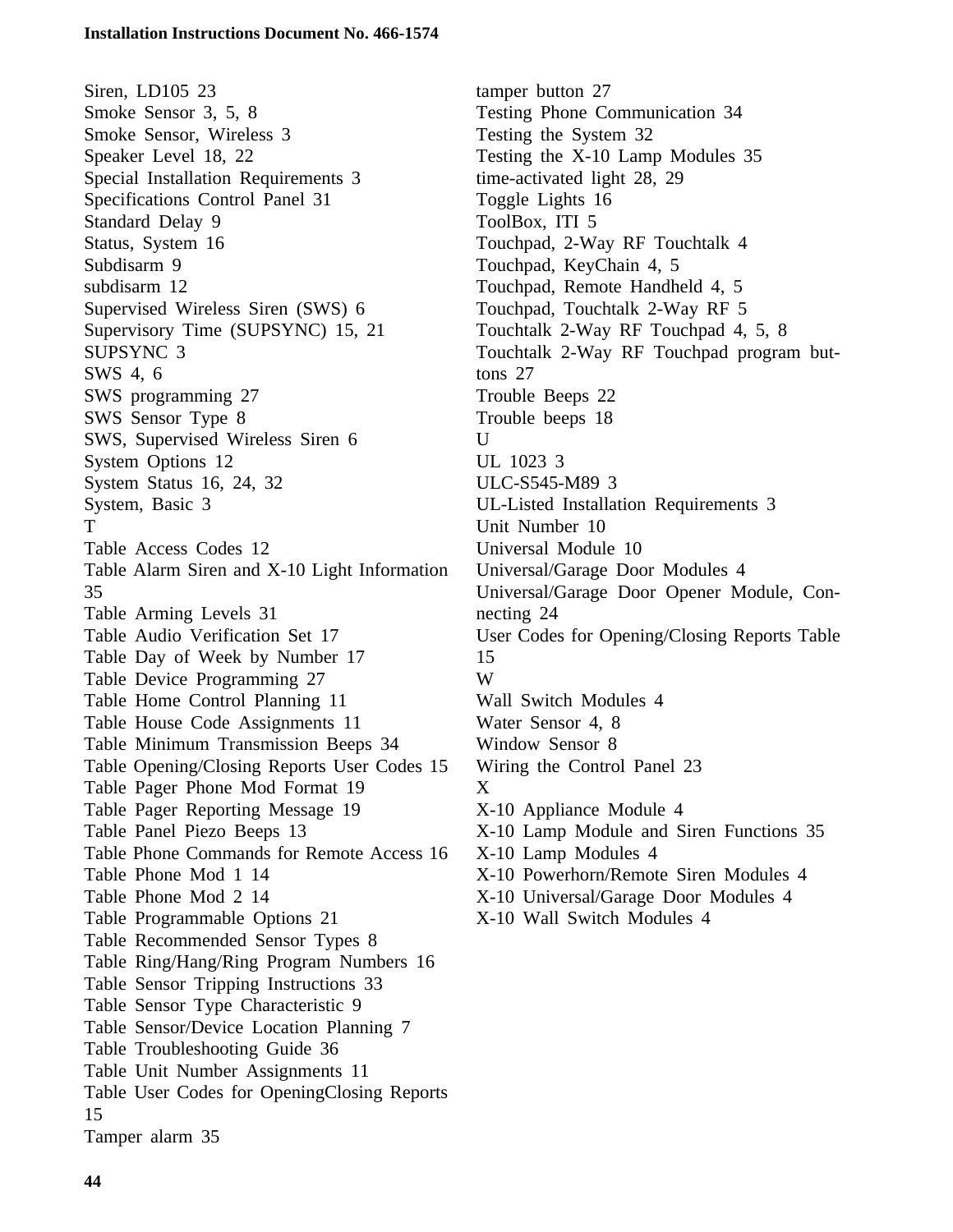This page intentionally left blank